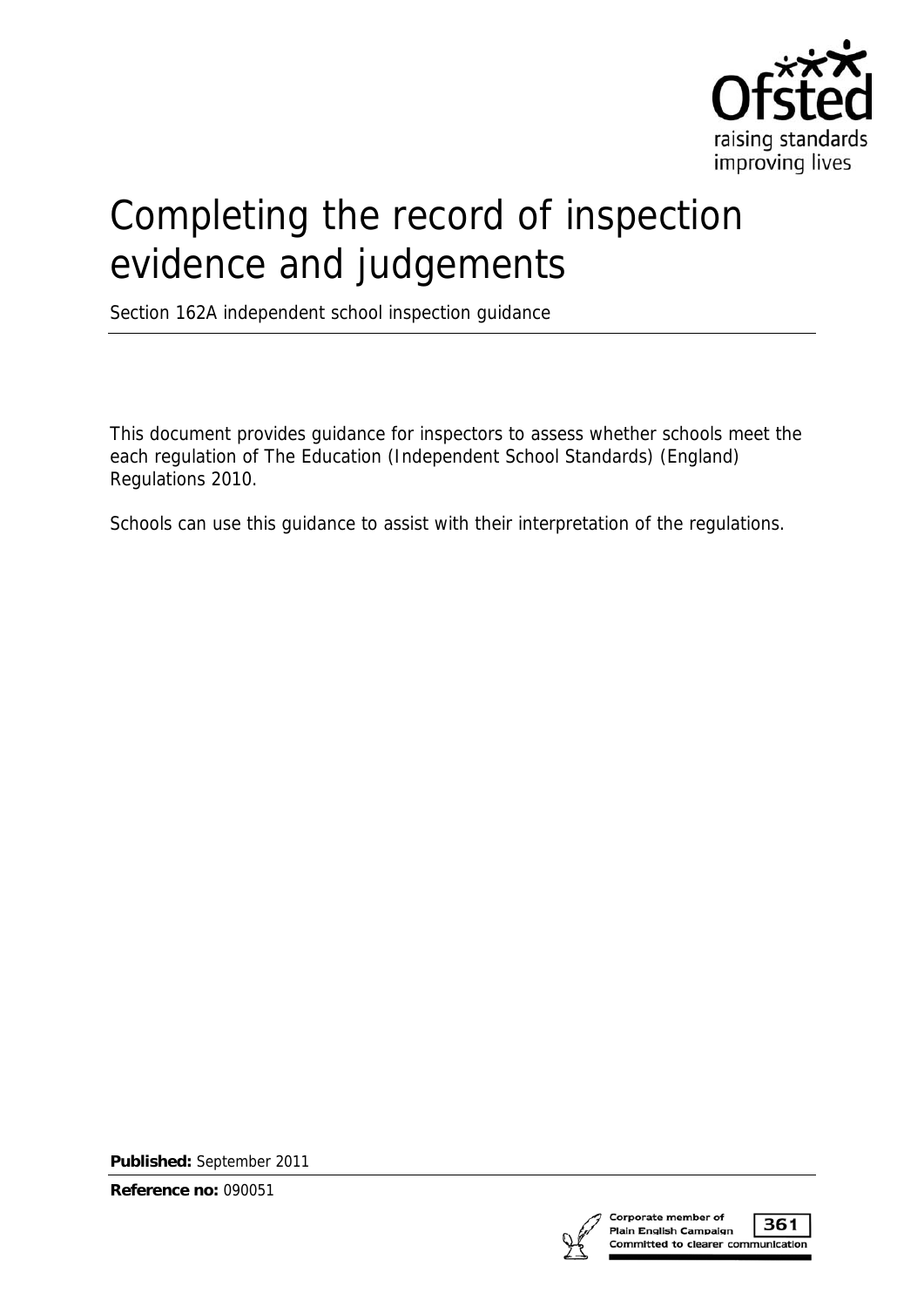The Office for Standards in Education, Children's Services and Skills (Ofsted) regulates and inspects to achieve excellence in the care of children and young people, and in education and skills for learners of all ages. It regulates and inspects childcare and children's social care, and inspects the Children and Family Court Advisory Support Service (Cafcass), schools, colleges, initial teacher training, work-based learning and skills training, adult and community learning, and education and training in prisons and other secure establishments. It assesses council children's services, and inspects services for looked after children, safeguarding and child protection.

If you would like a copy of this document in a different format, such as large print or Braille, please telephone 0300 123 1231, or email enquiries@ofsted.gov.uk.

You may reuse this information (not including logos) free of charge in any format or medium, under the terms of the Open Government Licence. To view this licence, visit www.nationalarchives.gov.uk/doc/open-government-licence/, write to the Information Policy Team, The National Archives, Kew, London TW9 4DU, or email: psi@nationalarchives.gsi.gov.uk.

This publication is available at www.ofsted.gov.uk/publications/090051.

To receive regular email alerts about new publications, including survey reports and school inspection reports, please visit our website and go to 'Subscribe'.

Piccadilly Gate Store Street Manchester M1 2WD

T: 0300 123 1231 Textphone: 0161 618 8524 E: enquiries@ofsted.gov.uk W: www.ofsted.gov.uk

No. 090051 © Crown copyright 2011

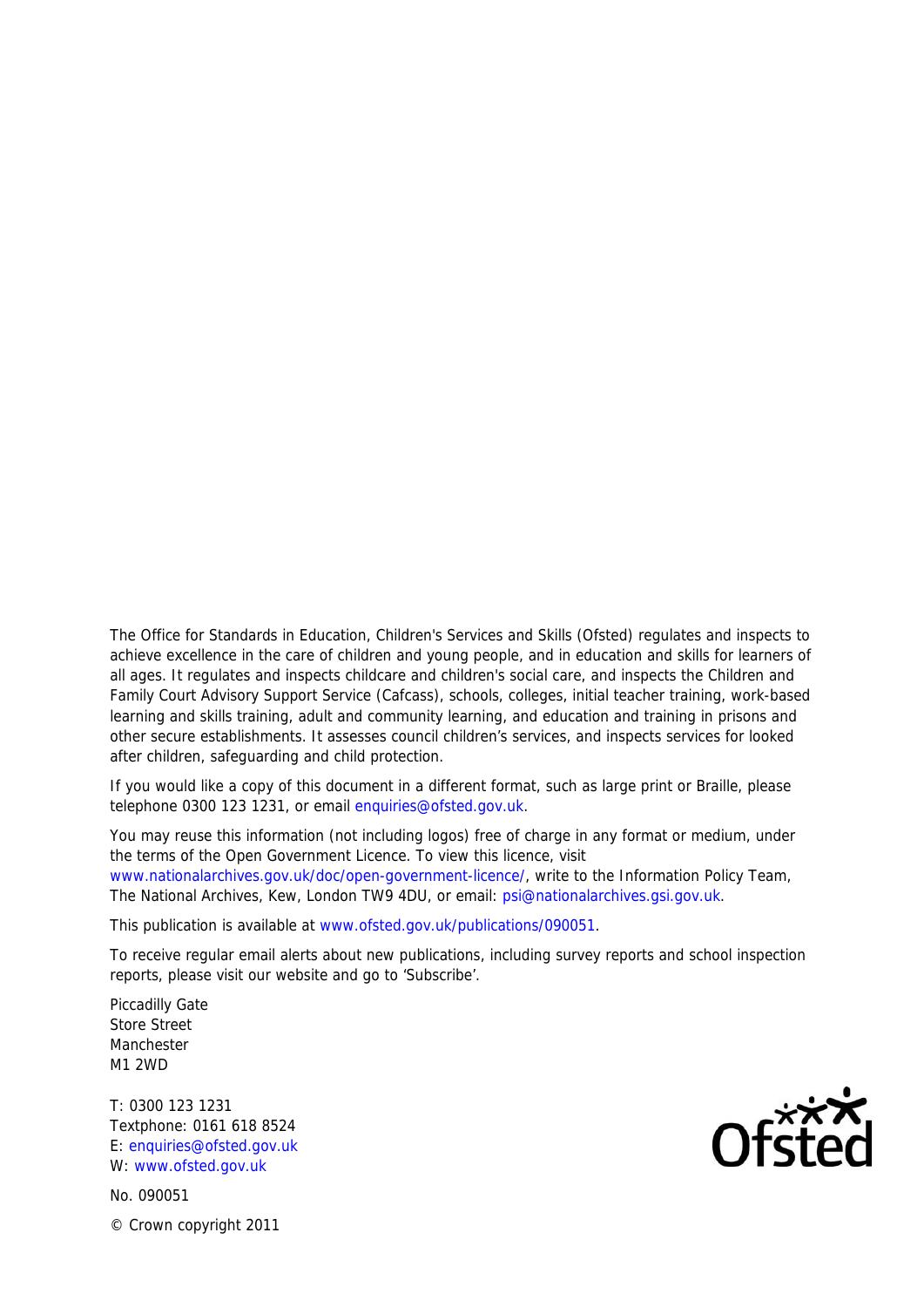# **Contents**

| <b>General principles</b>                                             | $\overline{\mathbf{4}}$ |
|-----------------------------------------------------------------------|-------------------------|
| Part 1. Quality of education provided                                 | 6                       |
| The quality of the curriculum                                         | 6                       |
| Quality of teaching and assessment                                    | 12                      |
| Part 2. Spiritual, moral, social and cultural development of pupils   | 15                      |
| Part 3. Welfare, health and safety of pupils                          | 18                      |
| Part 4. Suitability of proprietors and staff                          | 35                      |
| Part 5. Premises and accommodation                                    | 45                      |
| Part 6. Provision of information                                      | 52                      |
| Part 7. Procedures for handling complaints                            | 54                      |
| <b>Inspecting the Early Years Foundation Stage</b>                    | 55                      |
| Inspecting boarding and residential provision                         | 58                      |
| Completing the inspection judgements form                             | 58                      |
| Annex A: the provision of toilets and washing/showering facilities in |                         |
| independent schools                                                   | 59                      |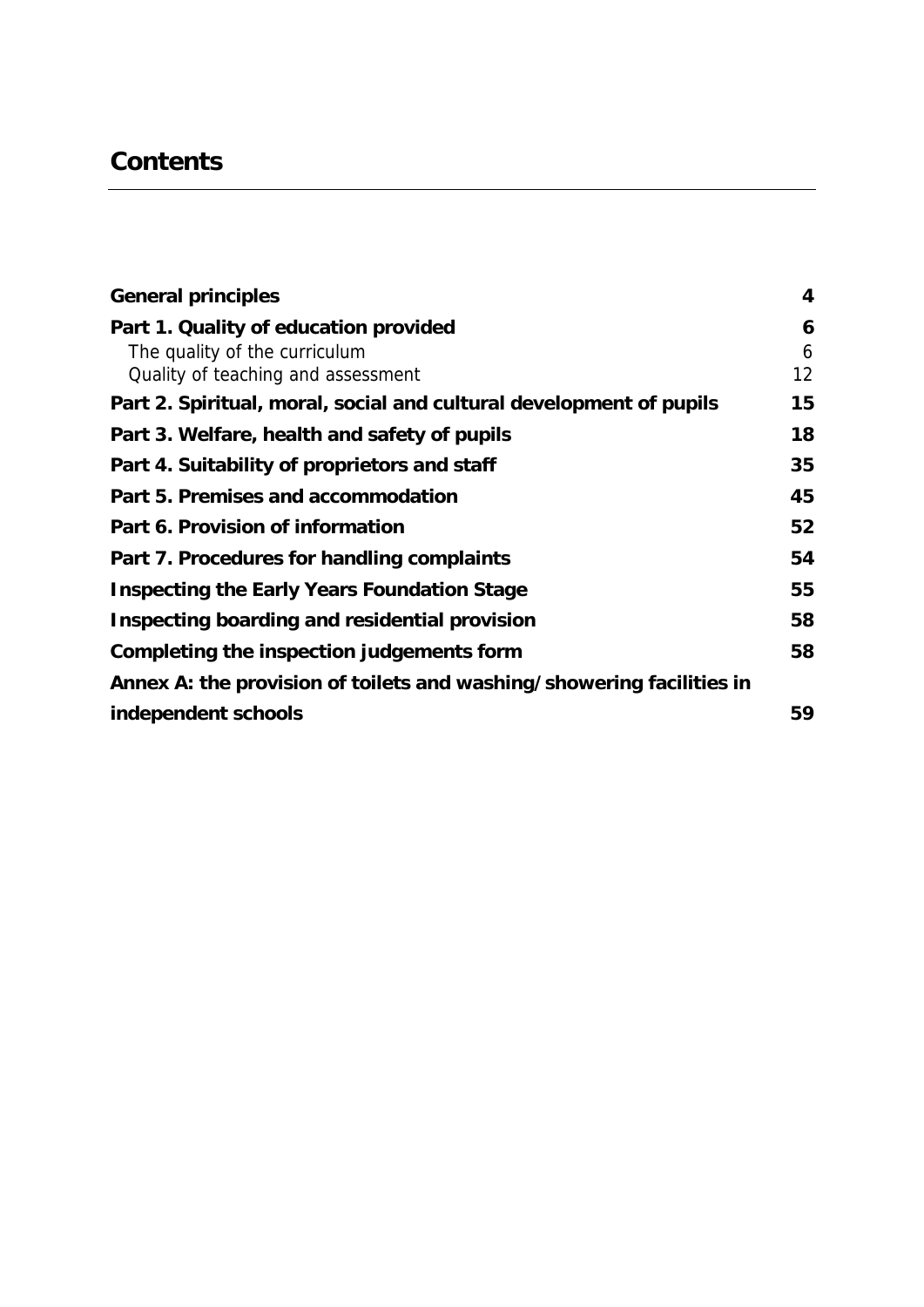

# <span id="page-3-0"></span>**General principles**

- 1. The Record of inspection evidence and judgements (ROIEJ) is divided into the same seven sections as the independent school standards and regulations. It incorporates questions on the Early Years Foundation Stage and boarding; these should be completed as required for the school being inspected. Inspectors should note that the childcare or social care inspectors who are on the team will advise on whether the school meets the relevant Early Years Foundation Stage requirements or national minimum standards for boarding.
- 2. Inspectors are required to tick the appropriate 'Yes No N/A' box for each regulation of The Education (Independent School Standards) (England) Regulations 20[1](#page-3-1)0.<sup>1</sup> A tick must be used, not a cross. A suitable tick can be found in 'Wingdings' font (select 'Insert' from the top toolbar in Word, and then 'Symbol') and assigned to a short-cut key. Where a regulation is met, the appropriate box in the 'Yes' column will be ticked. There is no need to record in the ROIEJ the detailed evidence that supports a 'Yes' judgement.
- 3. The ROIEJ is an important document. It is used for quality assurance, when signing off reports and in the event of a complaint. It is also used by the Department for Education (DfE) to take enforcement action against a school or when issuing an order. The ROIEJ may also be used in a tribunal. Inspectors are asked to treat the ROIEJ as a record of **key** evidence and judgements for the inspection only. It should not be used as an on-going notebook for the accumulating inspection evidence. Inspectors should record – under the heading '**key evidence and findings' –** just the evidence which is significant to secure the inspection judgement made in each section. The heading 'Other supporting evidence' should be used sparingly and just to record evidence of weakness that does not result in a regulatory failure but produces critical text in the report. Otherwise, all other first level supporting evidence should be recorded on evidence forms in the usual way, and these will be retained by Ofsted for six months following the inspection or longer if the inspection generates a complaint. If an inspector prefers to use electronic versions of evidence forms, a hard copy of each must be printed out to form part of the evidence base, which will be sent to the inspection service provider at the end of the inspection. Inspectors must ensure that all grades on an evidence form are substantiated by judgements in the text.
- 4. The ROIEJ is sent to the DfE along with the published report, where it is retained for a much longer period, in line with DfE policy. This means that the important information about why schools failed to meet regulations and, in boarding schools, national minimum standards, will be available to the DfE when checking on action plans and taking enforcement action. This is why key supporting evidence only is required.

<span id="page-3-1"></span><sup>1</sup> [www.legislation.gov.uk/uksi/2010/1997/contents/made.](http://www.legislation.gov.uk/uksi/2010/1997/contents/made)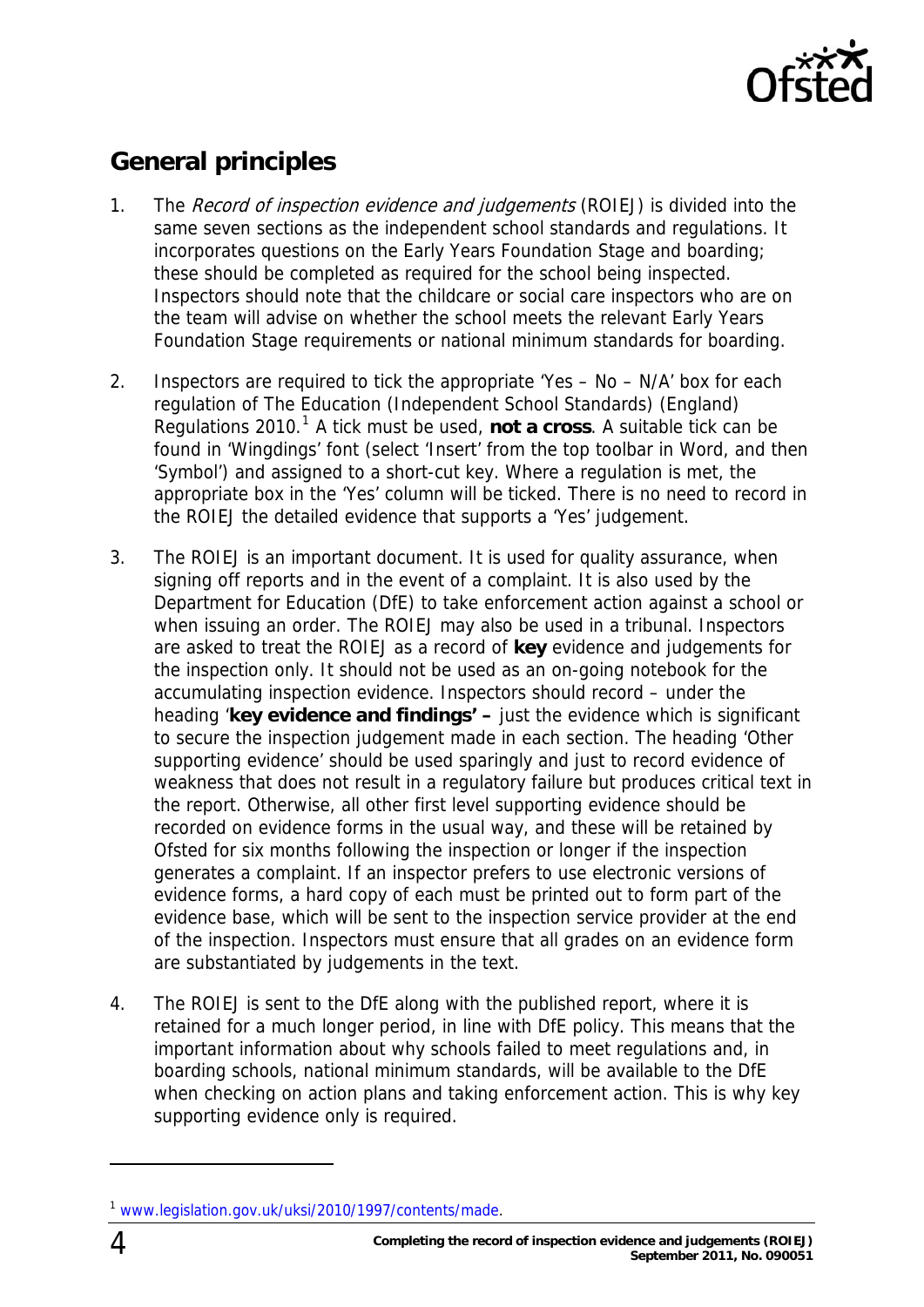

- 5. The main judgements, mirroring those on the inspection judgements form at the back of the ROIEJ, must be recorded in the appropriate sections in the ROIEJ. Inspectors should use a 'best fit' approach when using the grade descriptors to arrive at their judgements. Inspectors may wish to incorporate brief notes from analysis of the school's own self-evaluation in the different sections of the ROIEJ, as inspectors are asked to briefly outline the main reasons for any difference between the school's judgements and those of the inspectors. Inspectors should note that self-evaluation remains an important part of the inspection process, but that there is no longer a set format in which schools are asked to provide it. They may do so in whatever form they choose and inspectors must accept it in that form.
- 6. Each regulation must be considered on its own. Particular strengths in one area of a school cannot be used to compensate for a weakness, however trivial, which results in one of the regulations not being met. Where there are several parts to a regulation, connected by 'and', all parts must be fulfilled for the regulation to be met. If the school fails to meet just one part of a 'multi-part' regulation (for example '[teaching shall] involve well-planned lessons, effective teaching methods, suitable activities and wise management of time'), refer in the 'Compliance with regulatory requirements' section of the report to just the part of the regulation the school does not meet. For example:

**ensure that effective teaching methods are used (paragraph 3(d)).** 

- 7. Ensure that the text of the report clarifies the extent of non-compliance.
- 8. The judgement that a regulation is not met must be based on clear evidence. This evidence must be recorded in the ROIEJ. In integrated inspections of boarding and residential special schools, the evidence that national minimum standards have not been met is recorded by the social care inspector in the regulatory support application toolkit. The SCI will supply the lead inspector with their key evidence and judgements at the end of the integrated inspection and this should be pasted into the 'Evidence from boarding or residential provision' section towards the end of the ROIEJ.
- 9. Only one version of the ROIEJ should be forwarded to the inspection service provider at the end of the inspection. The lead inspector has overall responsibility for collating contributions from the team and completing the ROIEJ which will reflect the corporate judgements of the team. In boarding schools, the social care inspector records the evidence on boarding provision separately in the Regulatory Support Application toolkit. However, in order to retain a full picture of the school, the lead inspector must paste into the ROIEJ the main boarding evidence and judgements as supplied by the social care inspector at the end of an integrated inspection. This should be pasted into the 'Evidence from boarding or residential provision' section of the ROIEJ.
- 10. The ROIEJ must contain sufficient detail of the evidence found on inspection to justify the judgements which are made and appear in the report. This should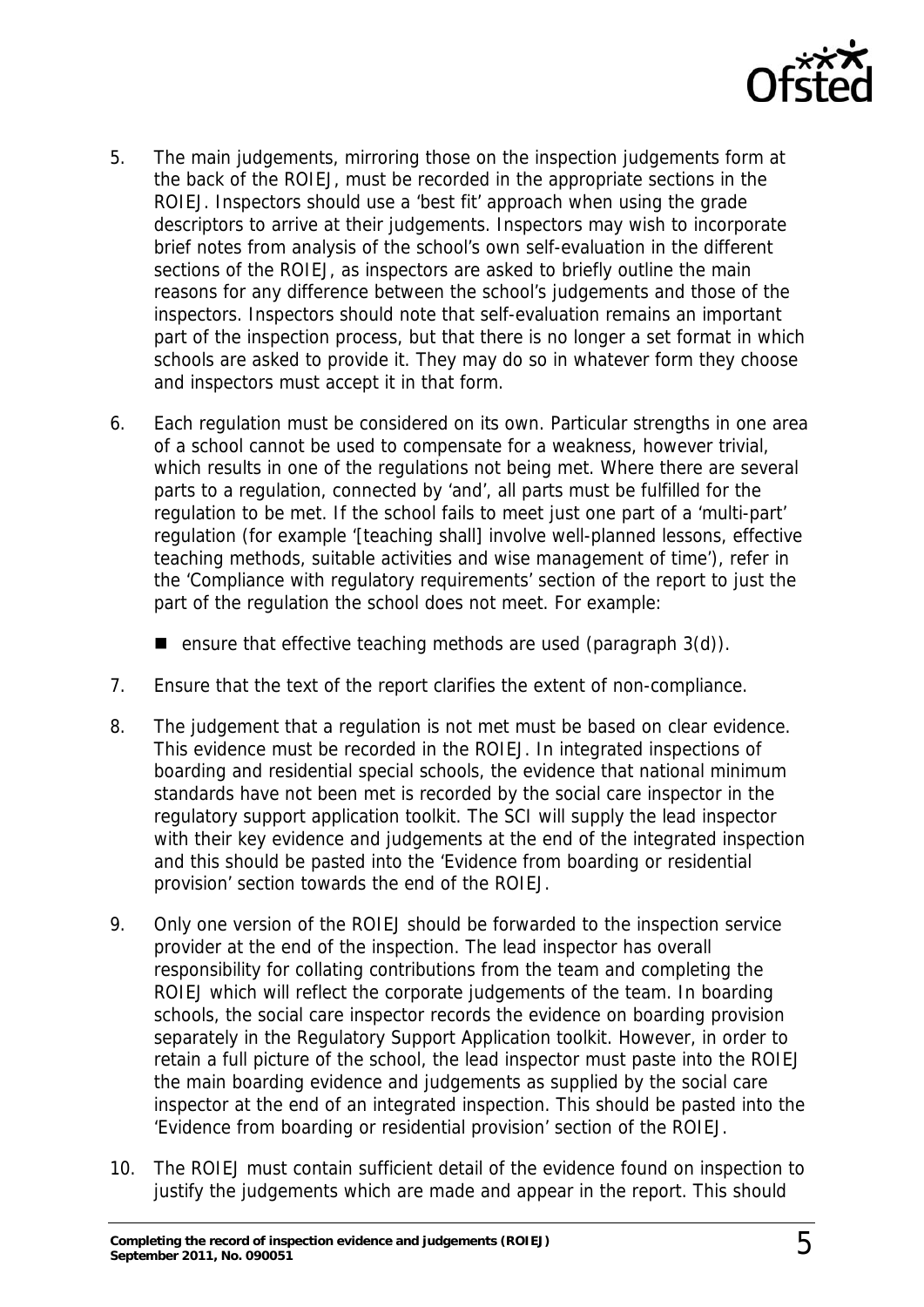

ideally be made in the form of notes or bullet points. The ROIEJ must be concise. A list of evidence form numbers can be included in the ROIEJ, but on its own a list of numbers is insufficient. Cutting and pasting sections from the report to the ROIEJ is also not acceptable.

## <span id="page-5-0"></span>**Part 1. Quality of education provided**

### <span id="page-5-1"></span>**The quality of the curriculum**

**2(1). Is there a curriculum policy set out in writing which is supported by appropriate plans and schemes of work, and does it implement it effectively? (Please note that this regulation is only met if the regulations 2(2)(a-j), are fully met.)** 

- 11. The written curriculum statement does not need to be long or detailed, but it must be available to parents (paragraph 24(1)(b)) and it must be implemented effectively. It must therefore be an accurate summary of the curriculum experienced by the pupils. It is worthwhile taking the time to check the curriculum document against class timetables and, where options have been made or individual work is given, against the timetables of particular pupils.
- 12. There must be some written planning and schemes of work. However, the schemes of work do not have to be devised by the school itself, but can be national materials, such as Qualifications and Curriculum Authority documents or commercial schemes. Schools following the national curriculum of another country or a specific curriculum, such as the International Baccalaureate or Accelerated Christian Education, may have extensive printed materials that could be sufficient in themselves.
- 13. Some schools are uncertain about what should be in a curriculum policy statement and in plans and schemes of work. The DfE has agreed to send out the following additional guidance when asked by schools for clarification:

The school should prepare curriculum policy statements, setting out in general terms how each subject is to be taught, how work will be planned to meet the needs of pupils, and what the implications of the subject are for the school's particular pupil group. The policy statements may set out the general principles of assessment, recording, accreditation and of reporting of progress for the subject, or this may be covered in a separate overall policy on assessment, recording and reporting.

Timetables for classes or individuals will provide further information as to how the curriculum is to be managed, particularly with regard to the balance and coverage of subjects taught.

The schemes of work should set out the range of topics for each subject to be taught over each term, how individual topics are to be taught, what resources will be used, and what opportunities will be taken for assessing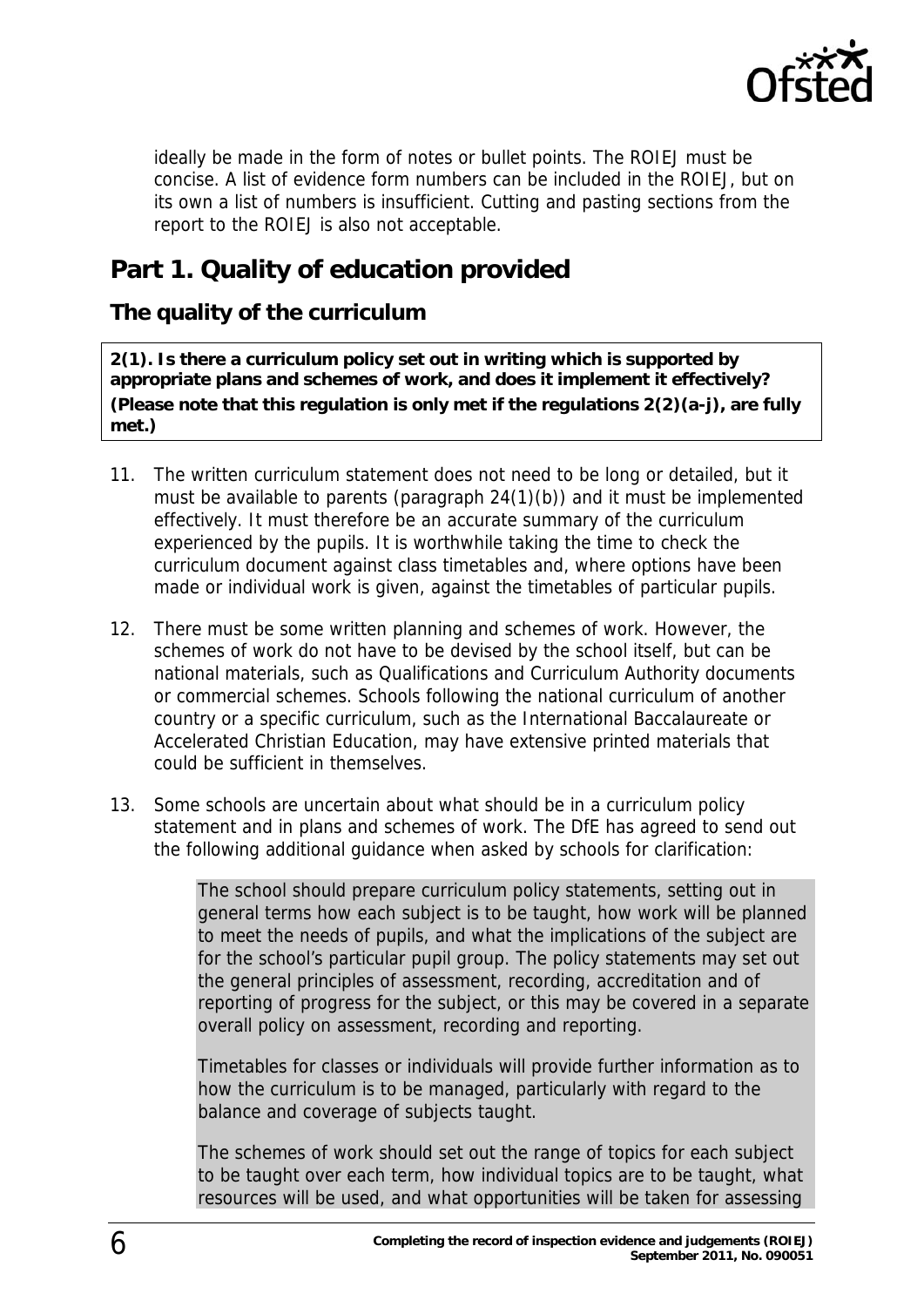

pupils' learning and progress. A week-by-week breakdown is often used. It is usual for schemes to set out objectives for learning within each topic, and for these objectives to be featured in planning for individual lessons and in assessment. The best schemes set out differentiated content and approaches for the different levels of capability and need (not least in terms of literacy) amongst the pupils. They also make reference to links between subjects, such as noting opportunities to use information and communication technology (ICT) and literacy/numeracy skills within the topic.

14. In judging whether the plans and schemes of work are appropriate, actual practice needs to be taken into account. If the school implements a broad and coherent curriculum effectively then brief plans and outline schemes of work may be perfectly appropriate. However, if the curriculum shows little progression or continuity and there is much duplication and unplanned repetition, then the plans and schemes of work are not appropriate or are not being implemented effectively.

**2(2)(a). Does the curriculum give pupils of compulsory school age a full time education with experience in the following areas of learning: linguistic, mathematical, scientific, technological, human and social, physical, and aesthetic and creative?** 

15. There is no statutory definition of full-time education for independent schools. The guidance in the DfE information pack says that:  $2^{\circ}$  $2^{\circ}$ 

> 'there are no mandatory regulations for independent schools. However, they are expected to follow the guidelines for maintained schools i.e. pupils are required to attend school for at least 190 days a year (38 weeks), with provision for at least 380 sessions, a session being regarded as at least a two-hour period morning or afternoon.'

- 16. If a school meets for fewer than 380 sessions a year, the education may still be full time because the smaller number of sessions may be compensated for by sessions of greater length.
- 17. DfE guidance recommends minimum amounts of taught time per week for different key stages, from 21 hours for Key Stage 1 to 24 hours for Key Stage 4. While these may be recommended to independent schools they cannot be insisted upon. However, in schools where there is less than about 18 hours of taught time a week, this regulation will not be met. Moreover, inspectors can only accept 18 hours as adequate if the time is spent intensively and consistently on educational activities.

<span id="page-6-0"></span><sup>&</sup>lt;sup>2</sup> A DfE information pack can be found at: [www.dcsf.gov.uk/reg-independent](http://www.dcsf.gov.uk/reg-independent-schools/downloads/InformationPackSept2010.pdf)[schools/downloads/InformationPackSept2010.pdf.](http://www.dcsf.gov.uk/reg-independent-schools/downloads/InformationPackSept2010.pdf)

**Completing the record of inspection evidence and judgements (ROIEJ) September 2011, No. 090051** 7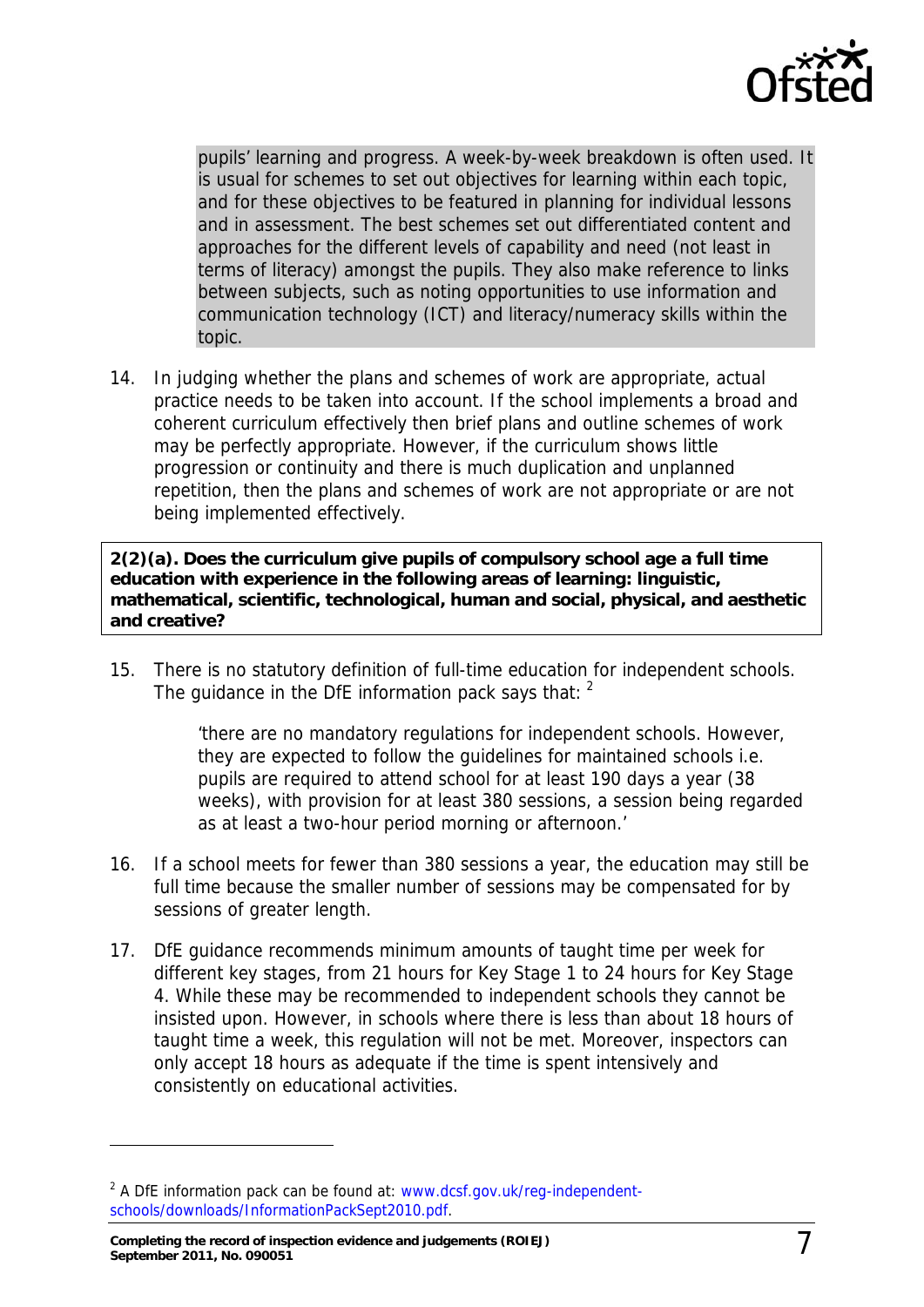

- 18. 'Supervised education' will normally mean that there is a teacher or other responsible adult present, or in the vicinity, to help the pupils in their learning as well as to ensure their safety and well-being. However, there may be times when, for example, older, responsible pupils work on their own in the library without an adult being present in the same room. Provided that they know where to go for help, should they require it, this arrangement could be regarded as supervised education.
- 19. Pupils become of compulsory school age on 1 January, 1 April or 1 September immediately following their fifth birthday and remain of statutory school age until the last Friday of June in the school year (1 September to 31 August) in which their 16th birthday falls.
- 20. It is permissible for pupils below or above compulsory school age to attend part time. It is also permissible for pupils of statutory school age who are being educated outside school to attend an independent school part time. It is the responsibility of parents to ensure that children educated outside school receive the appropriate amount and level of instruction and to inform the local authority. The matter of whether the instruction for these pupils is suitable and efficient is for the local authority to monitor. The **existence of any pupils in this category should be noted in the ROIEJ** and the report should mention that the school provides some lessons for children educated outside school.
- 21. The regulations are not intended to be prescriptive about the way a school organises its curriculum, and do not require independent schools to follow the National Curriculum, but the school should provide experience in the broad areas of learning described below. These need not be delivered through separately timetabled subjects. Plans and schemes of work must, however, illustrate how each area is to be woven into the school curriculum.
- 22. **Linguistic**: this area is concerned with developing pupils' communication skills and increasing their command of language through listening, speaking, reading and writing. In most schools, these skills will primarily be developed in English. Many schools will also teach other languages and some will use a language other than English as the main medium of instruction. Schools will normally be expected to offer pupils the chance to learn a modern foreign language, at least as part of their secondary education. In schools where English is not the main medium of instruction there must be lessons in written and spoken English, unless the school is solely for pupils who are temporarily resident in this country and are following the curriculum of another country (paragraph  $2(2)(d)$ ).
- 23. **Mathematical**: this area helps pupils to make calculations, to understand and appreciate relationships and patterns in number and space, and to develop their capacity to think logically and express themselves clearly. Their knowledge and understanding of mathematics should be developed in a variety of ways, including practical activity, exploration and discussion.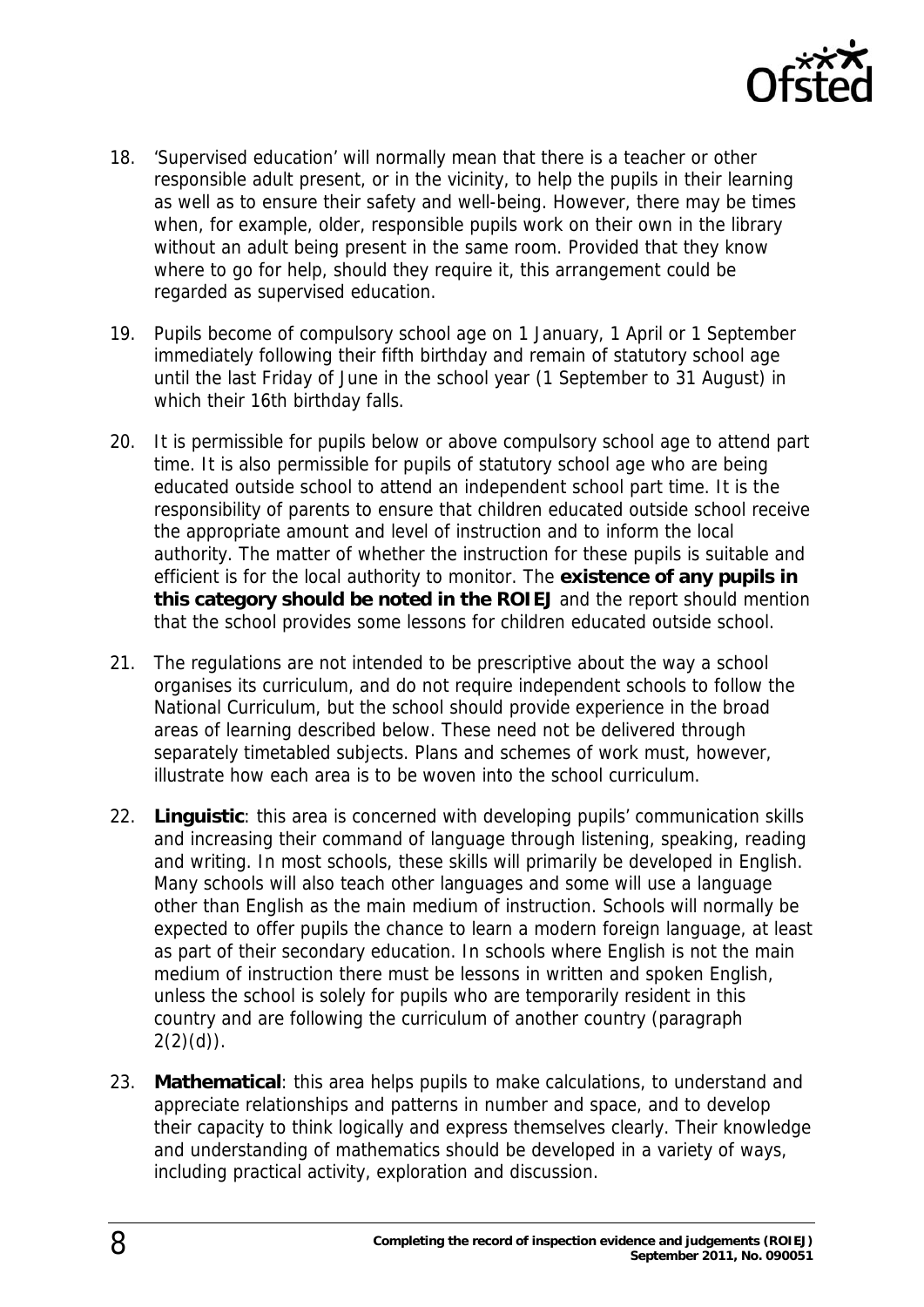

- 24. **Scientific**: this area is concerned with increasing pupils' knowledge and understanding of living things, materials and physical processes and with developing the skills associated with science as a process of enquiry; for example, observing, forming hypotheses, and conducting experiments and recording their findings.
- 25. **Technological**: this area will include some or all of the following components: the use of ICT; developing, planning and communicating ideas; working with tools, equipment, materials and components to produce good-quality products; and evaluating processes and products. It is important to note that ICT is not compulsory: some schools serve communities who object in principle to its use.
- 26. **Human and social**: this area is concerned with people and how they live, with their relationships with each other and with their environment, and how human action, now and in the past, has influenced events and conditions. In most schools the subjects of history and geography make a strong contribution to this area.
- 27. **Physical**: this area aims to develop the pupils' physical control and coordination as well as their tactical skills and imaginative responses, and to help them to evaluate and improve their performance. Pupils should also acquire knowledge and understanding of the basic principles of fitness and health. In some schools, activities such as climbing, golf or sailing may displace traditional physical education (PE) lessons.
- 28. **Aesthetic and creative**: this area is concerned with developing the pupils' capacity to respond emotionally and intellectually to sensory experience and to appreciate beauty and fitness for purpose. It involves the exploration and understanding of feelings and the processes of making, composing and inventing. There are aesthetic and creative aspects of all subjects, but some, including art, music, dance, drama and the study of literature, make a particularly strong contribution because they call for personal, imaginative and creative responses.
- 29. The regulation does not require that all areas of learning are represented in the weekly timetable, but that pupils are given experience of them all at some stage during the term or year. In particular, it would be unreasonable to expect Key Stage 4 pupils at independent schools to follow a curriculum that is broader than that required in the maintained sector.
- 30. See Types of independent schools for further information on the unique aspects of the curriculum offered in different types of schools, for example the 24-hour curriculum in boarding or residential special schools. $3$

<span id="page-8-0"></span><sup>&</sup>lt;sup>3</sup> Types of independent schools (090061), Ofsted, 2011; [www.ofsted.gov.uk/publications/090061](http://www.ofsted.gov.uk/publications/090061). This guidance is also available in the 'Guidance for inspectors' section of the *Independent, boarding and* residential special schools inspection handbook.

**Completing the record of inspection evidence and judgements (ROIEJ) September 2011, No. 090051** 9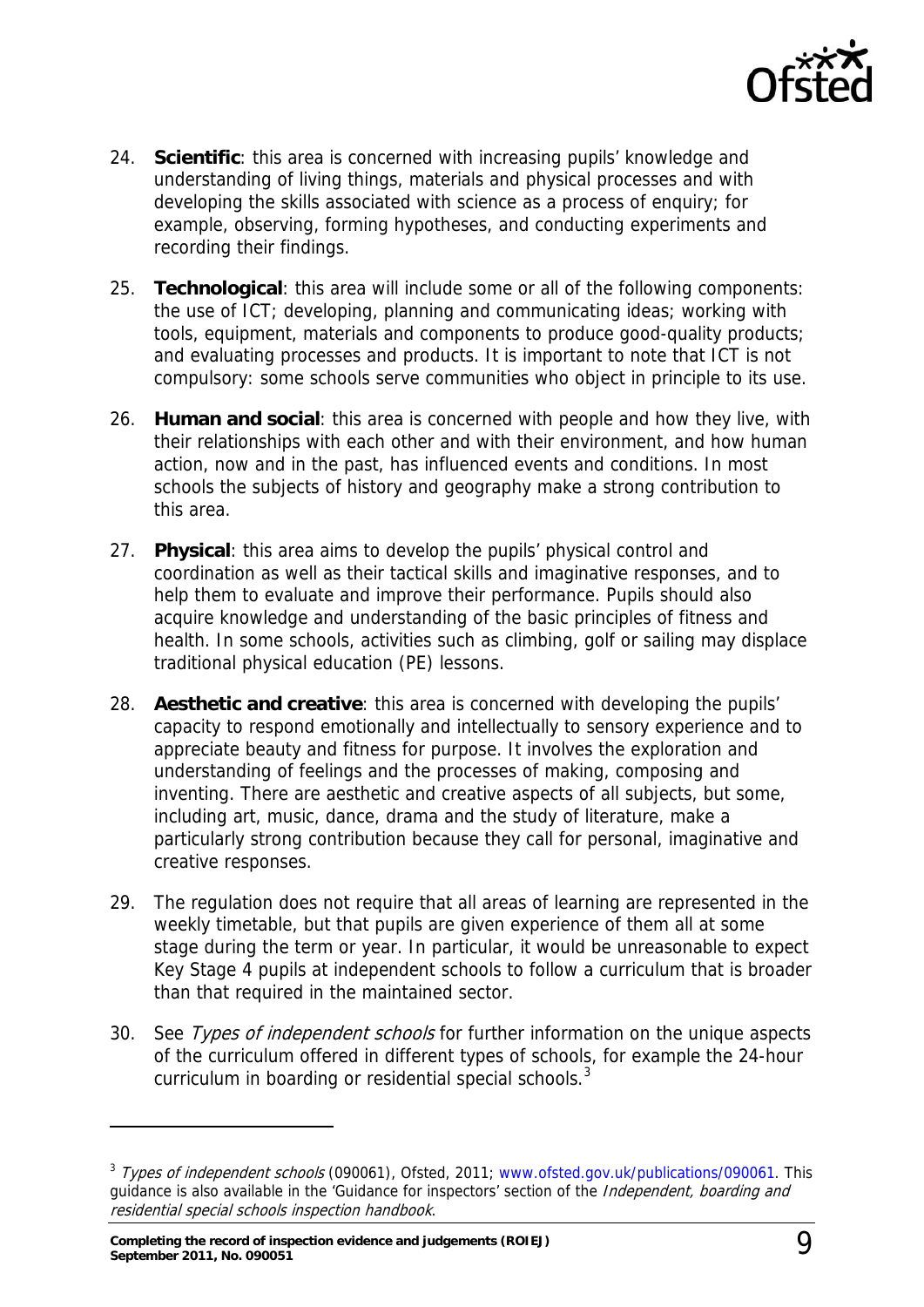

**2(2)(e). Where any pupil has a statement of special educational need, does the education provided fulfil its requirements?** 

- 31. Inspectors will need to look at a sample of statements (from those with differing needs or the most recent annual reviews of them) for pupils for whom a statement is maintained, whether they are paid for by the local authority or their parents. Part 3 of the statement sets out the special educational provision that the local authority considers necessary to meet the child's special educational needs and/or disabilities; this must be provided by the school. Where pupils' statements specify that they should have access to the full National Curriculum, then schools must provide it.
- 32. Local authorities have a duty to review statements annually. Inspectors should consider whether this has been done properly or whether, for example, it has only been amended when a pupil moves to a different school. The most recent annual review is generally regarded as updating the statement.
- 33. It is also worth checking that the school provides access to therapy (for example, speech and language therapy, physiotherapy) where this is required in the statement and has not been discontinued by a subsequent annual review.

#### **2(2)(f). Is provision made for personal, social and health education which reflects its aims and ethos?**

- 34. The regulation does not prescribe how personal, social and health education is to be delivered: it could be as a separate subject; it could be through a range of subjects, tutorial periods, or, in many faith schools, it could be in the context of religious instruction. As with all regulations in this section, it should be supported by 'appropriate plans and schemes of work'. There must, therefore, be an organised and coherent programme that is appropriate to the individual needs of pupils. In judging the content of this programme, inspectors will need to be sensitive to any religious or philosophical principles which the school holds: the regulation explicitly recognises that personal, social and health education should reflect the school's aims and ethos. Personal, social and health education may also include citizenship, linking to paragraph 5(d), and schools may make reference to the Qualifications and Curriculum Authority guidance on citizenship in their planning.
- 35. It may be impossible to observe personal, social and health education sessions during a short inspection; however, inspectors should ascertain whether pupils have a sound knowledge and understanding of personal, health and social issues, and an awareness of their ability to make choices.
- 36. Independent schools sometimes provide less personal, social and health education than is usual in state schools. Where this happens it is especially important that the provision for boarders, particularly termly boarders, is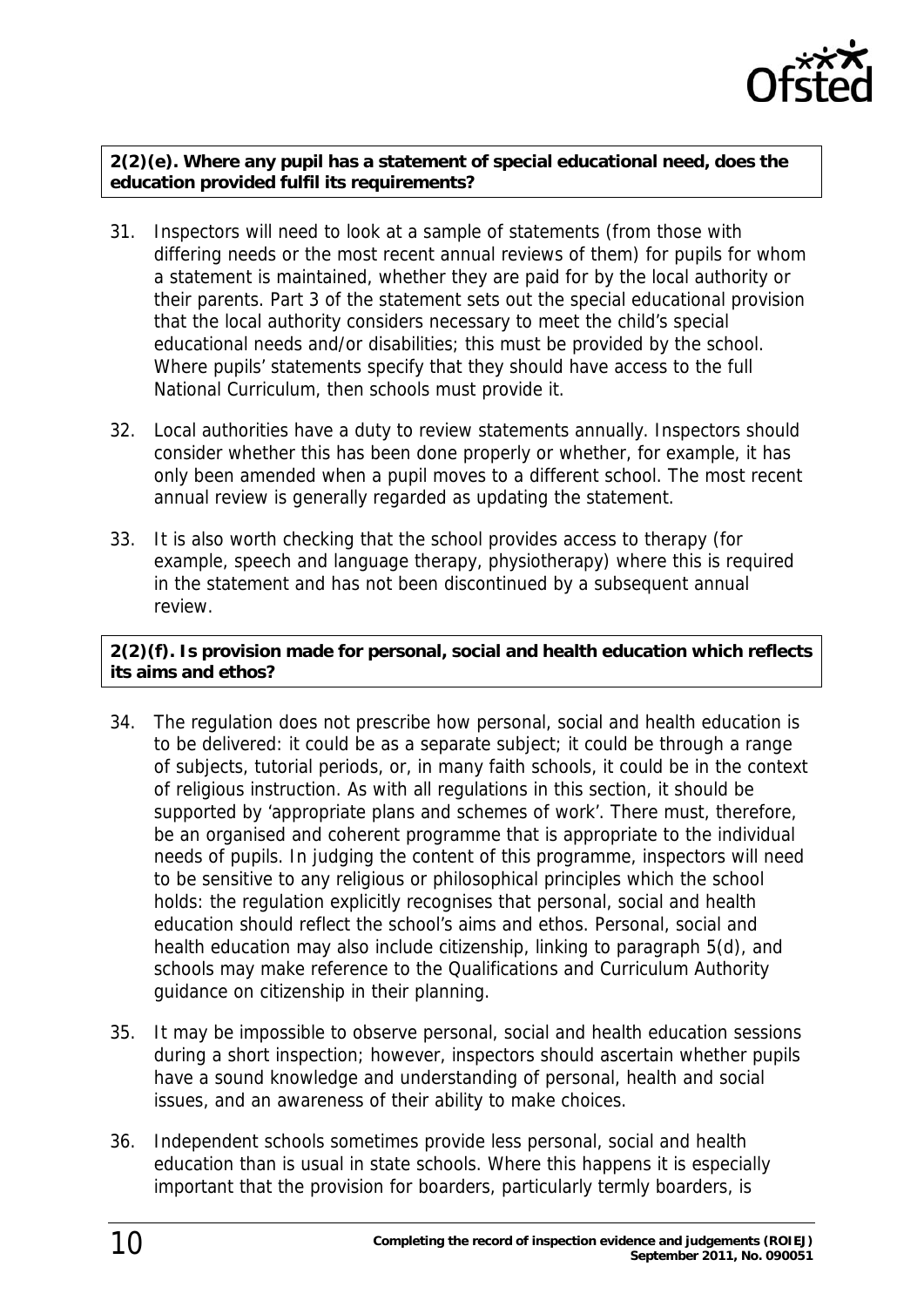

sufficient for pupils who lack the contributions of family life to these important areas during term time.

#### **2(2)(g). Is provision made for appropriate careers guidance for secondary-age pupils?**

37. As a minimum, schools should offer pupils in Key Stage 3 advice on their choices of options for GCSE or other courses, and pupils in Key Stage 4 and beyond advice on future pathways. Specific careers education and guidance often start in Year 9. The best programmes offer systematic information about careers, access to individual guidance, direct experience of the world of work and access to up-to-date information about work, further and higher education, training and career opportunities. Guidance should help students to develop self-awareness and to recognise their talents, strengths and weaknesses in order to explore future options realistically.

#### **2(2)(h). If there are pupils above compulsory school age, does the school provide a programme of activities appropriate to their needs?**

38. For pupils of this age, it is particularly important that they receive 'adequate preparation for the opportunities, responsibilities and experiences of adult life' (paragraph 2(2)(j)). Beyond that, there can be considerable flexibility, taking account of their aspirations and interests as well as of their needs. It would be unreasonable to expect the post-16 curriculum in independent schools to be more constrained than that which is offered in maintained schools and colleges.

#### **2(2)(i). Does the curriculum provide the opportunity for all pupils to learn and make progress?**

- 39. Inspectors must check that the curriculum does not deny opportunities to individual pupils or groups of pupils, whether these groups are characterised by ability, previous attainment, behaviour patterns, disability, gender, ethnicity, linguistic background or any other criteria. This is not simply a matter of looking at the written curriculum documents. It will also be necessary to consider how the curriculum is implemented in practice by observing lessons, scrutinising pupils' work and talking to pupils, to evaluate the impact of provision. The summary of achievements in the ROIEJ will be particularly helpful in deciding whether this key regulation is met.
- 40. For pupils with special educational needs and/or disabilities it is important to consider whether they are placed appropriately in the school or group.

#### **2(2)(j). Is there adequate preparation of pupils for the opportunities, responsibilities and experiences of adult life?**

41. It is good practice to make a conscious effort to prepare all pupils for adult life. However, this regulation should only be 'failed' in those schools in which pupils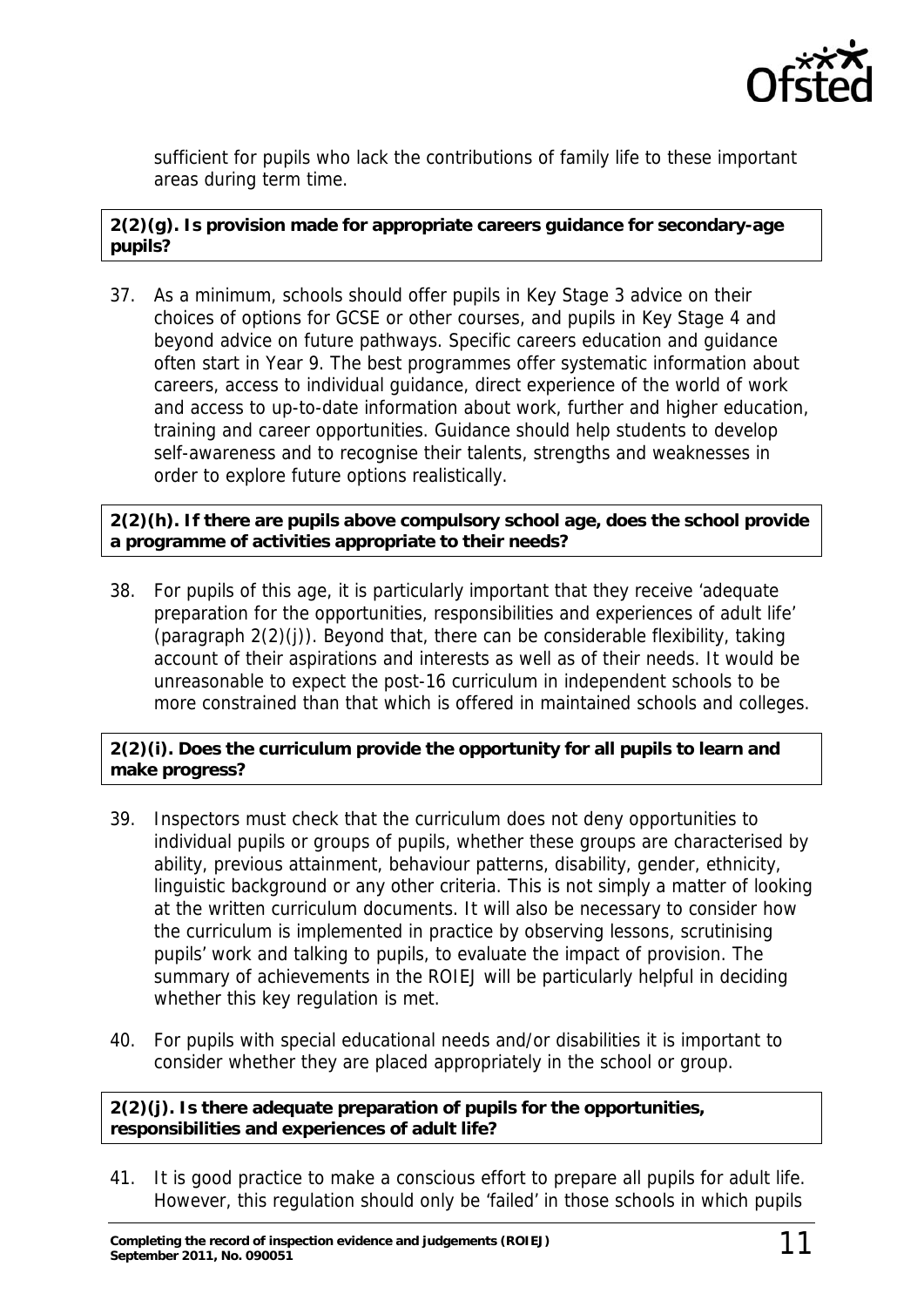

stay up to or beyond school-leaving age, where the school makes insufficient effort to prepare pupils in this way. In boarding schools, particularly those with pupils with behavioural, emotional and social difficulties, the care aspect of provision should contribute to this.

### <span id="page-11-0"></span>**Quality of teaching and assessment**

**3(a). Does the teaching enable pupils to acquire new knowledge and make progress according to their ability so that they increase their understanding and develop their skills in the subjects taught?** 

**3(b). Does the teaching encourage pupils to apply intellectual, physical or creative efforts, and to show interest in their work and to think and learn for themselves?** 

**3(c). Does the teaching involve well planned lessons, effective teaching methods, suitable activities and appropriate management of class time?** 

**3(d). Do teachers show a good understanding of the aptitudes, needs and prior attainments of the pupils, and ensure that these are taken into account in the planning of lessons?** 

**3(e). Do teachers demonstrate appropriate knowledge and understanding of the subject matter being taught?** 

**3(f). Are classroom resources of an adequate quality, quantity and range and are they used effectively?** 

**3(g). Is there a framework in place to assess pupils' work regularly and thoroughly and is information from such assessment utilised to plan teaching so that pupils can make progress?** 

**3(h). Does the teaching utilise effective strategies for managing behaviour and encouraging pupils to act responsibly?** 

- 42. The main evidence for judging the eight regulations concerned with teaching will be the lesson observations. Further useful evidence may be gleaned from looking at pupils' work, discussions with teachers and pupils and examining the teachers' planning and assessment records. Inspectors should also take account of the school's results in public, common entrance and scholarship examinations. They should consider the school's intake and use their professional judgement in deciding overall whether the teaching which led to these achievements is likely to be satisfactory or not.
- 43. The proportion of unsatisfactory teaching observed will be a significant indicator, but there is no automatic relationship between this proportion and compliance with the regulations. Each regulation needs to be considered on its own and discussed by the inspectors in the team after they have finished observing lessons and gathering other evidence.
- 44. It is possible for a school in which no unsatisfactory lessons are observed to fail to meet one of the regulations. For example, a school may fail to meet 3(f) even though, in every lesson observed, the teachers have done their best to minimise the adverse effects of inadequate resources. It may also be that there is a strong pattern to the weaknesses in all the lessons in which teaching is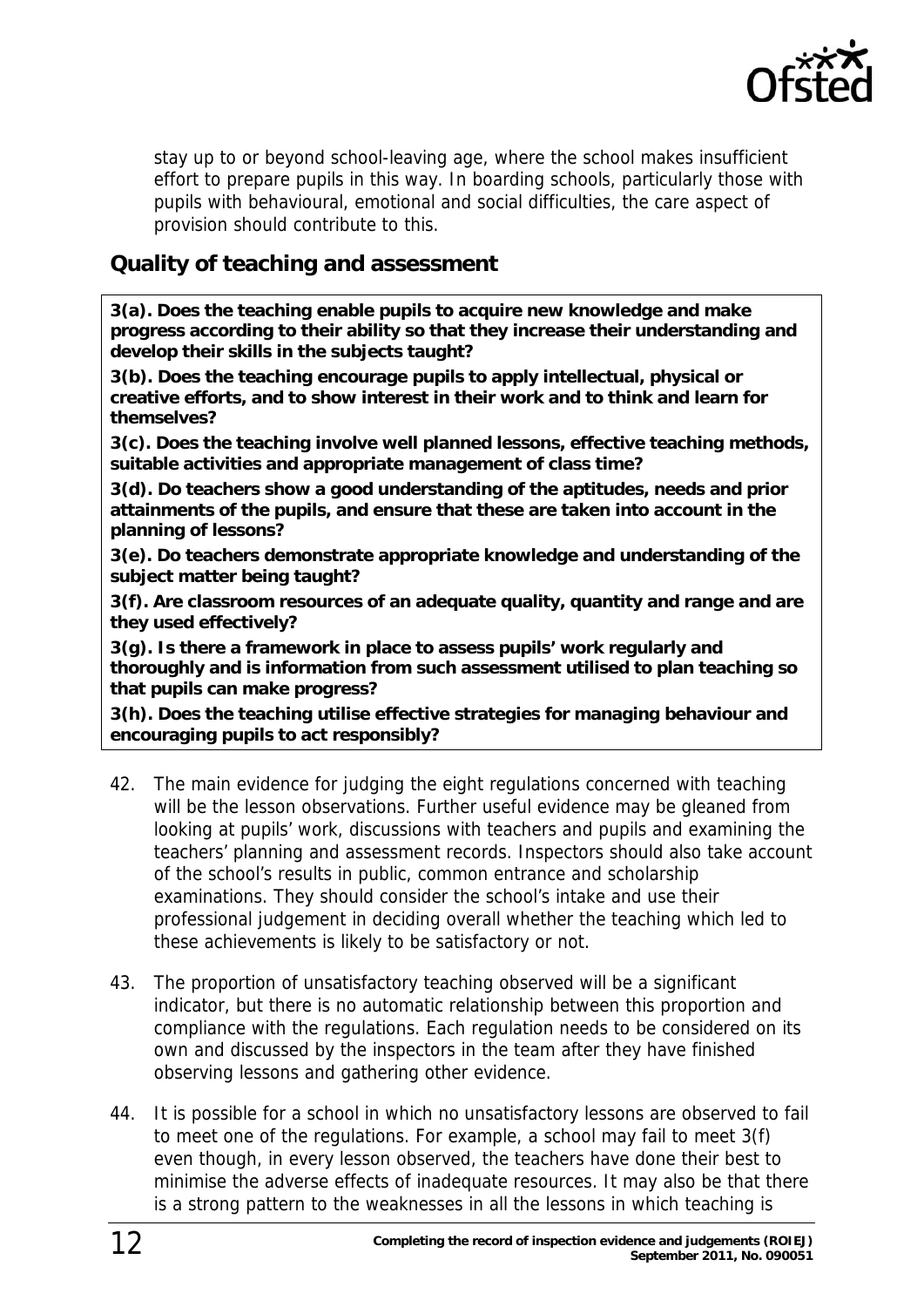

judged to be inadequate. For example, if the assessment frequently fails to inform the future planning then the school will not meet 3(g).

- 45. Conversely, the existence of some lessons in which the teaching is judged to be unsatisfactory does not necessarily mean that one of the regulations is not met. A single lesson in which pupils apply no effort and show little interest may not undermine a broad judgement that paragraph 3(b) is generally met.
- 46. The crucial judgement that needs to be made by the team is whether the weaknesses that make some lessons **inadequate**, or are observed in lessons graded as satisfactory, follow a pattern that reveals that one or more of the regulations frequently fails to be met. If behaviour is poor despite strong encouragement from teachers for pupils to act responsibly (as in paragraph 3(h)), then it may be considered inappropriate to 'fail' the teaching in respect of 3(h). Inspectors may wish instead to consider whether failure to meet part of paragraph 3(c), such as inappropriate teaching methods, may be the source of the problem.
- 47. Inspectors must reach a corporate judgement about each individual teaching regulation in their team meeting. Where they consider that a regulation is not met by the school, sufficient evidence to support this judgement must be included in the ROIEJ. Likewise, inspectors should make clear in the ROIEJ the reasons for judgements made about the overall quality of teaching which may seem not to be directly supported by the lesson observation findings. Also, in exceptional circumstances, if the inspector's professional opinion is that there should be different judgements for teaching and assessment, then this can be written in the report, for example 'teaching is good, but assessment is satisfactory'. The reason for this judgement must be made clear in the teaching section of the ROIEJ and only one overall judgement for teaching and assessment must be included in the inspection judgements form at the back of the ROIEJ. Where the judgements differ, the teaching judgement would normally carry greater weight when arriving at the overall judgement.

#### **4. Is there a framework in place by which pupil performance can be evaluated by reference to either the school's own aims, as provided to parents, and/or by national norms?**

- 48. While independent schools are not obliged to use national curriculum assessments, many choose to do so, either wholly or in part. Additionally, or alternatively, many schools use a range of standardised tests, which also provide a reference to national norms, provided they are not too out of date.
- 49. If the school uses national curriculum assessments and they are moderated at Key Stages 1 and 3 and the tests are externally marked at Key Stage 2, then this regulation is met. If there is no moderation or external marking then inspectors will need to be sure that the assessments and tests are properly administered and accurately marked.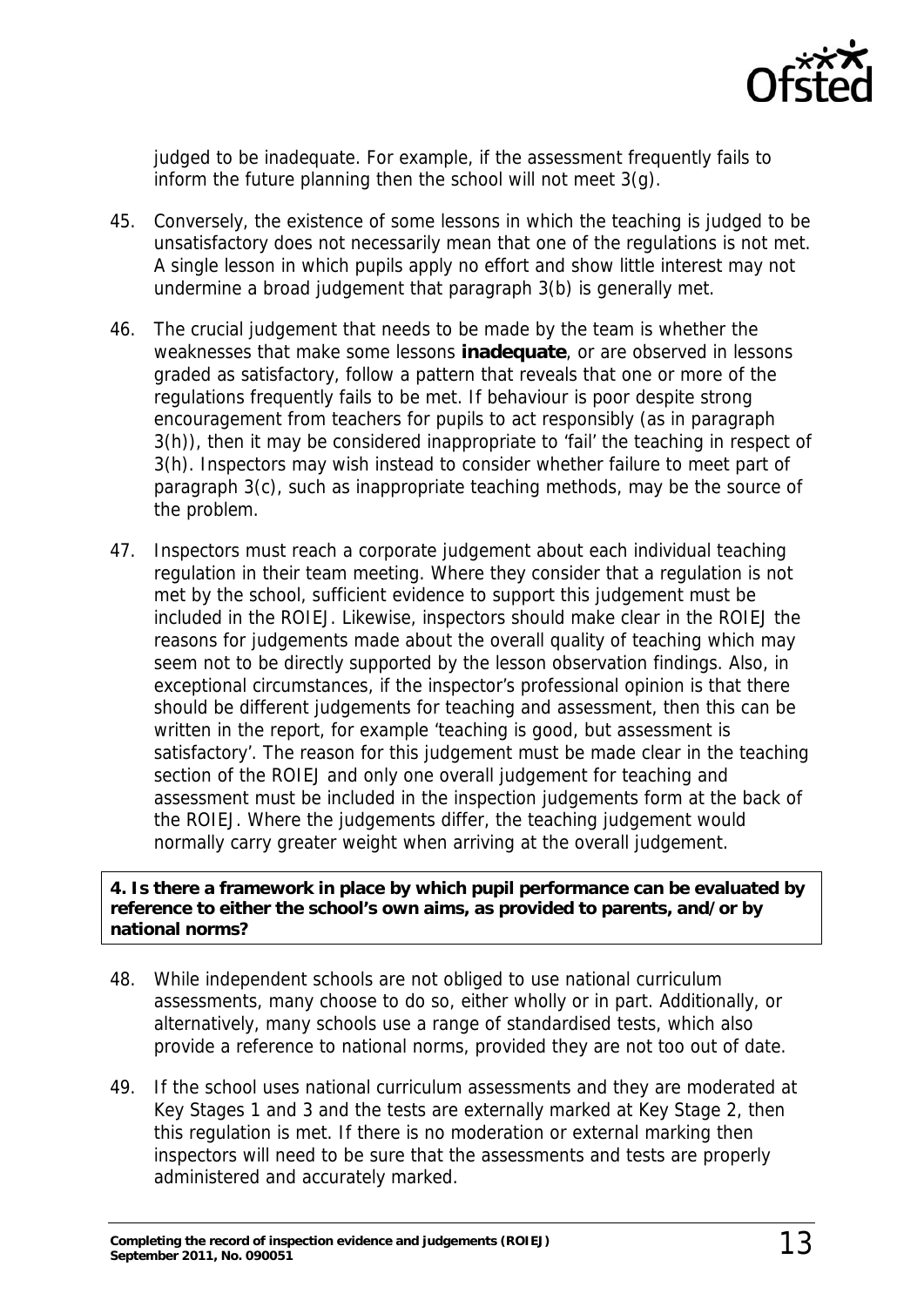

- 50. If standardised tests are used then these must also be properly administered and accurately marked. If the school does not use national curriculum assessments, the standardised tests should measure a reasonable range of performance including literacy and numeracy.
- 51. If the school measures performance solely by reference to its own aims, then inspectors will need to check that the aims used in measuring performance are included in the statement of ethos and aims provided to parents (paragraph  $24(1)(a)$ .

#### **Record of lessons seen**

- 52. This is a summary of all the lessons observed, noting the year group or age range and the subject or subjects being taught. For each lesson, grades for teaching, progress and curriculum are given on a four-point scale:
	- Grade  $1 =$  outstanding
	- Grade  $2 = q$ ood
	- Grade  $3 =$  satisfactory
	- Grade  $4 =$  inadequate.

Where there is insufficient evidence, the grade given should be 0.

53. The grid should be used for recording lesson observations only and should not include assemblies or extra-curricular activities. Note: one evidence form is used for recording all evidence, including lessons, interviews and other inspection activity.

#### **Evidence of the pupils' achievements**

54. The pupils' achievements are to be judged in terms of the rate of progress that they make over time in relation to their capabilities, aptitudes and prior attainment. While the observation of lessons makes a contribution to judgements about achievements, other forms of evidence are also needed.

#### **Statistical evidence**

55. This should include any data that is available about attainment on entry, together with data on pupils' attainment during and at the end of their time at the school, and the results of any public examinations that have been taken. Analysis can be made of the value added by the school, noting any marked variation between subjects or different groups of pupils (for further guidance on attainment and progress in special schools, see Use of data in special schools by school improvement partners and Setting targets for pupils with special educational needs and the DfE's quidance on progression, in the 'Useful information' section of the Independent, boarding and residential special schools inspection handbook – 'the inspection handbook'). In preparatory schools which take pupils up to and including Year 8, inspectors should consider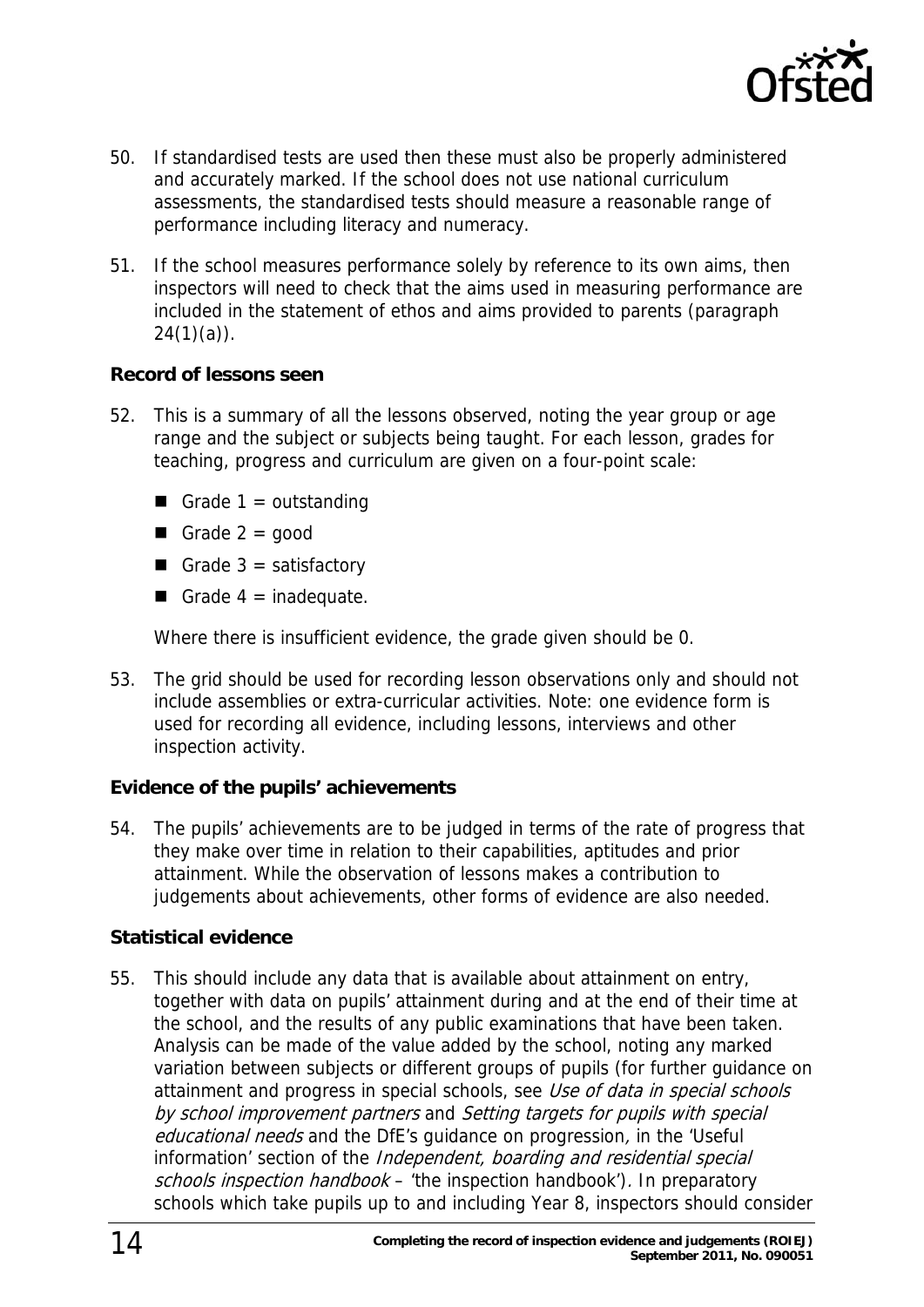

the destinations of pupils leaving the school, the results of common entrance examinations and any scholarships to secondary schools acquired by pupils.

#### **Pupils' work**

56. Wherever possible, examples of pupils' work that has been completed over several months should be scrutinised so that judgements can be made about their progress over time.

#### **Discussions with pupils**

57. Discussions will take place with pupils during lessons and informally around the school. There may also be formal arrangements made for inspectors to talk to children. Following discussions, judgements can be made about how well they understand the work they are doing and whether they find it too easy, too difficult or at the right level of challenge. There is room here for inspectors to record the key points which pupils made in their response to the pupils' questionnaire and a box to capture the number of responses received. Inspectors should take the opportunity to comment on the pupils' views in any relevant aspect sections of the report.

#### **Evidence from extra-curricular activities**

58. The observation of extra-curricular activities is particularly important in boarding education, where the school should have regard to the national minimum standards for boarding schools or residential special schools. Inspectors should look at the range of extra-curricular activities, including weekend activities offered, what level of participation there is and what pupils get out of them in terms of academic, personal or spiritual development. Please comment on anything particularly noteworthy in the report.

#### **Overall judgement of pupils' progress**

59. Drawing on all the evidence above, a judgement should be made about pupils' progress, noting any significant variations between pupils of different ability, previous attainment, behaviour patterns, disability, gender, ethnicity or linguistic background. This summary will inform judgements about many of the regulations and in particular the judgements about the key paragraph 2(2)(i).

### <span id="page-14-0"></span>**Part 2. Spiritual, moral, social and cultural development of pupils**

60. The DfE has issued new guidance for the provision of pupils' spiritual, moral, social, and cultural development, called Improving the spiritual, moral, social and cultural (SMSC) development of pupils, non-statutory guidance for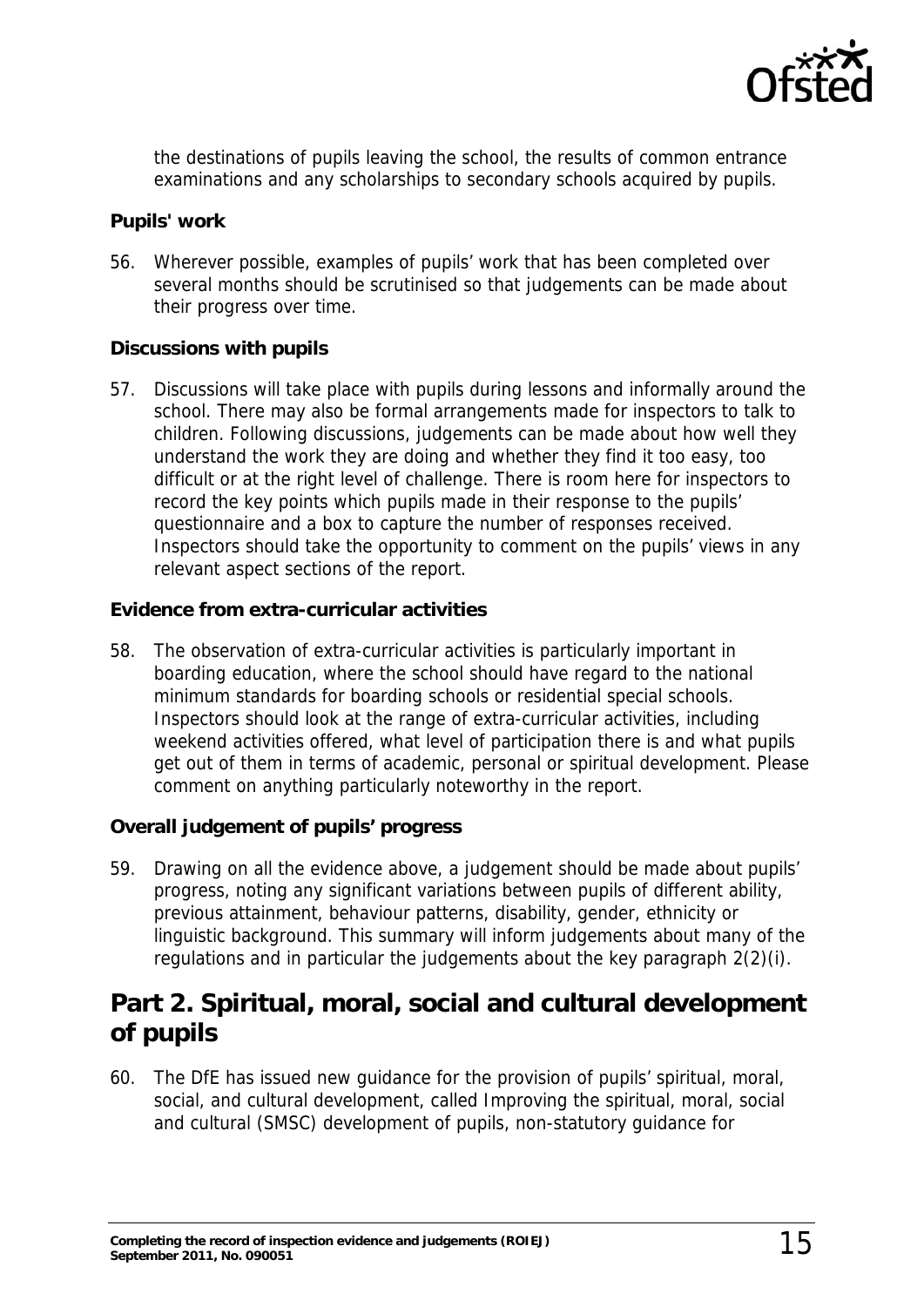

independent schools.<sup>4</sup> The new document provides a definition of spiritual, moral, social and cultural development and includes the aims for each regulation, desired outcomes for pupils and possible actions for schools to take. The suggestions are not exhaustive and schools may be able to demonstrate that they meet each area of spiritual, moral, social and cultural development in other ways. This is a helpful tool for inspectors but please remember that the document is non-statutory.

- 61. Although the DfE has provided a definition of 'spirituality' in the above guidance what is meant by 'spiritual development' is still open to interpretation. Therefore, inspectors will need to exercise sensitivity and discretion in approaching this section. In some schools, this will clearly be a central feature of the school's provision and in such cases it will be appropriate to highlight this in the report. There is no need to search at great length for material to present a detailed analysis in the report of the school's promotion of pupils' spiritual development. However, it must be remembered that all schools should be providing opportunities for pupils' spiritual development, and suitably preparing pupils for life in a multiracial society. The report should include some reference to how well spiritual development is being promoted.
- 62. The Race Relations Amendment Act 2000 imposes on all public authorities a statutory duty to have an equal opportunities policy which includes promoting racial equality. All maintained schools are subject to the Race Relations Amendment Act 2000. However, it does not apply to independent schools because they are not public authorities. Inspectors must therefore not require independent schools to produce such a policy.
- 63. There is the 'grey' area of whether independent schools which receive public funding are counted as a public authority under the Act. This has never been tested in court but the public authority role could only be applied to pupils where funding was received, which in many schools may only be for one or two pupils. Over time, and without any challenge, the DfE has moved to the position that we do not consider that any independent schools are classed as public authorities.
- 64. Independent schools are subject to the requirements of the Race Relations Act 1976 not to discriminate on the grounds of race. Inspectors should report any failure to meet this requirement which they find in the course of inspection. They must also note that regulation 2(e) of The Education (Independent School Standards) (England) Regulations 2010 refers to the need for independent schools to promote tolerance and harmony.<sup>[5](#page-15-0)</sup>

<sup>&</sup>lt;sup>4</sup> Improving the spiritual, moral, social and cultural (SMSC) development of pupils, non-statutory guidance for independent schools, DCSF, 2010;

<span id="page-15-0"></span>www.dcsf.gov.uk/reg-independent-schools/downloads/SMSC-independent-schools-guidance.pdf <sup>5</sup> [www.legislation.gov.uk/uksi/2010/1997/contents/made](http://www.legislation.gov.uk/uksi/2010/1997/contents/made)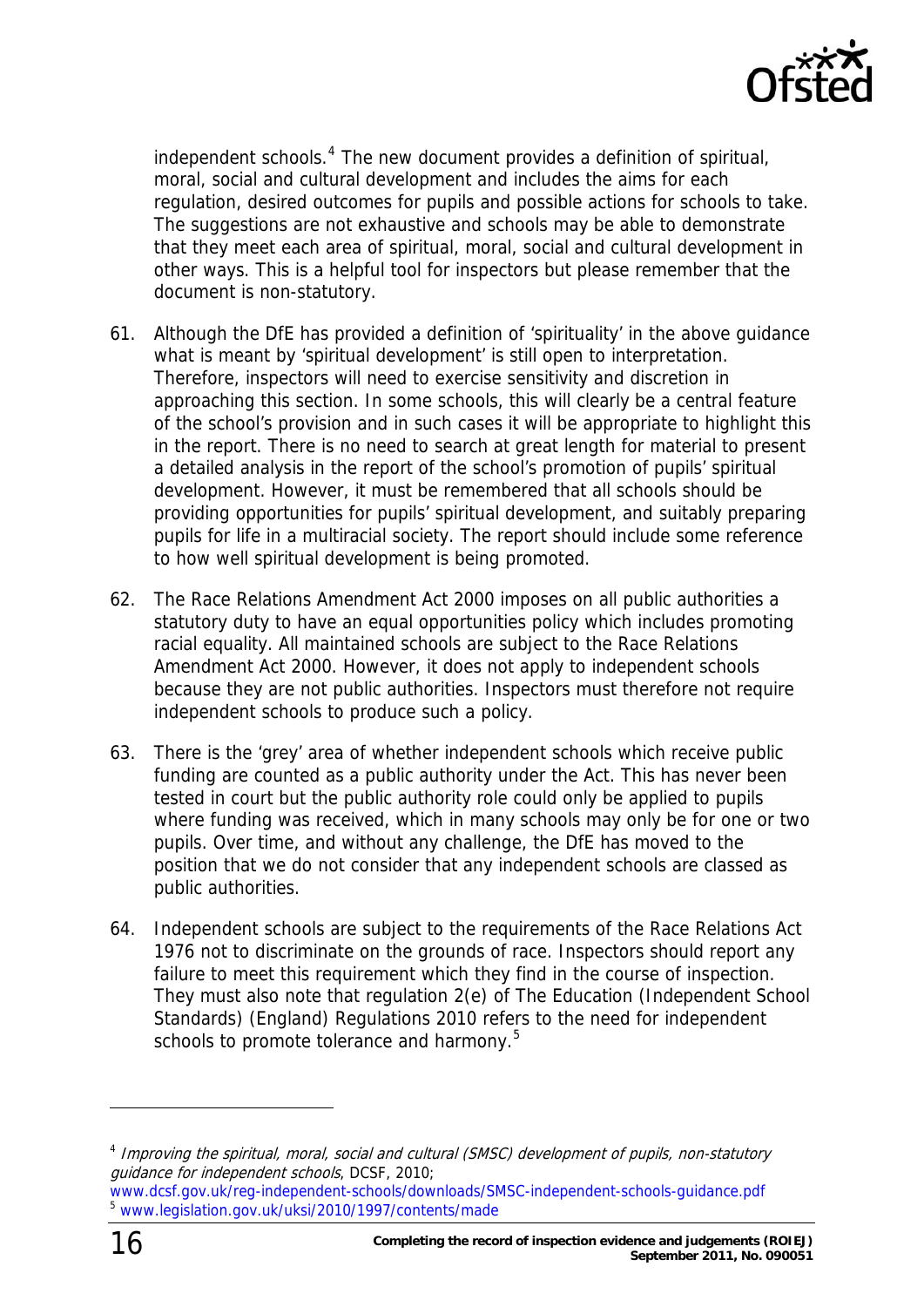

65. The paragraph in the report may either deal in turn with spiritual, moral, social and cultural matters, or it may refer to pupils' overall personal development. In either context, this is a suitable place to reflect on pupils' behaviour and attendance and on activities outside school.

#### **5(a). Are pupils encouraged to develop their self-knowledge, self-esteem and self-confidence?**

66. Inspectors should consider the climate and ethos of the school and what effect this has on enabling pupils to grow and flourish, become confident individuals, and to appreciate their own worth and that of others. Inspectors should look at the range of opportunities provided for young people to develop their self esteem and confidence, which might occur both within the classroom, in terms of teaching which encourages participation, creativity, reflection and independence; assessment and feedback which values their work and/or effort; and extra-curricular activities which develop teamwork, leadership skills and self-reliance. Inspectors should look critically at how the school handles pupils who are perceived as 'outsiders' or 'different' in any context, ensuring that issues such as a lack of aspiration, discrimination, and bullying are tackled robustly, to counter the danger of low self-esteem among some pupils in the school community.

#### **5(b). Are pupils encouraged to distinguish right from wrong, and to respect the law?**

67. This regulation is fairly self-explanatory. However inspectors should consider this alongside obvious sources of evidence such as the policies for behaviour, rewards and sanctions and the personal, social and health education programme, how the school tackles more sensitive issues, by providing opportunities to discuss moral rights and wrongs in the context of culture, society and the law. Inspectors will wish to check the impact of provision by talking to the pupils.

**5(c). Are pupils encouraged to accept responsibility for their behaviour, show initiative, and understand how they can contribute to community life?** 

68. Contribution to community life in this regulation is not just about the school and the local faith community. Inspectors should consider what attempts the school has made to extend pupils' awareness and contribution to communities beyond that of their faith and school and how this promotes tolerance and community cohesion in the widest sense.

**5(d). Is provision made to give pupils with a broad general knowledge of public institutions and services in England?** 

69. The way in which the regulations apply will vary according to the age range and aptitudes of the pupils. This regulation could be met in a school catering mainly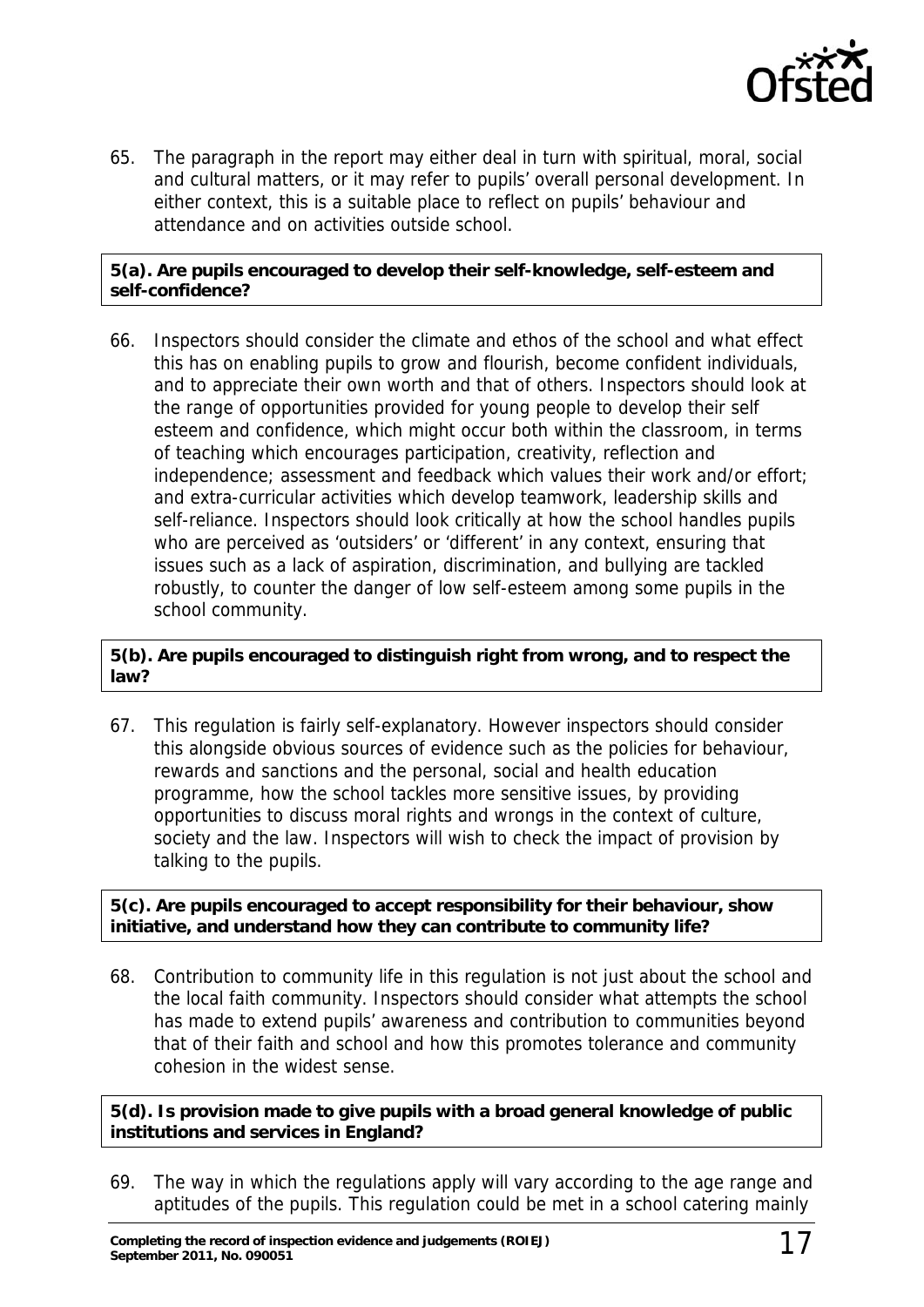

for children in the Early Years Foundation Stage by a topic such as 'People who help us' or by visits to local places of interest. For older pupils, schools may introduce more formal work, taking account of the Qualifications and Curriculum Authority guidelines on citizenship.

**5(e). Is support given to pupils to acquire an appreciation of and respect for their own and other cultures, in a way that promotes tolerance and harmony between different cultural traditions?** 

70. The requirement to assist pupils to acquire an appreciation of other cultures may be met in many ways. Studies in literature, drama, religious education, art, music, history and geography as well as specific topics in personal, social and health education and visits into and out of school may all make contributions. Despite this, the promotion of cultural awareness is not as central to this regulation as the promotion of tolerance of other groups of people. Pupils' attitudes should be probed through conversation and discussion, as well as through analysing the curriculum. Although it is acceptable for schools to draw examples of tolerance and develop compassion for those of other backgrounds and traditions primarily through their own cultural or faith heritage, it is not acceptable for schools to argue that they do not wish to expose their pupils to knowledge of other cultures. Such a school must be recorded as failing to meet this regulation.

### <span id="page-17-0"></span>**Part 3. Welfare, health and safety of pupils**

71. Inspectors should be aware that on occasions schools may draw on policies from other institutions. These must be entirely accurate and reflect the school being inspected. Inspectors should check that staff are aware of all policies and where appropriate have been involved in their development, production and implementation. If the 'borrowed' policies have **not** been suitably amended for the school in question or staff are not aware of the policies and do not implement them, this is inadequate.

**7. Are arrangements made to safeguard and promote the welfare of pupils at the school and do these arrangements have regard to guidance issued by the Secretary of State? [6](#page-17-1)** 

72. This regulation makes clear that it is the responsibility of the proprietor to ensure that arrangements are made to safeguard and promote the welfare of all pupils and requires those arrangements to have regard to any guidance issued by the Secretary of State. Currently, that guidance is Safeguarding

<span id="page-17-1"></span><sup>&</sup>lt;sup>6</sup> Safeguarding children and safer recruitment in education (DFES-04217-2006), DCSF, 2006; [http://publications.teachernet.gov.uk/default.aspx?PageFunction=productdetails&PageMode=publicati](http://publications.teachernet.gov.uk/default.aspx?PageFunction=productdetails&PageMode=publications&ProductId=DFES-04217-2006) [ons&ProductId=DFES-04217-2006.](http://publications.teachernet.gov.uk/default.aspx?PageFunction=productdetails&PageMode=publications&ProductId=DFES-04217-2006)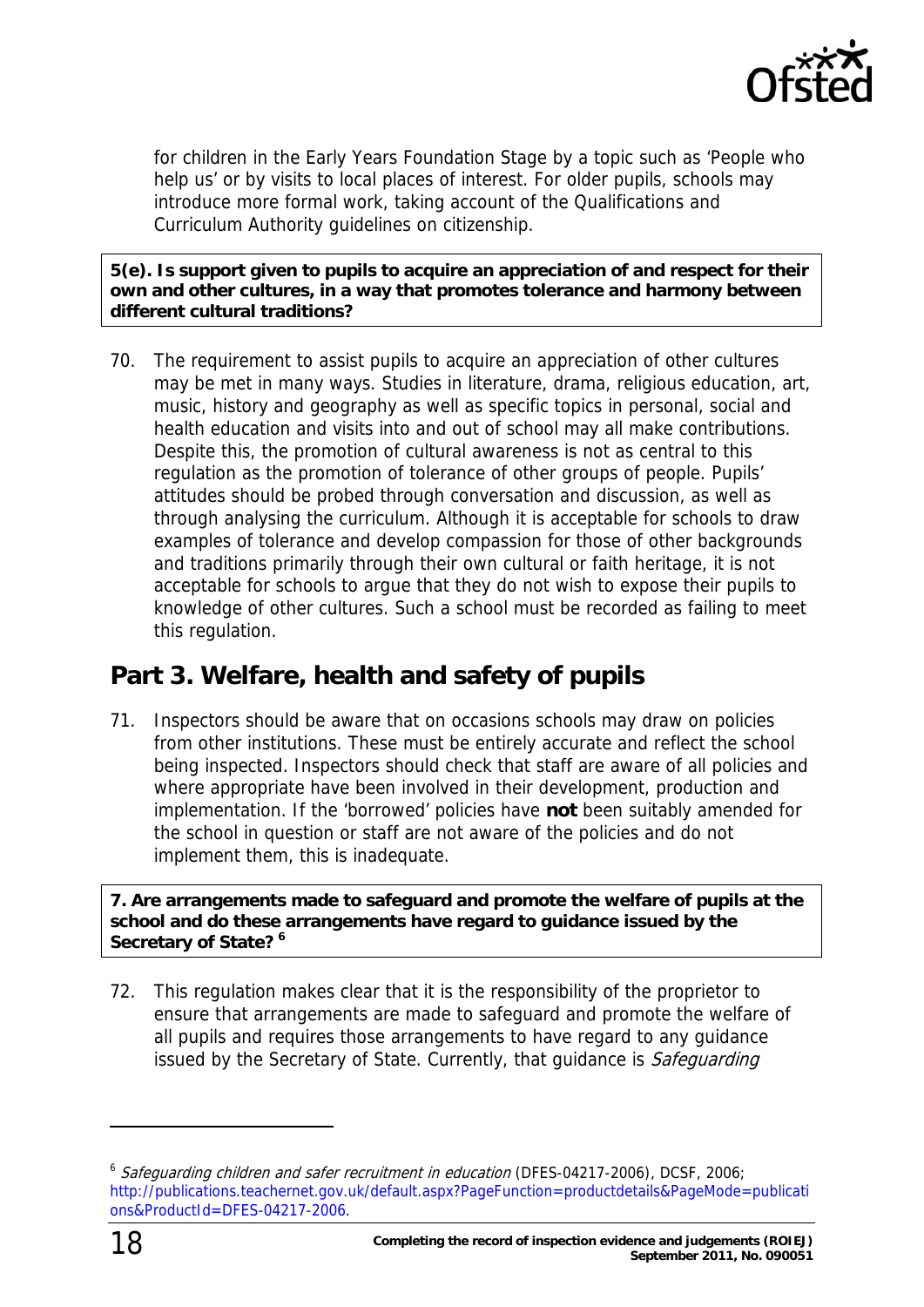

children and safer recruitment in education. This document is under review by the DfE: the regulation will also apply to whatever revision replaces it.

73. Where this regulation previously stated that the school's policies should be 'in compliance with' the quidance Safeguarding children and safer recruitment in education, it now requires that the school's arrangements should **have regard to** the DfE guidance. This does not mean that the arrangements have to comply exactly with every single facet of the guidance, but it does mean that the guidance has been considered carefully in drawing up school policies and procedures and is therefore reflected in them in such a way as to ensure that the pupils are safeguarded and their welfare is promoted as a priority by the school. Inspectors must use their professional judgement in considering the impact of the school's arrangements. The guiding principle is that the school's arrangements must be robust and effective in safeguarding and promoting pupils' welfare and not put them at risk of harm.

#### **Child protection policy and procedures**

- 74. The school must have a written child protection policy and procedures which are in accordance with locally agreed inter-agency procedures. The policy should help staff to recognise and be alert to signs of abuse, and advise them what to do if they have concerns about a child's welfare. It should explain how any instances of suspected child abuse are dealt with by the school. It should explain the procedures for dealing with allegations of abuse made against members of staff or volunteers, including an allegation against the headteacher. There should be clear procedures for making a referral or notification and for the keeping of records. The proprietor should undertake an annual review of the school's safeguarding policies and procedures.
- 75. Overall, the school must establish a climate in which the safeguarding and welfare of the children in its care is of prime importance. Children should feel safe at school. They should know that there is a responsible adult to whom they can turn in the event of encountering problems.

#### **Designated officer**

- 76. There must be a senior member of the school's own staff with designated responsibility for child protection and welfare issues, and for liaison with the local authority and the Local Safeguarding Children Board. The designated person should be a member of the school's staff not, for example, a trustee of the school. All members of staff should know who the designated person is.
- 77. There is no requirement for the school to appoint a member of staff to deputise for the designated person, but it is the responsibility of the proprietor to ensure that all children are protected at all times. Therefore, where schools occupy more than one site, inspectors will need to exercise professional judgement on whether the school has acted responsibly to protect children. If the school sites are located in the same town, for example, and there is a lot of contact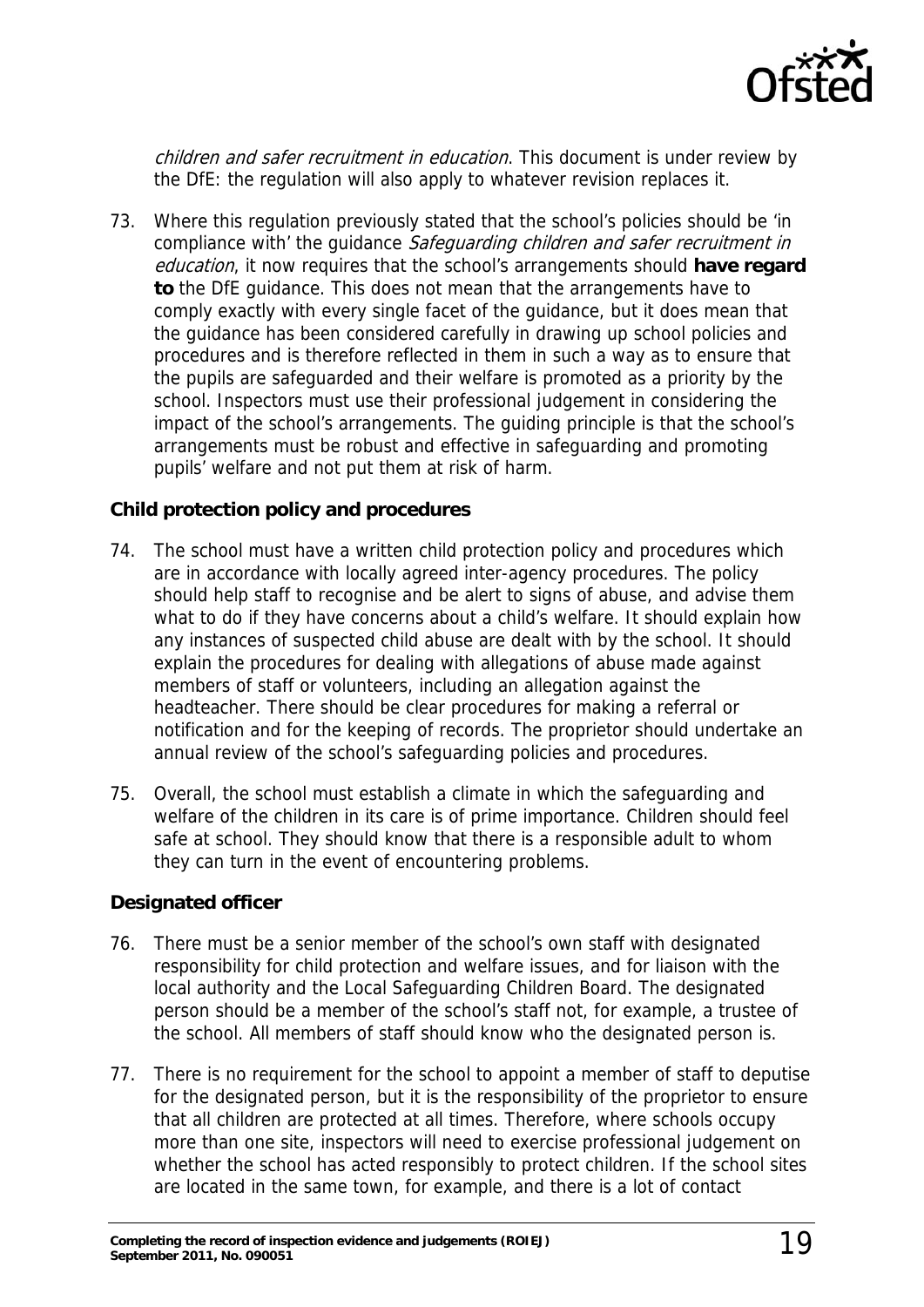

between them, it would be acceptable to have the designated person attached to one site and another member of staff with safeguarding training attached to the other site, for practical purposes. It is acceptable for these members of staff to deputise for one another when necessary. It would be good practice for the school to look at training other members of staff on each site to be deputies in the case of leave or staff absence.

- 78. Where a school's multiple sites are located miles apart, the school should staff each site with a member of staff who is trained in child protection if:
	- $\blacksquare$  for all practical purposes, the sites operate as two separate establishments, or
	- $\blacksquare$  it is impractical for the designated person from one site to reach the other in reasonable time.
- 79. It is acceptable for a headteacher of two small schools to be the designated officer for both establishments. However, there should be another member of staff who is trained in child protection for each site who can handle practical matters if the designated officer is not present. Inspectors are asked to use their professional judgement, for example where an individual is headteacher and designated officer for two small schools which are next door to one another and the designated officer is easily accessible from both.
- 80. There should be sufficient resources and time allocated to the designated officer and staff to discharge their safeguarding responsibilities including taking part in inter-agency meetings.

#### **Training**

- 81. The designated officer must undertake training to a standard set by the Local Safeguarding Children Board, with refresher training at two-yearly intervals. The headteacher and all permanent staff who have direct contact with children must undertake training, with refresher training at three-yearly intervals. All staff must undertake extended training in relation to working with multiple agencies. The proprietor must undertake an annual review of the school's policies and procedures relating to safeguarding pupils.
- 82. Child protection training can be provided by the Local Safeguarding Children Board, or by a commercial or private provider in which case it must be to a standard set by the Local Safeguarding Children Board.

#### **Safe recruitment procedures**

83. The school must operate procedures for the safe recruitment and checking of staff to be sure that they are suitable individuals to have contact with young people. The recruitment procedures for staff employed by the school must meet the regulations in part 4 and have regard to the guidance in Safeguarding children and safer recruitment in education. Further details about the checking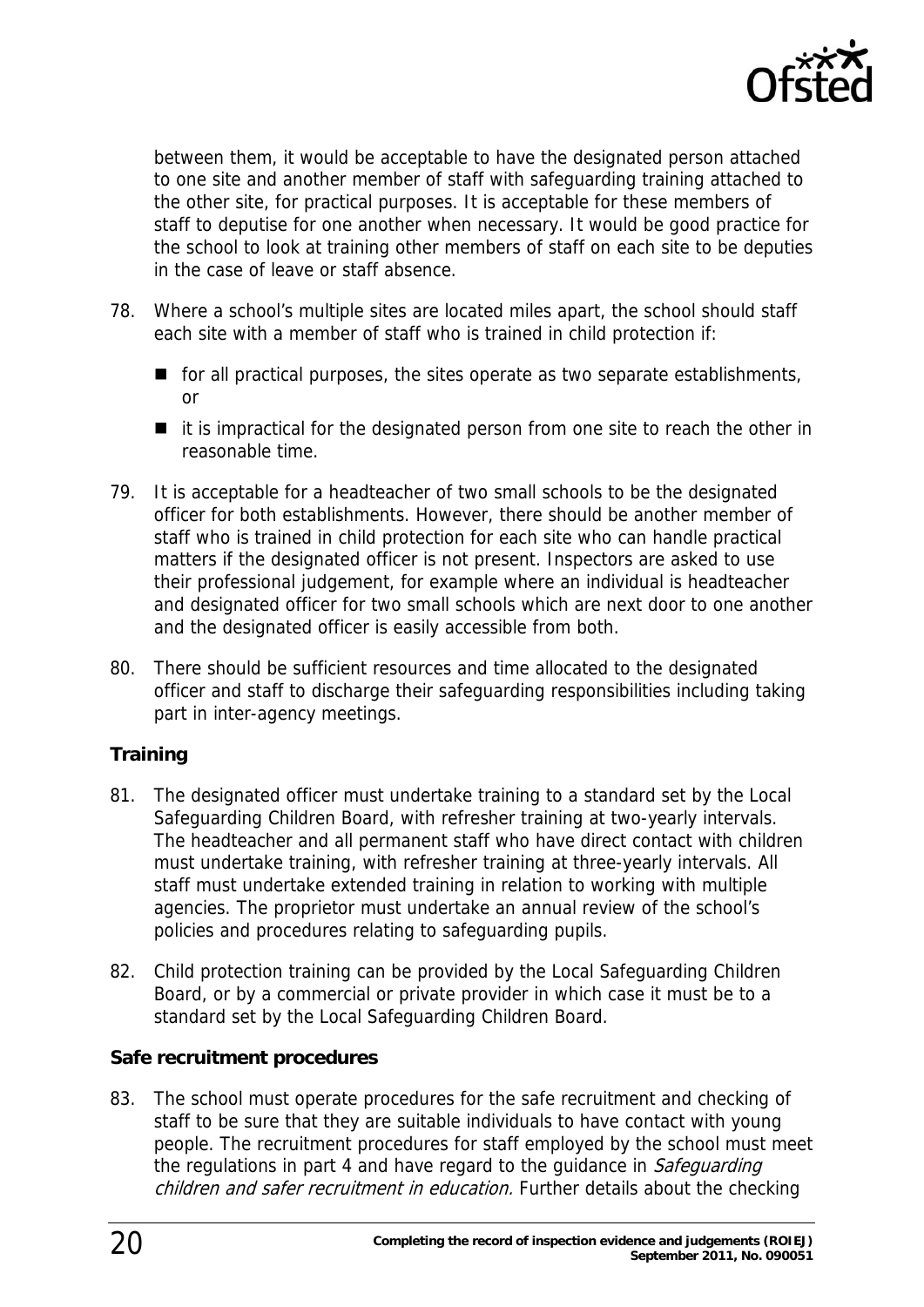

and vetting of staff are in the guidance to part 4, as they relate to the regulations in that part of the schedule. However, inspectors should note that part 4 no longer requires that statutory checks are to be made on staff and volunteers with regard to their previous employment history, character references and professional references. Instead, these are checks which should be carried out in line with the quidance in Safeguarding children and safer recruitment in education. Therefore, if the proprietor has not checked the previous employment history and taken up references on prospective employees, the failure should apply to this regulation (7) and not to the regulations in part 4 of the schedule. Advice on checking volunteers is given below.

- 84. Chapter three of Safeguarding children and safer recruitment in education contains guidance for schools on the recruitment and selection of staff. It emphasises that adopting safe recruitment and selection procedures that help to deter, reject, or identify people who might abuse children, or who are unsuited to work with them, is an essential part of creating a safe environment for children and young people. Therefore, the school must have robust recruitment procedures which are designed at every step to assure pupils' safety. It starts with the process of planning the recruitment exercise and, where the post is advertised, ensuring that the advertisement makes clear the organisation's commitment to safeguarding and promoting the welfare of children. It also requires a consistent and thorough process of obtaining, collating, analysing, and evaluating information from and about applicants. Main elements of the process include:
	- ensuring the job description makes reference to the responsibility for safeguarding and promoting the welfare of children
	- ensuring that the person specification includes specific reference to suitability to work with children
	- obtaining and scrutinising comprehensive information from applicants, and taking up and satisfactorily resolving any discrepancies or anomalies
	- obtaining independent professional and character references that answer specific questions to help assess an applicant's suitability to work with children and following up any concerns
	- a face-to-face interview that explores the candidate's suitability to work with children as well as their suitability for the post, and
	- conducting other checks as detailed in the regulations of part 4 concerning verifying the successful applicant's identity; their academic or vocational qualifications; previous employment history and experience; medical fitness; criminal record and that they have not been barred from working with young people.
- 85. In reaching a judgement about whether the regulation is met, inspectors must enquire about the school's recruitment procedures and check their efficacy by examining a sample of staff files to ensure that safe recruitment procedures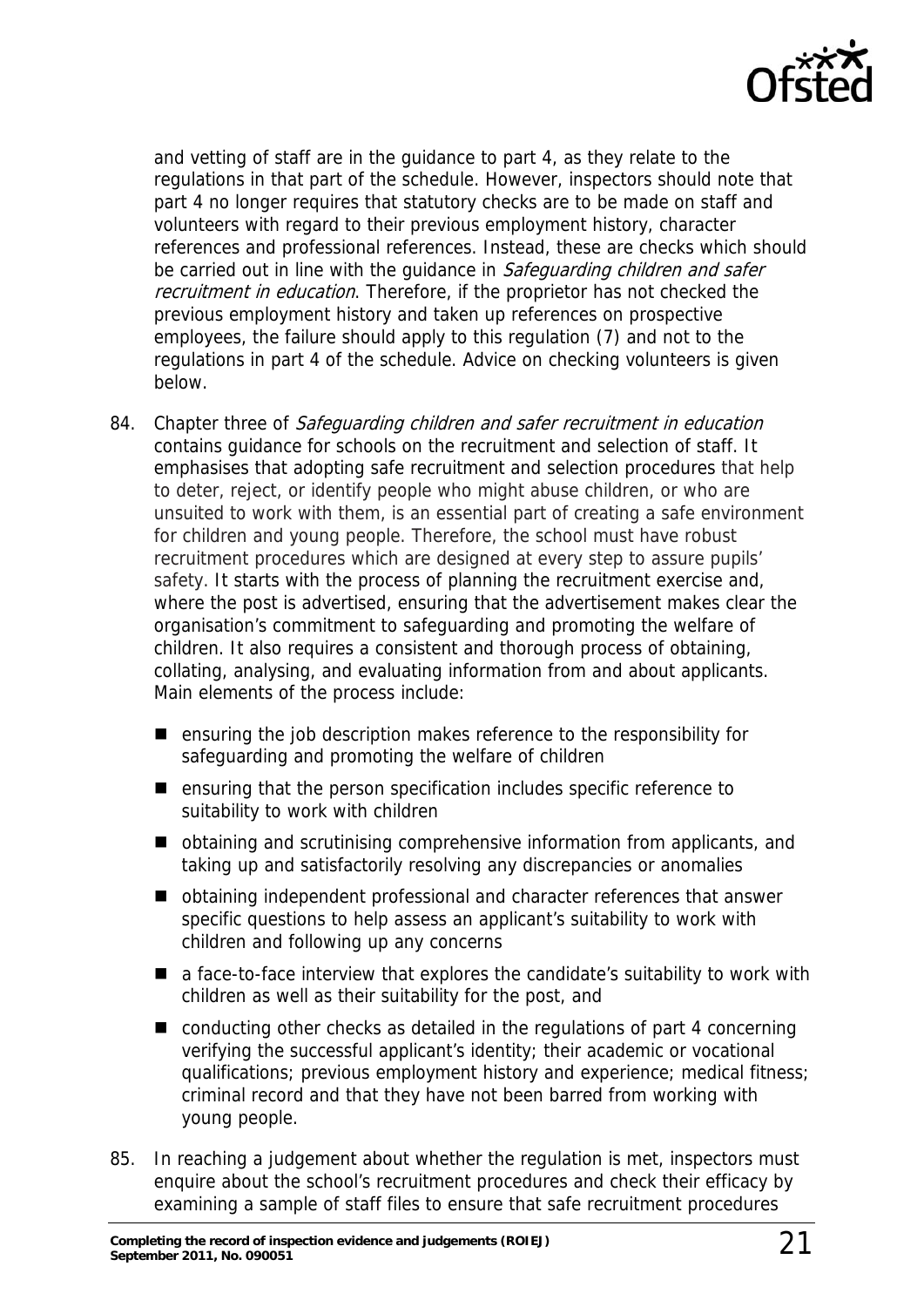

have been followed in practice. Inspectors are asked to exercise common sense: staff files should be well ordered and offer clear evidence that in recruiting staff the proprietor has taken all the steps outlined above, but the loss of one piece of evidence from one file will not necessarily cause the regulation to be failed. However, a number of gaps would give evidence of laxity in the process which is highly likely to lead to a judgement that the school's procedures for safeguarding and promoting pupils welfare do not meet the regulation.

#### **Volunteers**

86. Volunteers are no longer covered under the regulations in part 4 (suitability of proprietor and staff). This means that there is no longer a statutory requirement to conduct checks on the previous employment history, character references and professional references of volunteers. This allows proprietors to use their discretion about the checks on volunteers. Clearly, at the one end of the spectrum where a volunteer is fulfilling all the duties of a teacher, but is not being paid to do the job, checks should be made on employment history and references taken up. But these checks are not necessarily required for parents, for example, who come to help in school where their previous employment history is not relevant for the tasks they perform. However, it is still the duty of the proprietor to be assured that the adults who come into school to help with pupils (or on trips) are safe and suitable to do so. The proprietor should consider the frequency and level of contact the volunteer will have with children in deciding whether a Criminal Records Bureau disclosure is required. 'Regular' contact is defined as three or more times in a 30 day period. Page 49 of Safeguarding children and safer recruitment in education provides detailed guidance on volunteers. Inspectors are asked to judge whether the arrangements the school has made regarding volunteers are both reasonable and ensure the safety of the pupils. An adult who has not had a Criminal Records Bureau check must not be left unsupervised with a pupil. Please note that details of checks done at the time of recruitment of volunteers should still appear on the single central register. If they do not, but there is clear evidence that the checks have been carried out, inspectors should ask the school to include the evidence on the single central register, but this is not sufficient for paragraph 7 to be failed overall, particularly if the school rectifies the matter in the course of the inspection. If inspectors wish to include information on checks carried out on volunteers in inspection reports, it should be recorded in the 'Welfare, health and safety' section. Checks carried out on suitability of staff, supply staff and proprietors, however, should be reported under 'Suitability of the proprietor and staff'. The omission of checks on volunteers from the single central register does not constitute a failure against paragraphs 22(3)(4) and (5), as these relate only to staff who are employed by the school or working through an agency.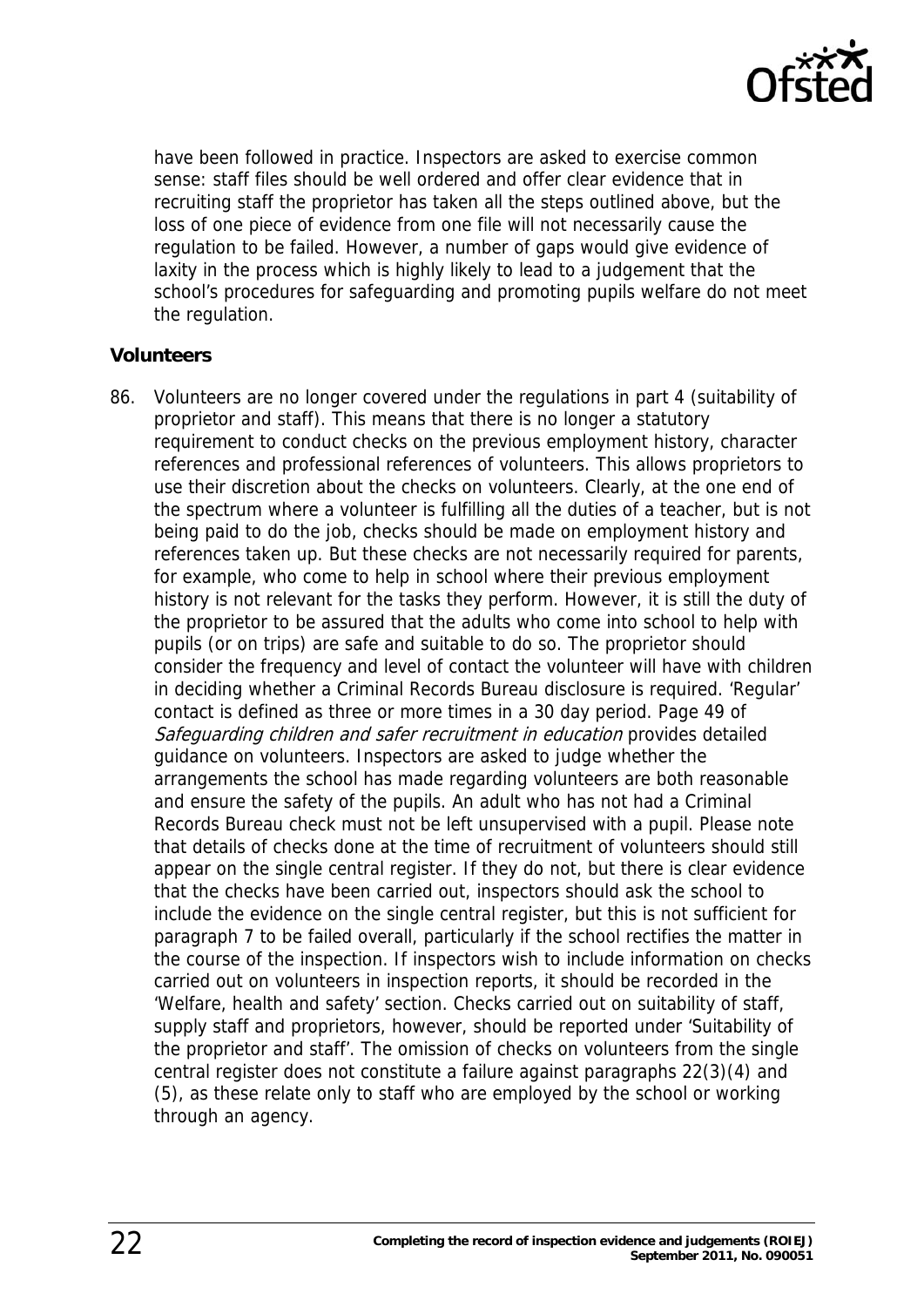

#### **Making an overall judgement about welfare health and safety**

- 87. If regulatory failures are identified in relation to safeguarding, inspectors must use their professional judgement when making an overall judgement about the welfare, health and safety of pupils in the school. This must be based on whether the pupils are at risk, in their view.
	- For example, if the school's designated child protection person has not received any training, the regulation will not be met, and it is likely that the welfare, health and safety of the pupils will be judged to be inadequate.
	- $\blacksquare$  If the designated officer has not received training at the appropriate level, the regulation will not be met, because the proprietor will not have demonstrated that they take safeguarding matters sufficiently seriously to ensure proper training is available for their staff. However, if the designated officer can demonstrate a very thorough and detailed knowledge and understanding of safeguarding matters such as to give inspectors confidence that staff would be well advised and children not put at risk then the impact from a lack of training would be minimised. In these circumstances, the inspector should fail the regulation but not make welfare health and safety inadequate overall, if this were the only issue, provided that a course at the appropriate level is booked by the end of the inspection.
	- $\blacksquare$  If the designated officer has done the appropriate level of training but it has not been refreshed within the two years, inspectors should talk to the officer to ascertain their level of current knowledge. If they have a thorough and detailed knowledge and understanding of safeguarding matters as described above, this would give confidence that children would not be at risk through lapsed training. The regulation will be met, provided that an appropriate training course is booked by the end of the inspection. Welfare, health and safety could be 'satisfactory' overall if there is clear evidence that safeguarding pupils is a priority of the school and that the children are not put at potential risk by a lack of knowledge on the part of the designated officer.
	- $\blacksquare$  A similar approach should be taken with regard to the training for staff.
- 88. Lead inspectors are required to use professional judgement and to talk to staff to check that their knowledge is current, and whether the school is equipped to identify and respond appropriately to child welfare concerns. In all cases where there are shortcomings in procedures/training records, inspectors must explain clearly how their overall judgement was reached in the ROIEJ and in the report. The relevant regulation could be failed but the overall judgement for welfare, health and safety need not necessarily be 'inadequate'. However, the overall judgement on welfare, health and safety is likely to be inadequate if there is evidence that the proprietor has not taken the safeguarding of pupils sufficiently seriously and leading to potential risk of harm through lack of proper procedures, poor levels of awareness among staff, or checks on staff appointments not being thorough and so on.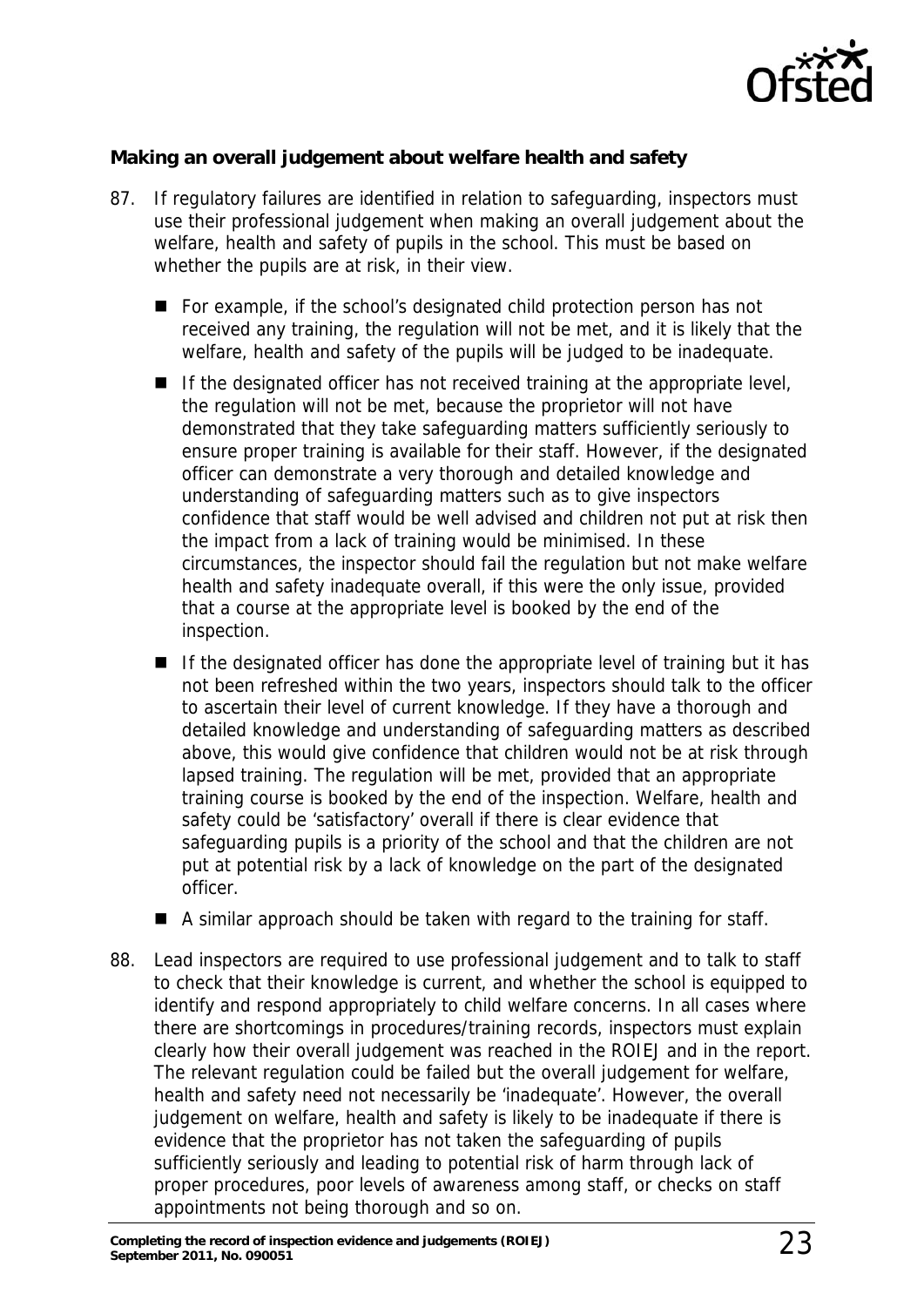

- 89. If a school has significant failures in part 4 regarding recruitment practices, it is highly likely to signify a failure to safeguard children appropriately and this would lead to regulation 7 not being met.
- 90. If shortcomings in safeguarding are identified in the school, but do not affect the children in the Early Years Foundation Stage, then this will not have any impact on the judgements given for the Early Years Foundation Stage. Inspectors are asked to use their professional judgement under such circumstances.
- 91. If a child protection concern arises during an inspection the lead inspector must follow Ofsted's safeguarding procedures. Initially inspectors should telephone Ofsted's Compliance, investigation and enforcement team using the National Business Unit number: 0300 123 1231. Depending on their advice, it may be necessary to insert a sentence into the draft report regarding an ongoing investigation; see *Writing inspection reports* in the inspection handbook.<sup>[7](#page-23-0)</sup>

**8. If boarding accommodation is provided, are arrangements in place to safeguard and promote the welfare of boarders and do they have regard to the national minimum standards for boarding schools or the national minimum standards for residential special schools, as applicable?** 

92. Boarding schools, residential special schools and children's homes that provide education are subject to regular inspections by Ofsted's social care inspectors. The boarding in residential special schools is inspected every year, in children's homes twice yearly, and every three years in boarding schools. Once every three years there will be an integrated inspection of education and boarding in a residential special school and in a boarding school which has not met the criteria to be inspected on a six year cycle. When an integrated inspection takes place, the inspector for social care will advise the lead inspector on whether the school meets the relevant national minimum standards for the type of school. Inspectors should note that regulation 3(3) refers only to provision in boarding and residential special schools, and **not to children's homes**. Therefore, this regulation should only be failed on an integrated inspection if the arrangements to safeguard and promote the welfare of boarders in a boarding or residential special school do not meet the relevant national minimum standards, which are to be found at:

[www.education.gov.uk/schools/leadership/typesofschools/a00192112/boarding](http://www.education.gov.uk/schools/leadership/typesofschools/a00192112/boarding-schools)[schools](http://www.education.gov.uk/schools/leadership/typesofschools/a00192112/boarding-schools).

93. Where the welfare provision in a children's home does not meet requirements, this will be recorded by the social care inspector in the Regulatory Support Application toolkit and explained in the social care report. The lead inspector should tick the 'N/A' box. The recommendations in the report of a children's

<span id="page-23-0"></span><sup>&</sup>lt;sup>7</sup> Writing inspection reports (090052), Ofsted, 2011; [www.ofsted.gov.uk/publications/090052.](http://www.ofsted.gov.uk/publications/090052) This is also available in the 'Guidance for inspectors' section of the inspection handbook.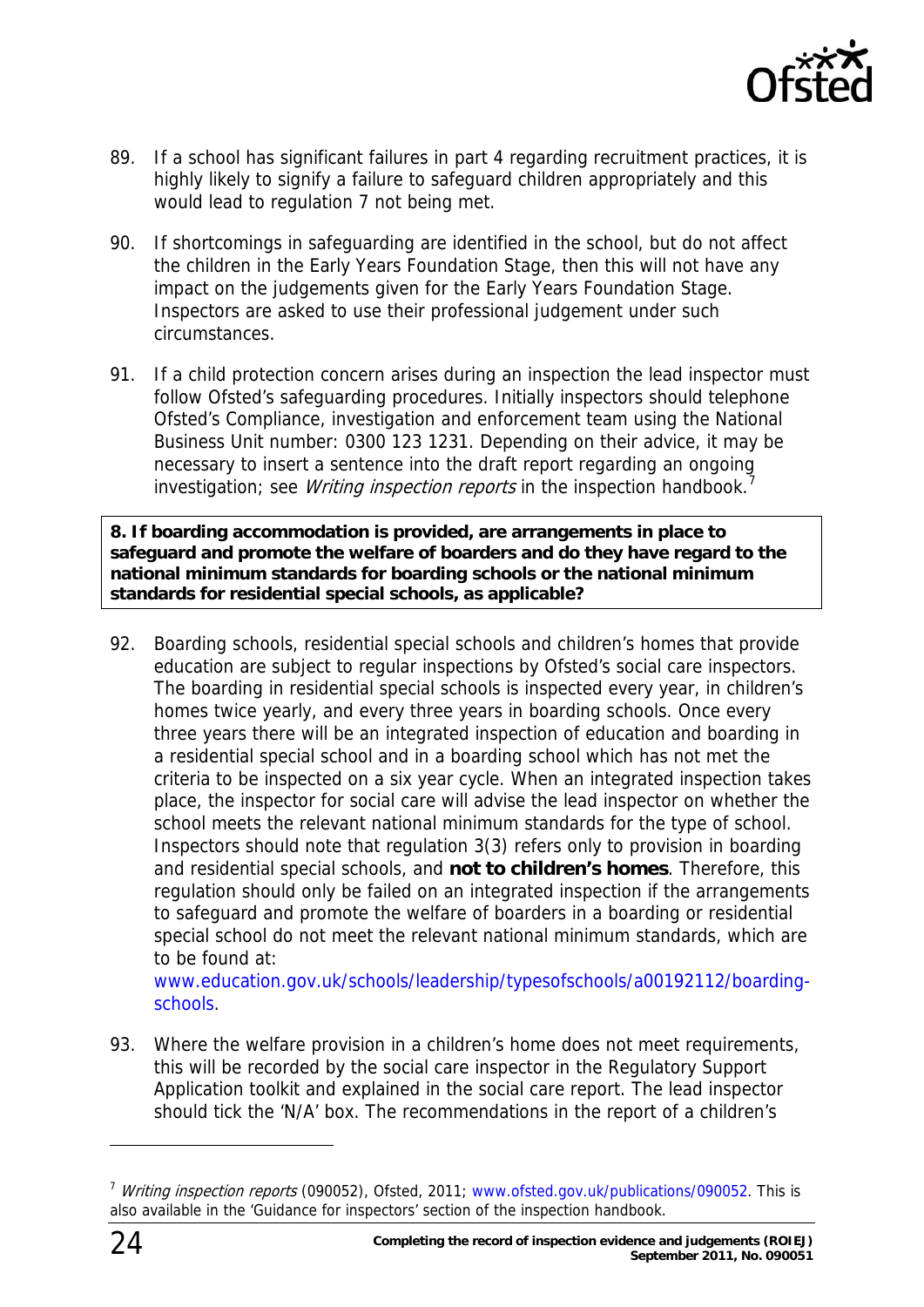

home should not record a failure against 3(3); this is picked up by the social care report and followed up by Ofsted. This is because the DfE, which follows up all regulatory failures, has no powers of enforcement in children's homes, other than for the educational provision in those that are dually registered.

**9. Is there a written policy to promote good behaviour amongst pupils which sets out the sanctions to be adopted in the event of pupils misbehaving, and is this policy implemented effectively?** 

- 94. The standard in this paragraph is met if the proprietor ensures that a written policy to promote good behaviour among pupils and set out the sanctions to be adopted in the event of pupil misbehaviour is drawn up and effectively implemented.
- 95. The school must have a written behaviour policy. The policy should state how the school encourages and promotes pupils' good behaviour and how this is celebrated and rewarded. It should also include the sanctions to be adopted for instances of poor behaviour. The latter should be proportionate and discourage pupils from similar instances of poor behaviour. The policy should cover all pupils in the school, including children in the Early Years Foundation Stage and any boarders.
- 96. Inspectors should check the implementation of this policy. The regulation will not be met if the policy is 'paper only' and staff are unaware of it or do not operate it consistently. A high incidence of dissatisfaction in questionnaires where pupils indicate inequities of treatment between classes or houses should guide inspectors to probe further. Inspectors should also observe the behaviour of pupils both in lessons and around the school at breaks and mealtimes to determine the effectiveness of the policy.
- 97. In schools which cater predominantly for pupils with behavioural, emotional and social development needs inspectors should not unduly penalise the school when poor behaviour is witnessed, but should look more critically at the policy for dealing with it and how effectively staff operate the policy. In such schools inspectors should look at other measures the school has put in place for helping pupils to manage their behaviour, for example through anger management or through the personal, social, health and economic curriculum. In these schools there should be a clear written policy on restraint.

**10. Are there effective procedures to prevent bullying which have regard to the DCSF guidance Preventing and Tackling Bullying: Advice for school leaders and governors)?[8](#page-24-0)**

<span id="page-24-0"></span><sup>&</sup>lt;sup>8</sup> Preventing and Tackling Bullying: Advice for school leaders and governors (DfE-00062-2011), Department for Education, 2011;

[www.education.gov.uk/schools/pupilsupport/behaviour/bullying/f0076899/preventing-and-tackling](http://www.education.gov.uk/schools/pupilsupport/behaviour/bullying/f0076899/preventing-and-tackling-bullying)[bullying.](http://www.education.gov.uk/schools/pupilsupport/behaviour/bullying/f0076899/preventing-and-tackling-bullying)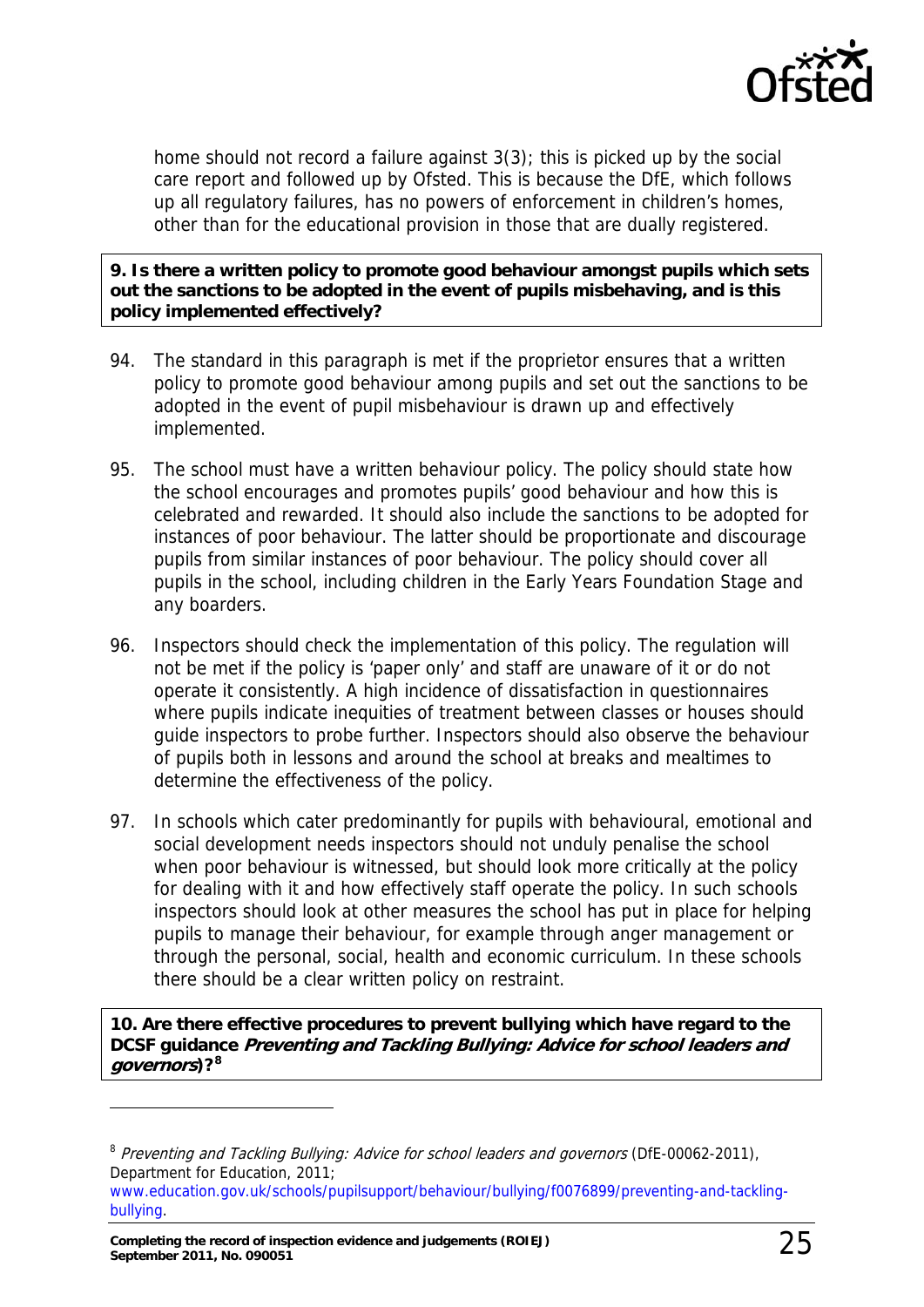

- 98. Inspectors will need to check not only that the school has a written policy, but that it is effectively implemented.
- 99. The policy should have regard to the DfE guidance which is to be found at: [www.education.gov.uk/schools/pupilsupport/behaviour/bullying/f0076899/prev](www.education.gov.uk/schools/pupilsupport/behaviour/bullying/f0076899/preventing-and-tackling-bullying) [enting-and-tackling-bullying.](www.education.gov.uk/schools/pupilsupport/behaviour/bullying/f0076899/preventing-and-tackling-bullying)
- 100. The guidance says that the anti-bullying policy should dovetail with the school's behaviour policy. It provides examples of good practice in schools which are successful at tackling bullying.
- 101. The school's anti-bullying policy should be clear to pupils, parents and staff. It should define bullying, and cover the many forms of bullying, including physical and emotional bullying, name-calling, ostracising children from a group or 'virtual or cyber-bullying' occurring through text or internet messages with the intention of causing hurt or harm. The policy should help pupils, parents and staff to understand the signs to look out for, and contain a commitment to eliminating bullying and promoting a safe environment in the school. It should give advice on how to report bullying and how the school will deal with it. It should be clear what the sanctions are for bullying and in what circumstances they will apply. The school should be monitoring that the policy is implemented effectively and seeking views of children, staff and parents about this issue.
- 102. Inspectors should check that the policy is embedded in school practice; seeking opportunities through personal, social and health education, the curriculum, and, where relevant, in boarding routines and practice. As bullying is often motivated by prejudice against particular groups, for example on grounds of race, religion, gender, sexual orientation, socio-economic background, or because a child is adopted or has caring responsibilities, inspectors should always ask about bullying in school in their discussions with pupils and treat sensitively the responses given by young people. Inspectors should explore with the school any incidents of bullying or harassment, particularly those arising from homophobia or racism.
- 103. Staff should be aware of the anti-bullying policy and alert to its implications. Teachers and pupils should know what actions they should take in response to incidents of bullying. The school should have effective means of detecting and combating bullying in all its different forms. Pupils and their parents should show confidence in the school's strategies for dealing with bullying and all pupils should feel safe and free from harassment both inside the school and from other pupils outside school.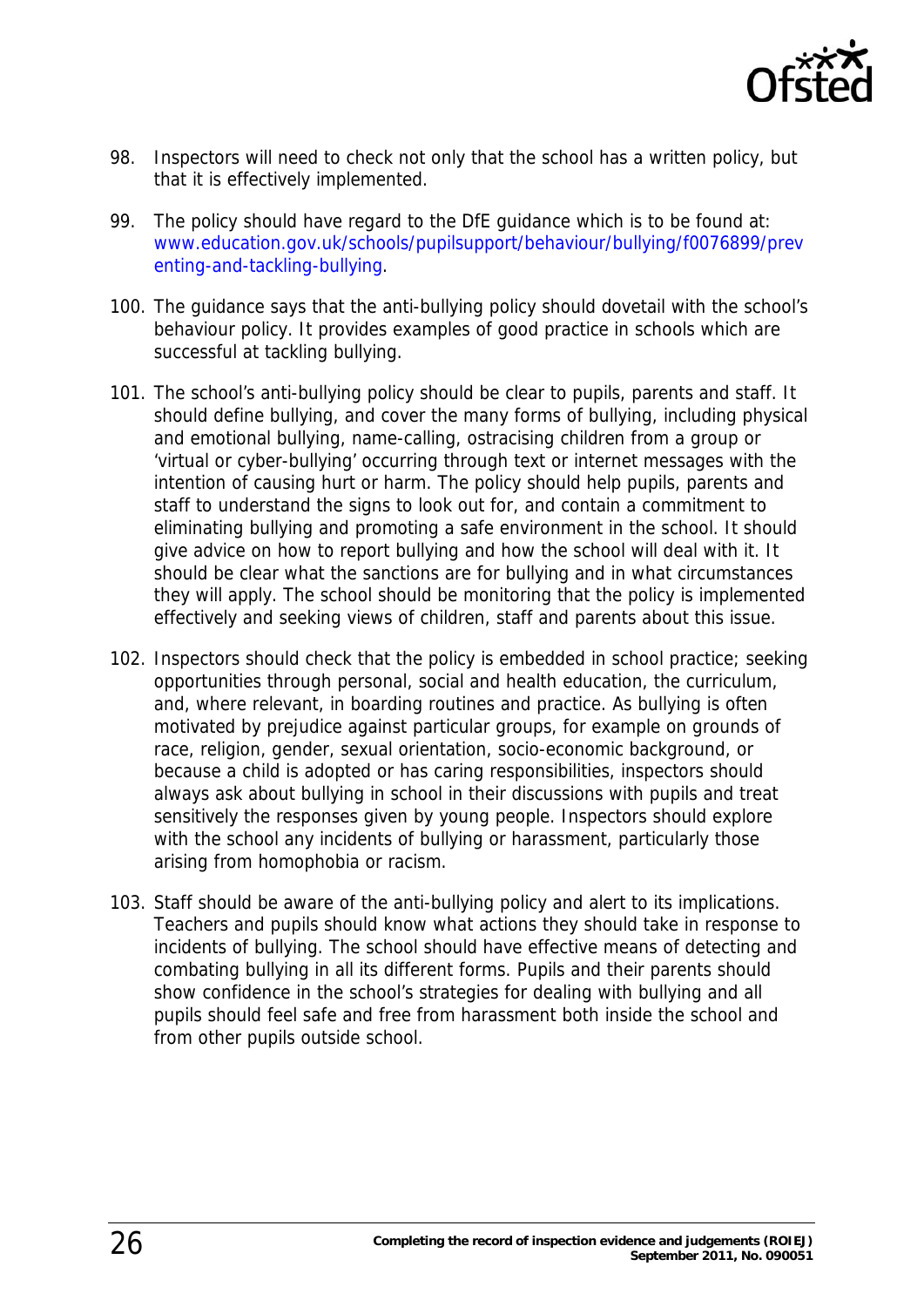

**11. Are there effective measures to ensure pupils' health and safety which have regard to the DfE guidance Health and safety on legal duties and powers for local authorities, headteachers, staff and governing bodies?[9](#page-26-0)**

- 104. This document replaces the previous guidance documents on health, safety and security in schools, including Health and Safety: Responsibilities and Powers (2001) and Health and Safety of Pupils on Educational Visits (HASPEV 1998). Inspectors should also read a new document from the Health and Safety Executive (HSE) School trips and outdoor learning activities: Tackling the health and safety myths.
- 105. The overriding principle of the new guidance, for schools and inspectors, is to use commonsense. Pupils should be able to experience a wide range of activities. Health and safety measures should help them to do this safely, not prevent them from undertaking the activities. It is important that children learn to understand and manage the risks that are a normal part of life. Commonsense should be used in assessing and managing the risks of any activity. Health and safety procedures should always be proportionate to the risks of an activity. Staff should be given the training they need so they can keep themselves and children safe and manage risks effectively.
- 106. Inspectors are not experts on health and safety. At the same time they have a duty to point out any concerns about health and safety that come to their attention as lay people. Any comments made orally or in writing about health and safety should make clear that it is the school's responsibility to identify and remedy hazards. This is by no means an exhaustive list, but points to look out for include:
	- unrestrained windows on upper floors
	- unlocked cupboards containing chemicals and/or cleaning fluids
	- access to maintenance equipment and power tools
	- unsupervised access to laboratories
	- swimming pools which are unfenced and without depth markers
	- **qardening machinery left with ignition keys in or ready to start**
	- lack of safety glass in low level windows or workshops
	- $\blacksquare$  trailing cables

- safety checks on electrical equipment (look for stickers)
- shared fabric towels in washrooms.

<span id="page-26-0"></span><sup>9</sup> [www.education.gov.uk/aboutdfe/advice/f00191759/departmental-health-and-safety-advice-on-legal](www.education.gov.uk/aboutdfe/advice/f00191759/departmental-health-and-safety-advice-on-legal-duties-and-powers-for-local-authorities-headteachers-staff-and-governing-bodies)[duties-and-powers-for-local-authorities-headteachers-staff-and-governing-bodies](www.education.gov.uk/aboutdfe/advice/f00191759/departmental-health-and-safety-advice-on-legal-duties-and-powers-for-local-authorities-headteachers-staff-and-governing-bodies).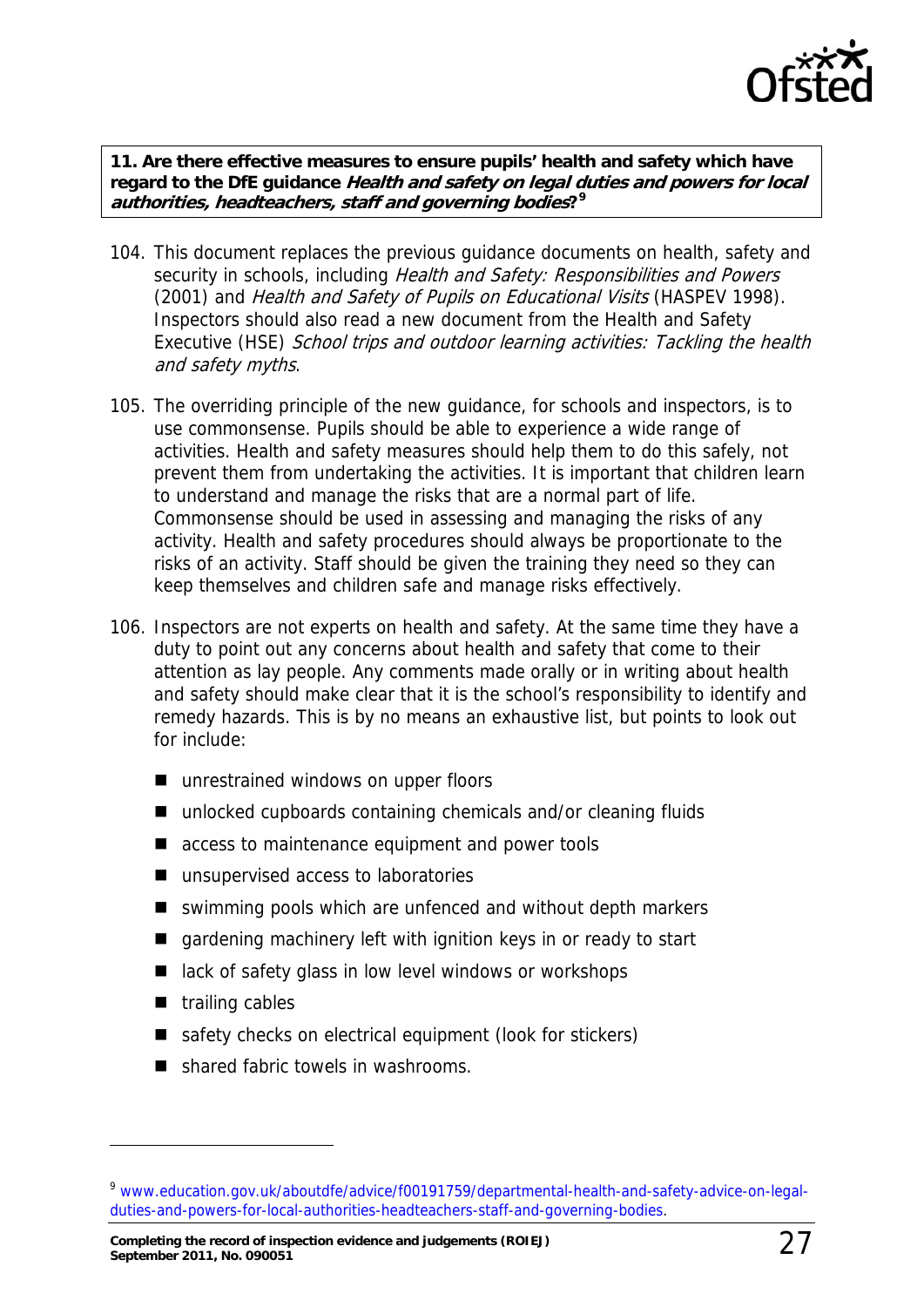

- 107. There are many more and inspectors will need to use commonsense in identifying health or safety risks to children. Inspectors should not expect to see formal risk assessments for every activity undertaken by the school, but they will wish to satisfy themselves that the school has done all it reasonably can to ensure that the school buildings and premises present a safe environment and that any potentially dangerous activities (on and off-site) have been carefully planned to minimise the risk of injury to pupils. Where children have special needs or disabilities, the school will need to consider any additional measures necessary for the health and safety of these children.
- 108. Inspectors should enquire about the training that staff have received. This does not mean that all staff have to attend a training course. It may simply mean providing them with basic instructions or information about health and safety in the school. Staff who do work which involves a greater element of risk, such as using woodworking machines, will need more training. There is more information available at: <www.hse.gov.uk/simple-health-safety/provide.htm>.
- 109. Significant health and safety issues must be recorded in the ROIEJ and in the body of the report. Inspectors should refer to the school 'attending to health and safety issues identified in the report' if these are sufficiently significant for the school to fail paragraph 11.

**12. Are there effective procedures for ensuring pupils' health and safety on educational visits which have regard to DfE guidance on legal duties and powers for local authorities, headteachers, staff and governing bodies?** 

- 110. Previously the school was required to have a written policy relating to the health and safety of pupils on activities outside the school. This regulation is now met if the school can demonstrate that it has considered the guidance above in drawing up its procedures for educational visits. There is no requirement for there to be a written policy (although if one is available, the inspector should examine it) but schools should be able to demonstrate that they have clear procedures for organising an out-of-school trip which are operated consistently by staff and prioritise children's safety.
- 111. Inspectors should look at records and/or speak to the organiser of a recent trip. They should ask about the planning of the trip and consider whether the risks to pupils' health and safety were considered carefully, bearing in mind the age of the pupils, including any special needs they may have, and the nature of the activity. Was action duly taken to minimise these risks? Was there clear information for parents about the trip? Were there sufficient adults accompanying the trip to ensure that the pupils would be appropriately supervised and that help could be summoned in an emergency without leaving pupils at risk? Had the adults been properly briefed? Were there arrangements in place in the event of an emergency?
- 112. Inspectors should note that written consent from parents is not required for pupils to take part in the majority of off-site activities organised by a school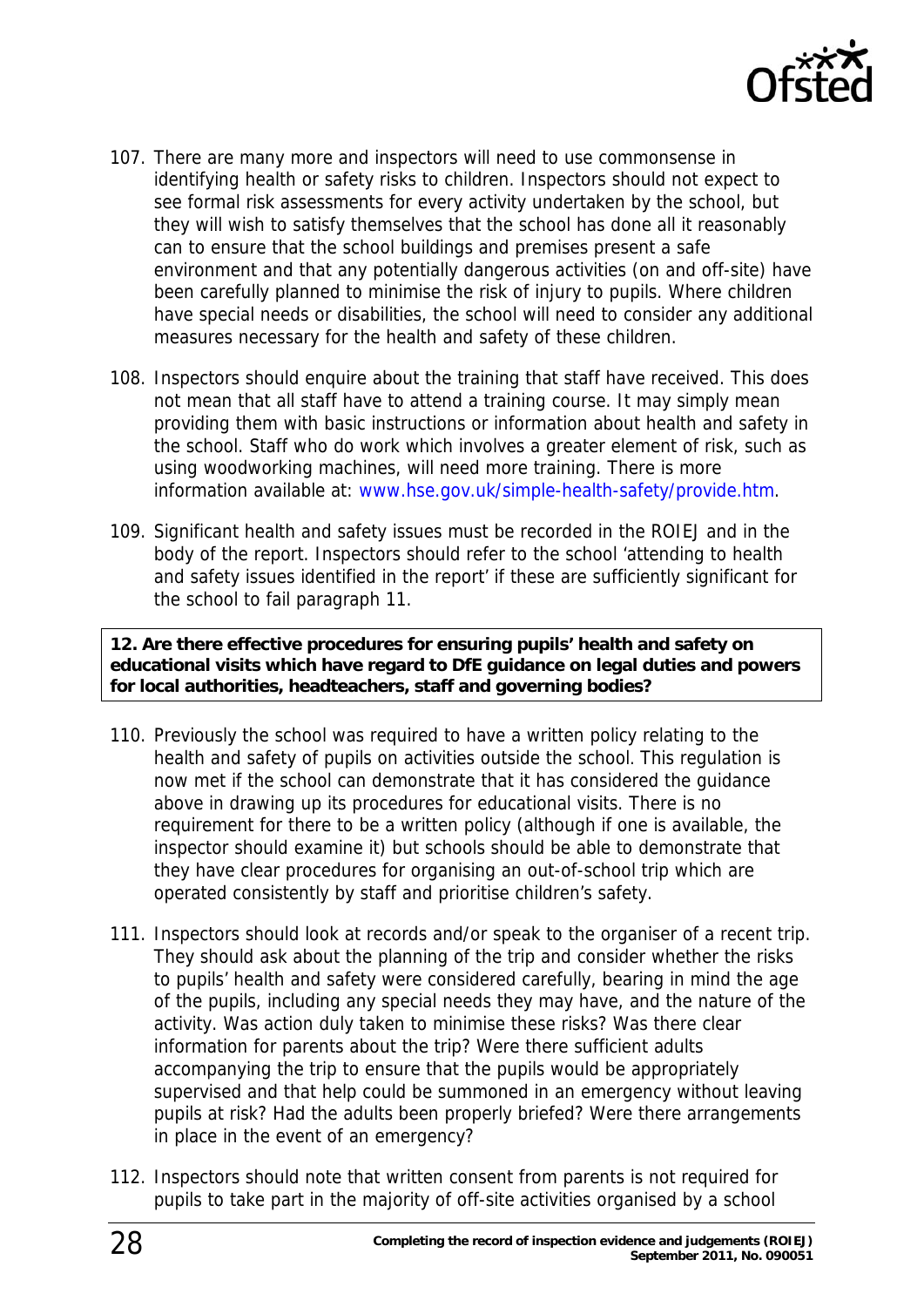

(with the exception of nursery age children) as most of these activities take place during school hours and are a normal part of a child's education at school, however, they must know where their child will be at all times. Written consent should usually only be requested for activities that need a higher level of risk management or those that take place outside school hours. Inspectors should check that parents' written consent was obtained for their child to take part in a trip of this nature, and should ensure that parents are told in advance of activities and were given the opportunity to withdraw their child from any particular school trip or activity if they so wished.

#### **13. Is there compliance with the Regulatory Reform (Fire Safety) Order 2005?[10](#page-28-0)**

113. Inspectors are not experts on fire safety. Guidance in the DfE Information pack for independent schools is as follows.

The Regulatory Reform (Fire Safety) Order 2005 was introduced on 1 October 2006. The order places a responsibility on the proprietor to:

- carry out a fire risk assessment (formally recorded and regularly reviewed so as to keep it up to date)
- **P** produce a fire risk policy which includes the elimination or reduction of risks from dangerous substances
- develop fire procedures and provide staff training (repeated periodically where appropriate)
- $\blacksquare$  ensure the safety of staff or anyone else legally on the school premises
- **E** appoint one or more competent persons (with sufficient training, experience and knowledge) to assist in taking preventative and protective measures (including fire fighting and evacuation)
- have a suitable system for the inspection and maintenance of emergency lighting (where required), fire alarms and extinguishers; the maintenance should be by a 'competent person' (for example ISO9001 certified or BAFE approved) $11$
- **P** provide staff and any others working on the school site with fire safety information – the staff are required to take reasonable care.
- 114. Inspectors should ask the school to provide evidence that it has complied with these requirements. Local fire services will inspect independent schools in the same way as any other business, for example on a risk basis. Inspectors should note that there may not have been a recent visit by the local fire officer and the school is responsible for ensuring that it complies with requirements.

<span id="page-28-0"></span><sup>10</sup> www.legislation.gov.uk/uksi/2005/1541/contents/made.

<span id="page-28-1"></span><sup>11</sup> [www.bafe.org.uk.](http://www.bafe.org.uk/)

**Completing the record of inspection evidence and judgements (ROIEJ) September 2011, No. 090051** 29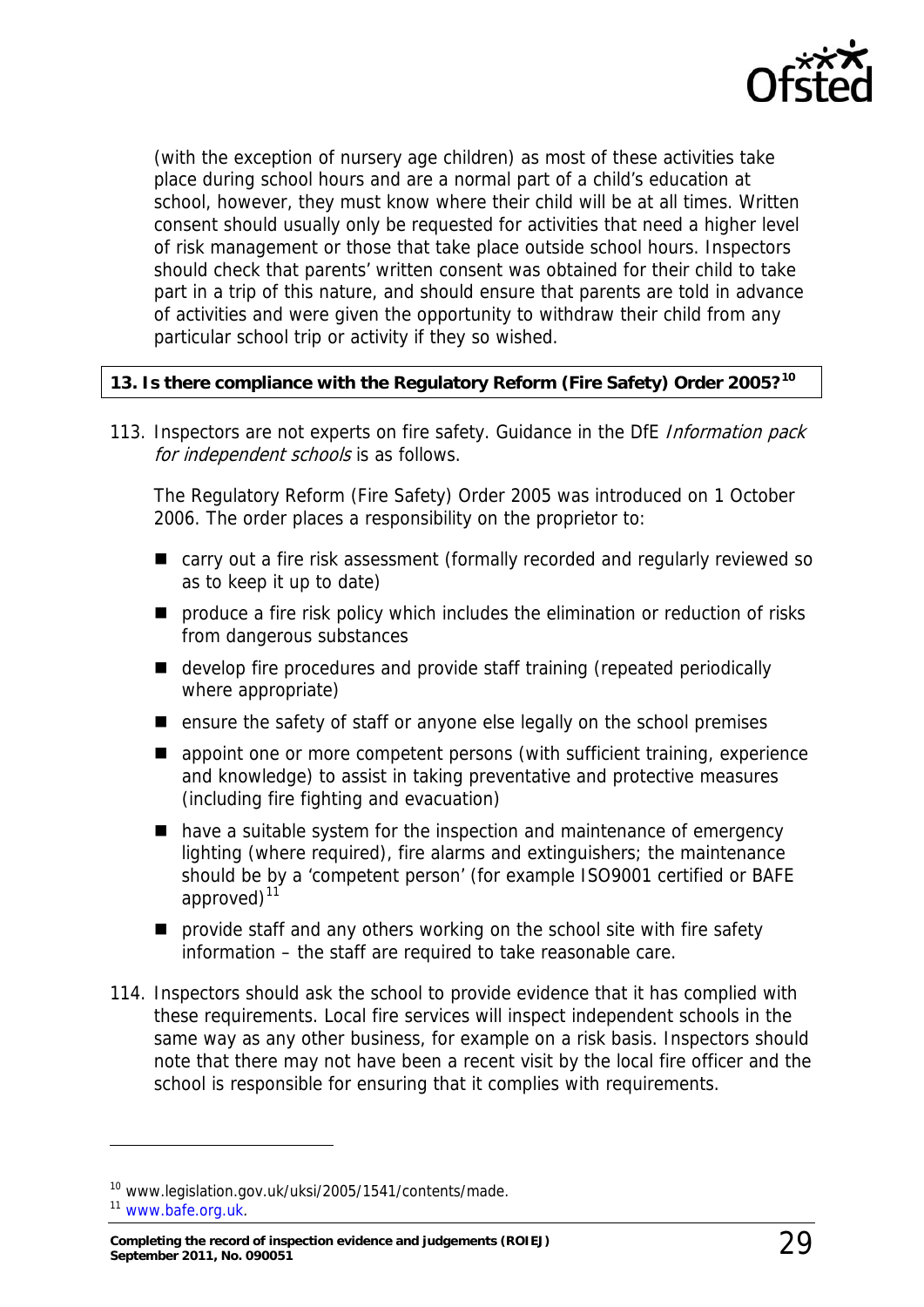

- 115. If the school's premises are undergoing building work, or if such work has recently completed, inspectors should note that the school's building regulations compliance certificate includes compliance with fire safety regulations. Therefore inspectors do not need to see any other evidence of satisfactory fire precautions.
- 116. Boarding and special schools carry an inherently higher level of risk. In these schools the local fire and rescue services should have carried out a full fire safety audit and sent a report to the DfE. Inspectors should check that the school has a copy of this audit and has addressed any recommendations made (see sample Memorandum of Understanding between the DfE and fire and rescue services, in the 'Useful information' section of the inspection handbook).
- 117. If there is any doubt about this matter (and before failing the school on this regulation), inspectors should check the status of the school's fire safety clearance with the DfE.

#### **14. Is there a written policy on first aid and does the school implement this?**

- 118. The policy should include/inform the procedures listed below.
	- All staff should know which of their colleagues are qualified to give first aid and should refer any accidents or other medical emergencies to them promptly.
	- At all times there should be at least one qualified first-aider **on every site** occupied by the school. The school should have contingency plans so that first aid cover is still provided if one qualified first aider is absent or accompanying a trip.
	- All first-aiders should have attended a training course within the last three years, should follow the guidelines given at the course, and should have easy access to first aid kits. First-aid training should be appropriate to the age of the children in the setting. Where babies are being cared for, the certificate must cover first aid for babies.
	- Accidents and other medical emergencies should be recorded appropriately. Parents should be informed when necessary and a record kept of occasions when they have been.
	- Members of staff should be made aware of any particular hazards in the subjects that they teach or the activities that they supervise and should have appropriate training and access to first aid kits.
	- Pupils with medical conditions, such as epilepsy, asthma or severe allergies, should be identified. All staff should be aware of their conditions and alert to the need for prompt action.
	- There should be clear guidance on what levels of injury are to be treated on site and what levels automatically trigger an emergency ambulance call or visit to the hospital.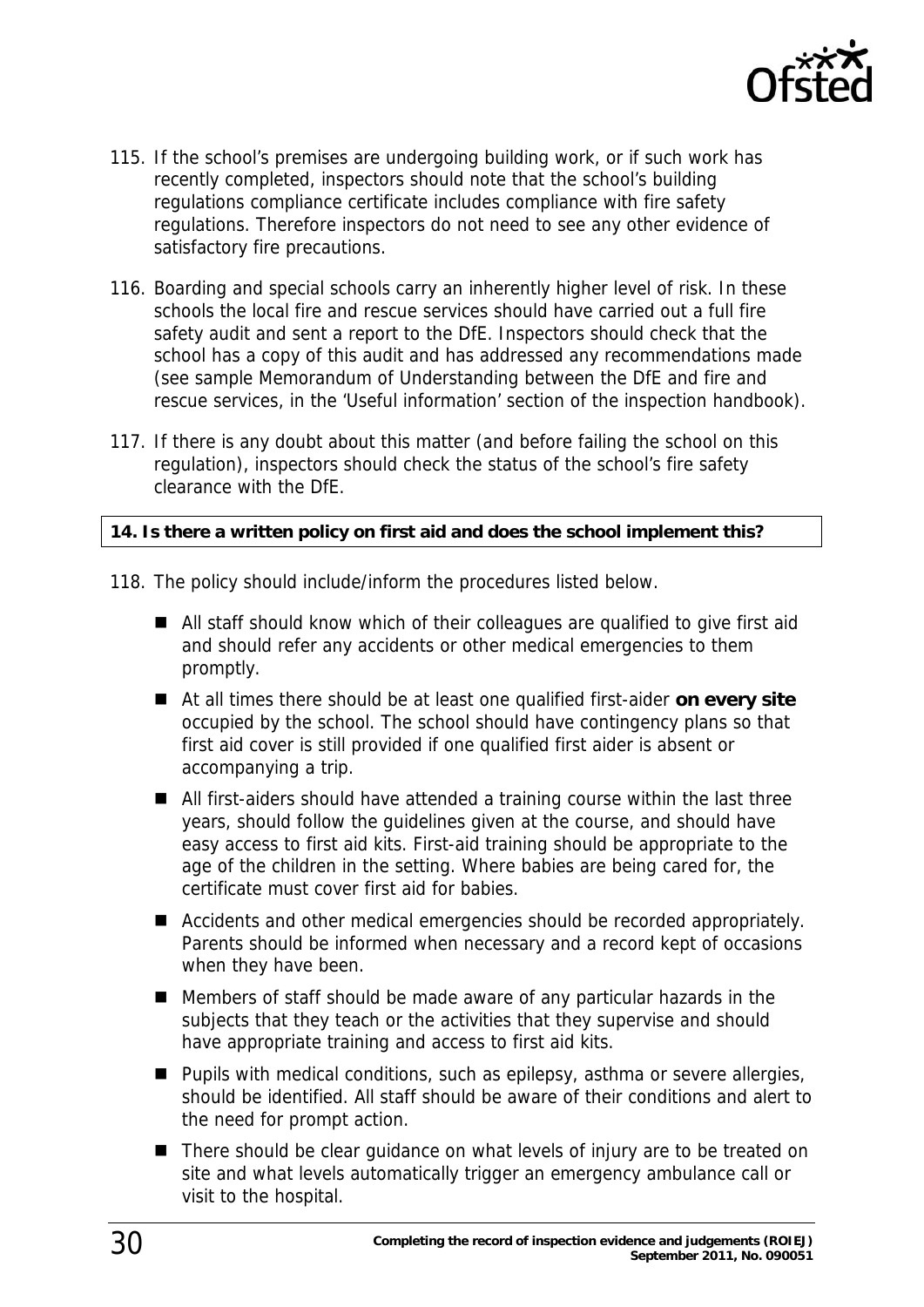

- There should be guidance on hygiene procedures in case of spillage of blood or body fluid.
- 119. If the guidance omits a minor element of the above contents, then it would be appropriate to bring this to the school's attention and not to 'fail' the school on the requirement. Inspectors please note that there is further guidance on special requirements for the Early Years Foundation Stage.

#### **15. Are school staff deployed in such a way as to ensure the proper supervision of pupils?**

120. Inspectors should make sensible judgements, taking into account the age and behaviour of the pupils and the nature of the activities in which they are engaged. 'Proper supervision' does not require that pupils must always be within sight of an adult, but they should be able to summon help quickly in the event of an emergency. Similarly, where one adult is supervising a group of pupils at some distance from any of their colleagues, they will need a mobile phone or some other method of rapid communication.

#### **16. Is there a record of the sanctions imposed upon pupils for serious misbehaviour?**

- 121. The regulation does not prescribe the form of these records, but they can be expected to include the reasons for the sanctions as well as their nature and the dates on which they took place. Inspectors should check that sanctions are reasonable and not excessive and do not show unfair discrimination against individuals or categories of pupils. The written records may be kept together in a punishment book or in a loose-leaf file, or they may be distributed among pupils' files. The records should certainly include any temporary or permanent exclusions and may also include detentions or other punishments.
- 122. If inspectors are satisfied that a school has never imposed sanctions upon pupils for serious disciplinary offences, then this regulation is met, although the school should be reminded of its duty to keep written records if sanctions are imposed in the future. It is preferable, however, for the school to prepare a 'sanctions record book' which may take the form of an appropriately labelled exercise book or similar.
- 123. The School Standards and Framework Act 1998 prohibits corporal punishment in independent schools. If inspectors come across any evidence that suggests that corporal punishment or undue physical force is being used, they should follow this up carefully.

**17. Is there an admission and attendance register which is maintained in accordance with the Education (Pupil Registration) (England) Regulations 2006?**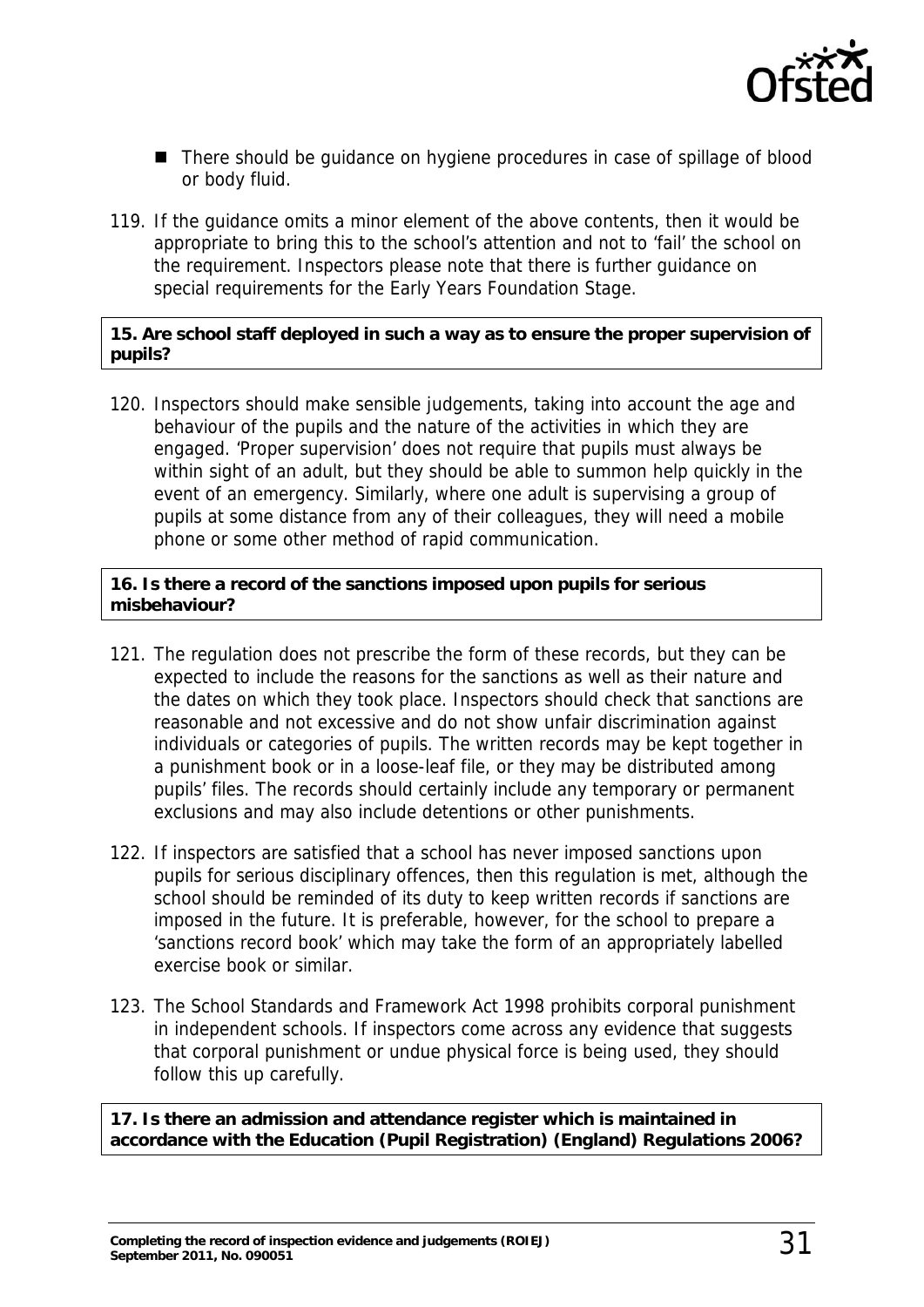

Note that the 1995 regulations have been revoked by 2006 legislation, which is available in the 'Useful information' section of the inspection handbook.

Note also that independent schools have a duty (under the 2006 Pupil Registration Regulations) to inform the local authority of any pupil with 10 continuous days of unauthorised absence; any pupil who fails to attend regularly; and any deletion from the school register where the school the pupil is moving to is not known. Inspectors should ensure that schools are making these returns to the local authority where relevant. They do **not** meet this regulation if they are not doing so.

- 124. All schools are required to keep an admission register which contains an index in alphabetical order of all the pupils at the school and the following information about each pupil:
	- name in full
	- gender
	- $\blacksquare$  the name and address of every person known to the proprietor to be a parent of the pupil and, against the entry on the register of the particulars of any parent with whom the pupil normally resides, an indication of that fact and an emergency telephone number
	- day, month and year of birth
	- day, month and year of admission or re-admission to the school
	- name and address of the school last attended, if any
	- $\blacksquare$  in boarding schools, whether the pupil is a boarder or a day pupil.
- 125. The admission register must be completed in ink, with corrections made in such a way that the original entry is still clearly distinguishable, and every entry must be kept for at least three years. An admission register may be kept on computer provided a printout is made at least once a year.
- 126. All schools, except those in which **all** pupils are boarders, are required to keep an attendance register which:
	- must be taken at the beginning of the morning and afternoon sessions
	- must record the presence or absence of all day pupils using the recommended codes
	- may mark pupils as 'unable to attend due to exceptional circumstances' where the school site, or part of it, is closed, for example due to heating failure or flooding; or the transport arrangements made by the school or local authority have failed
	- may mark pupils as 'present at approved educational activity'
	- must distinguish between authorised and unauthorised absence for all day pupils of compulsory school age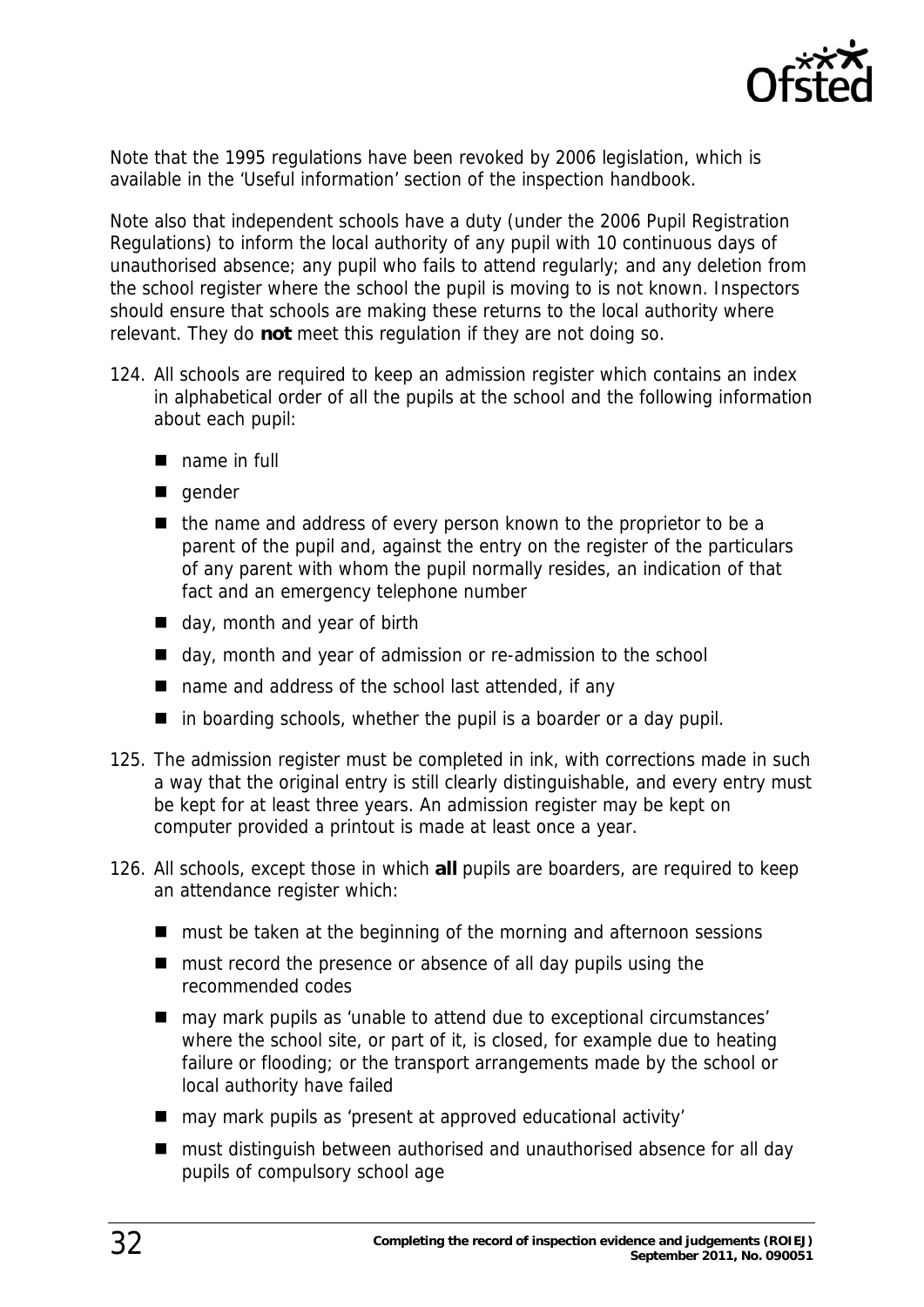

- must be completed in ink and with corrections made in such a way that the original entry is still clearly distinguishable and showing why the amendment was made and by whom
- must be kept for three years
- may be kept on computer provided that either a printout is made at least once a month and all printouts during the year are retained in a single volume, or electronic back-up or microfiche copies are kept and made available to inspectors on request.
- 127. There is no legal requirement to include boarders in the attendance register, although most boarding schools do so and should be encouraged to continue this good practice.

#### **Does the school fulfil its duties under the Equality Act 2010?**

- 128. The Secretary of State's remit letter to Her Majesty's Chief Inspector of Education, Children's Services and Skills asks for section 162A inspections to look at whether schools fulfil their duties under the Equality Act 2010,  $12$  in addition to whether they meet the requirements of the Independent School Standards Regulations. Because the schools' duties under the Equality Act 2010 do not form part of the regulations, this question in the ROIEJ does not have a paragraph number.
- 129. Schools are required to ensure they comply with the requirements of the Equality Act 2010. Inspectors should bear in mind the following points.
	- It is unlawful to treat disabled pupils or prospective pupils less favourably for a reason related to their disability than someone to whom that reason does not apply, without justification for doing so.
	- Schools should make reasonable adjustments to admission arrangements and in relation to education and associated services to ensure that disabled pupils or prospective pupils are not placed at substantial disadvantage in comparison with non-disabled pupils, without justification for doing so.
	- The proprietors of all independent (including special) schools have a duty to draw up a written plan covering a three-year period to increase over time the accessibility of the school premises, the curriculum and information to disabled pupils, within the resources that the schools can afford. This plan must be present even if the school has already made good provision for access. It should be made available to inspectors and should be reviewed regularly and implemented gradually. Inspectors can reasonably expect proprietors of special schools to directly reflect pupils' needs in the detail included in these plans, for example where pupils have sensory or physical disabilities.

<span id="page-32-0"></span><sup>12</sup> [www.legislation.gov.uk/ukpga/2010/15/contents.](http://www.legislation.gov.uk/ukpga/2010/15/contents)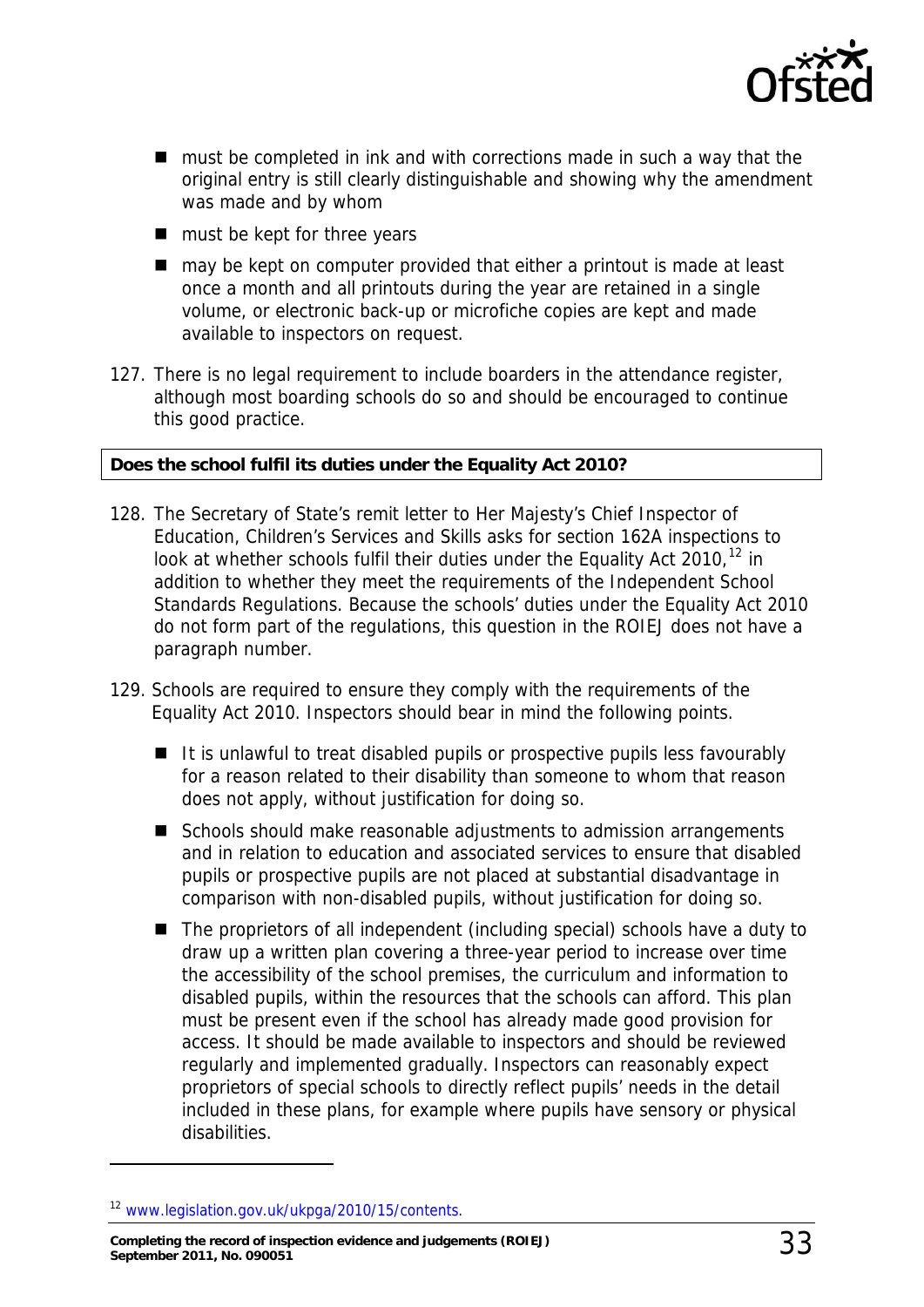

- 130. Independent schools may continue to select pupils on grounds of ability and aptitude, so long as the criteria are not chosen only to exclude pupils with a disability.
- 131. In addition, the proprietors of all (including special) independent schools have a duty to draw up a written plan covering a three-year period to increase over time the accessibility of the school premises, the curriculum and information to disabled pupils, within the resources that the schools can afford. This plan must be present even if the school has already made good provision for access. It should be made available to inspectors and should be reviewed regularly and implemented gradually.
- 132. If the school has made some good provision for disabled access already, but has no plan now to develop it further, it should not be 'failed' with regard to the Equality Act 2010. A reference should be made in the report along the lines that: 'The school has planned well to increase accessibility and will be drawing up a further plan to review the possibility of further improving access'.
- 133. Words and phrases like 'reasonable adjustments', 'substantial disadvantage' and 'justification' are not defined and are subject to wide variations in interpretation; ultimately any definitive interpretation is a matter for the courts. Inspectors should proceed with caution and be wary of offering advice. Further guidance can be found in the useful references section of the inspection handbook. Also, schools can be referred to a source of free information by contacting the Equality and Human Rights Commission Helpline:

| Telephone | 0845 604 6610                                                                                                                                                   |
|-----------|-----------------------------------------------------------------------------------------------------------------------------------------------------------------|
| Textphone | 0845 604 6620                                                                                                                                                   |
| Fax       | 0845 604 6630                                                                                                                                                   |
| Website   | www.equalityhumanrights.com                                                                                                                                     |
| Email     | englandhelpline@equalityhumanrights.com                                                                                                                         |
| Post      | Equality and Human Rights Commission Helpline<br><b>Freepost RRLL-GHUX-CTRX</b><br><b>Arndale House</b><br><b>Arndale Centre</b><br>Manchester<br><b>M4 3AQ</b> |

134. If the inspector finds that the school is clearly in breach of its duties, for example there is blatant discrimination in admissions or exclusions, or there is no accessibility plan or a very inadequate one, and/or children are at a considerable disadvantage as a result of the school's arrangements, then the ROIEJ and the report must say so.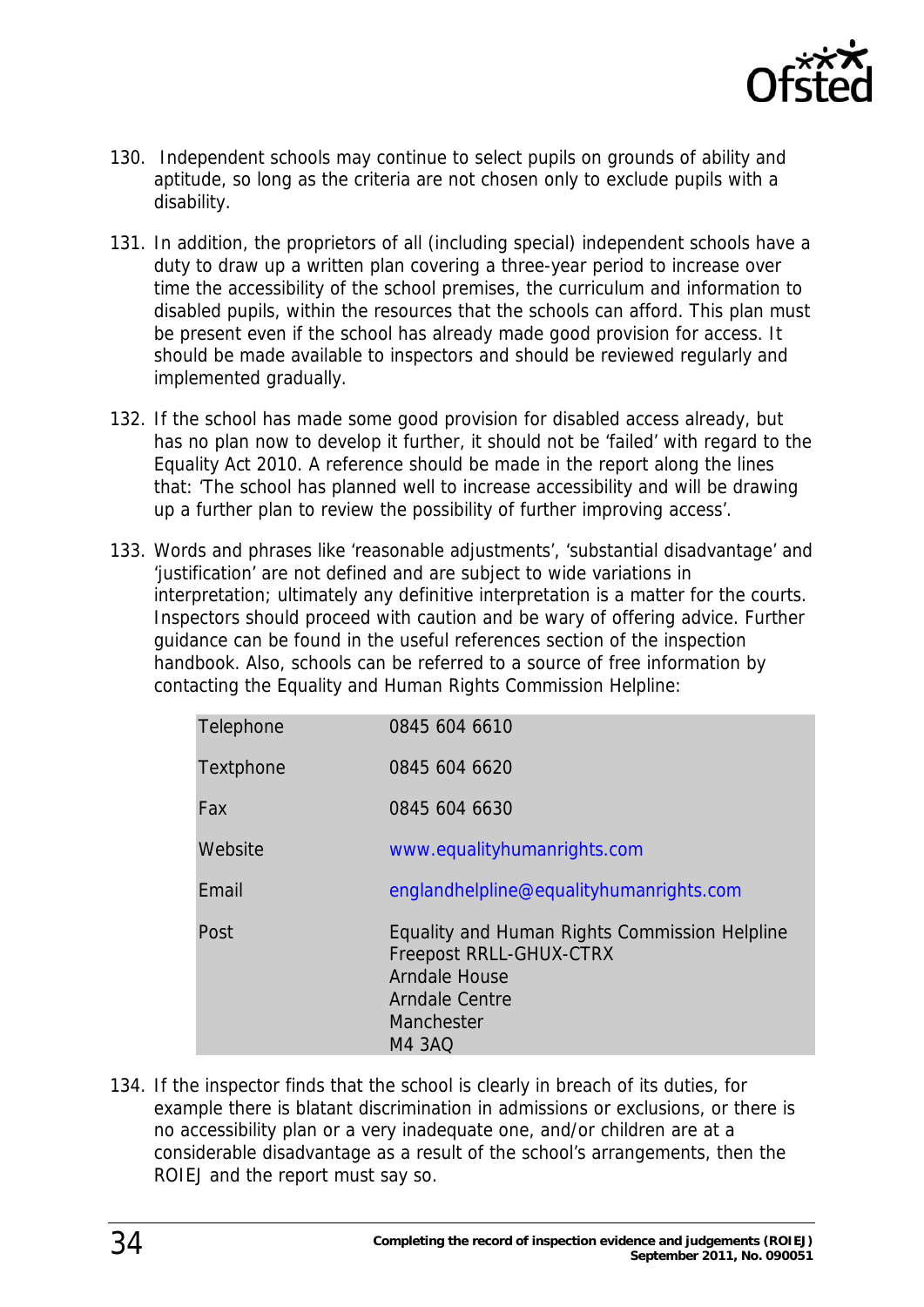

# <span id="page-34-0"></span>**Part 4. Suitability of proprietors and staff**

- 135. The standards in part 4 relate to the suitability of staff, supply staff and proprietors. **They do not relate to volunteers**. Checks on volunteers are dealt with under the quidance in Safeguarding children and safer recruitment in education (SCSRE) (see regulation 7).
- 136. The independent schools regulations (Education Act 2002) which came into force on 1 September 2003 placed a duty upon proprietors to check the suitability of staff. In relation to the appointment of staff, the regulations state that 'staff' means those people working at the school, whether under a contract of employment or under a contract for services but does not include supply staff or volunteers.
- 137. These regulations were changed by Statutory Instrument 1087 which came into force on 1 May 2007 and brought them into line with the statutory requirements in the DfE quidance Safeguarding children and safer recruitment.
- 138. Inspectors should ensure that the checks as laid out in the regulations in part 4 have been carefully undertaken by the school. Failures in systems to check staff appointments as required should be recorded against the appropriate regulation(s). Inspectors must take account of the extent and seriousness of any failures to meet these regulations when they are making the judgement on the overall quality of welfare, health and safety of pupils.

#### **19(2)(a). Can it be verified that no member of staff:**

- **is barred from regulated activity relating to children in accordance with section 3(2) of the Safeguarding Vulnerable Groups Act 2006 (Independent safeguarding authority (ISA) barred list)**
- **or** 
	- carries out work, or intends to carry out work, at the school in contravention **of any direction made under section 142 of the 2002 Act, or any disqualification, prohibition or restriction which takes effect as if contained in such a direction? (A List 99 check).**
- 139. This regulation is met if, at the time of appointment the checks were made in accordance with the requirements at the time of appointment; the staff member was either checked that they were not on the Independent Safeguarding Authority barred list **or** List 99.

**19(2)(b). For all appointments from 1 September 2003, have appropriate checks been carried out and completed to confirm each member of staff's:** 

- **identity**
- medical fitness
- **where appropriate, qualifications, and**
- for appointments made from 1 May 2007 the additional check of their right **to work in the United Kingdom?**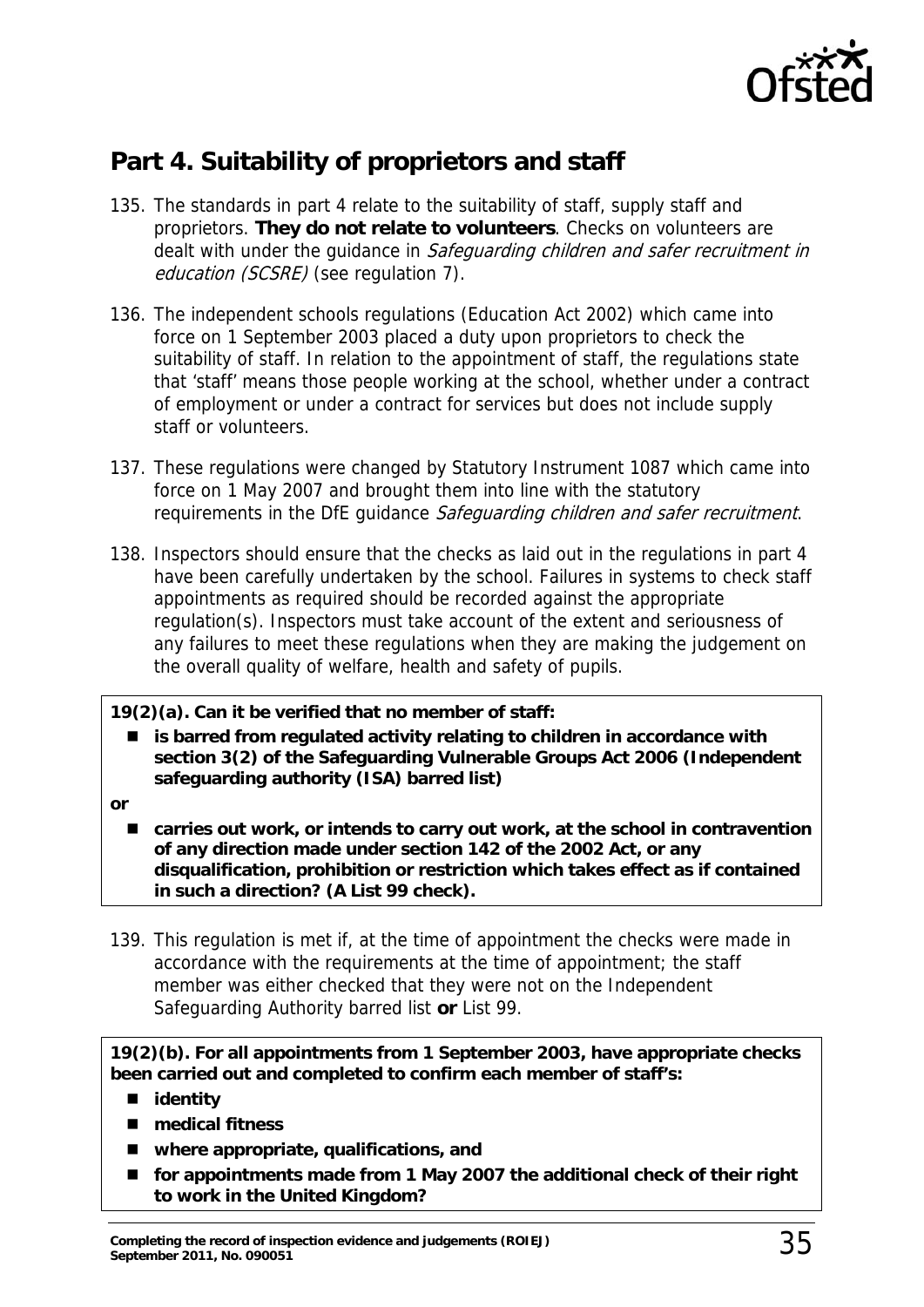

140. The DfE has issued the following advice to proprietors of independent schools.

From 1 October 2010, in accordance with Section 60 of the Equality Act 2010, it is unlawful for employers to ask health-related questions of applicants before job offer, unless the questions are specifically related to an intrinsic function of the work. This means that schools should no longer, as a matter of course, require job applicants to complete a generic health questionnaire as part of the application procedure. Independent schools are advised to review their existing practices to ensure they are complying with both the Education (Independent School Standards) (England) Regulations 2010 and Section 60 of the Equality Act. Schools may decide to ask necessary health questions after job offer. In any case, they should ensure that any health-related questions are targeted, necessary and relevant to the job applied for.

Inspectors should ensure that schools have satisfied themselves of the physical and mental fitness of their staff after the appointment has been confirmed.

- 141. In respect of **foreign nationals** seeking employment at the school, proprietors will need to check their right to work in the United Kingdom. Further information and helpline numbers for employers are given on pages 90–91 in Appendix 8 of the document Safeguarding children and safer recruitment in education.
- 142. European Union citizens have the right to work in the United Kingdom. Where the person concerned is a foreign national, the right to work in the United Kingdom generally appears as a stamped document in the passport which states that the person has permission to work in the United Kingdom.
- 143. The checks specified in **19(2)(c), (d), (e)** and **19(3)** do not need to be carried out where a new member of staff has worked in the following provisions not more that 3 months before the person's appointment:
	- a school in England in a position where the person had regular contact with children or young people
	- a maintained school in England in a position to which the person was appointed on or after 12 May 2006 and which did not bring the person regularly into contact with children or young persons, or
	- an institution within the further education sector in England in a position which involved the provision of education or which brought the person regularly into contact with children or young persons.

#### **Criminal Records Bureau checks**

**19(2)(c). For all appointments since 1 September 2003 has an enhanced criminal bureau (CRB) check been made by the proprietor in respect of any member of staff appointed to a position at the school and was the enhanced CRB certificate**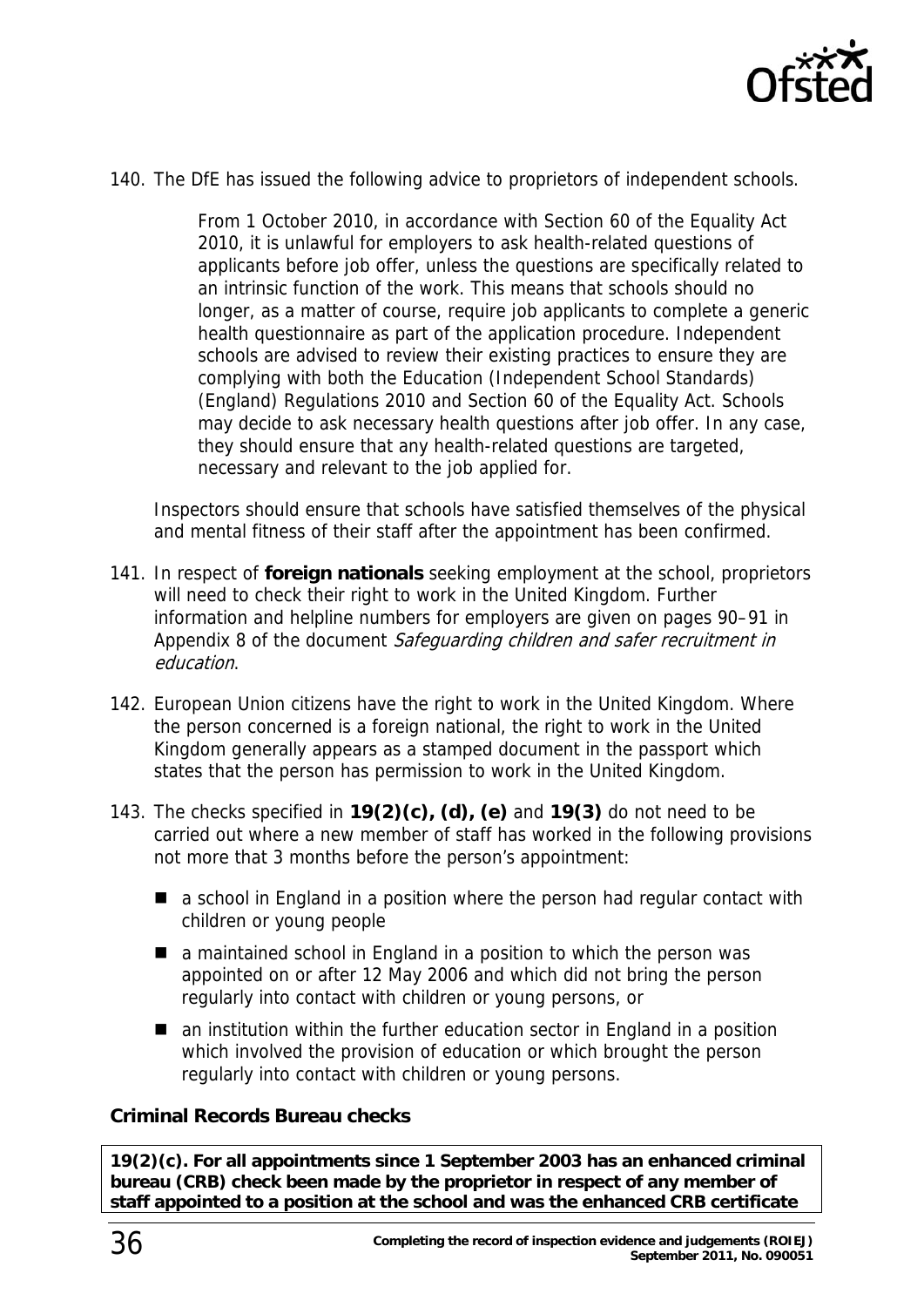

**which is the subject of the application obtained before or as soon as was practicable after the person's appointment?** 

- 144. Staff appointed before 1 September 2003 need not have been checked with the Criminal Records Bureau provided they have not had a break in service. They should, however, have been checked against List 99. The school should be able to produce a letter from Teachers' Misconduct (Vetting) Team at DfE which was issued at the time of their appointment.
- 145. Enhanced Criminal Records Bureau checks are required for all staff appointed since 1 September 2003. Forms requesting disclosures must be sent off to the Criminal Records Bureau as soon as possible. While waiting for Criminal Records Bureau confirmation, staff may commence duties at the school provided that the proprietor has undertaken a List 99 or Independent Safeguarding Authority barred list check to ensure that they are not currently barred from working with children. It is the proprietor's duty to ensure risks to pupils are minimised by ensuring appropriate supervision.
- 146. The enhanced Criminal Records Bureau certificate should be obtained before or as soon as practicable after the new member of staff has been appointed. Proprietors are not required to obtain a new Criminal Records Bureau clearance for newly appointed staff who have come from a similar post in another school and have had no more than three months' break in service. These staff must provide evidence of their most recent enhanced Criminal Records Bureau clearance; failure to do so means that a new Criminal Records Bureau check must be carried out prior to confirmation of appointment. Ofsted's Safeguarding children review (2008) stated that it is good practice for schools to update their Criminal Records Bureau checks every three years; however, it is **not** a requirement to do so, and inspectors **must not** insist that schools do this.[13](#page-36-0) Where a new appointee brings a Criminal Records Bureau certificate from their previous post (and there has been no more than a three months' break between appointments), the proprietor must ensure that all other required checks have been conducted and that the person is not barred from working with young people.

#### **Criminal Records Bureau checks for foreign nationals and gap-year students**

**19(2)(d). For appointments from 1 May 2007 only, in the case of any person for whom, by reason of living or having lived outside the United Kingdom, obtaining a CRB certificate is not sufficient to establish his or her suitability to work in a school; have further checks been made as the proprietor considers appropriate which have regard to any guidance issued by the Secretary of State?** 

<span id="page-36-0"></span><sup>&</sup>lt;sup>13</sup> Safeguarding children: the third joint chief inspectors' report on arrangements to safeguard children (080063), July 2008, [www.ofsted.gov.uk/Ofsted-home/Annual-Report-2007-08/Key](http://www.ofsted.gov.uk/Ofsted-home/Annual-Report-2007-08/Key-themes/Safeguarding-children/(language)/eng-GB)[themes/Safeguarding-children/\(language\)/eng-GB.](http://www.ofsted.gov.uk/Ofsted-home/Annual-Report-2007-08/Key-themes/Safeguarding-children/(language)/eng-GB)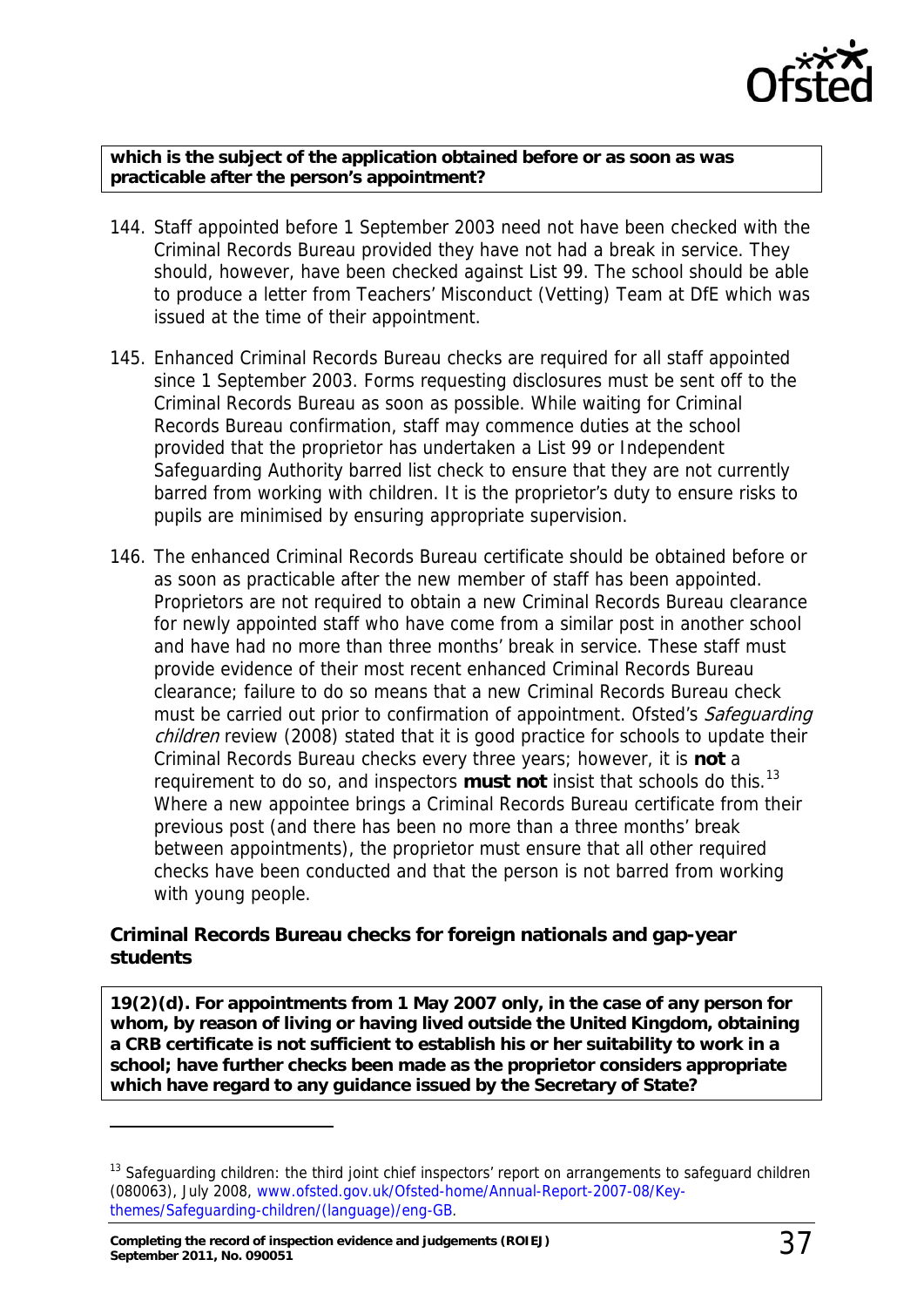

- 147. Schools will also need to arrange enhanced Criminal Records Bureau checks for foreign nationals. The Independent Safeguarding Authority website carries information about how schools may initiate the Criminal Records Bureau checks on members of staff appointed from abroad, before they arrive in the United Kingdom.
- 148. Where a foreign national is either the proprietor of the school, or is employed as a member of staff, and for whom a Criminal Records Bureau check is unlikely to reveal the full background, that person should be subject to checks for overseas teachers set out in the DfE quidance Child protection: preventing unsuitable people from working with children and young persons in the education service.<sup>[14](#page-37-0)</sup>
- 149. Where an applicant is from a country where criminal record checks cannot be made for child protection purposes, the DfE advises that employers must take extra care in taking up references and carrying out other checks on a person's background. Proprietors who are appointing staff from overseas are advised to ask the appointee to seek confirmation or a certificate of good conduct from the police service in the country where they are residing, before they leave for the United Kingdom. The level of information contained in these certificates varies from country to country: some are complete extracts from the criminal record; others are partial. Further information about the criminal record information which may be obtained from overseas police forces and countries is available from the Criminal Records Bureau website.<sup>[15](#page-37-1)</sup> The DfE may be able to provide details about the sort of information available from some countries not currently covered by the Criminal Records Bureau's overseas information service.
- 150. The Criminal Records Bureau operates a fax-back service which provides employers with details of the sort of criminal record information which new employees may be able to obtain from their home countries. At present the service covers 17 countries:

Australia, Canada, Denmark, Finland, France, Germany, Irish Republic, Italy (excluding Vatican City), Jamaica, Malaysia, Netherlands, New Zealand, Philippines, Poland, South Africa, Spain, Sweden.

151. In respect of regulation 19(2)(e) concerning staff who supervise children in boarding, schools must comply with the relevant national minimum standards for boarding or residential special schools. The social care inspector's advice

<span id="page-37-1"></span><span id="page-37-0"></span><sup>&</sup>lt;sup>14</sup> Child protection: preventing unsuitable people from working with children and young persons in the education service (DfES 0208/2002), Department for Education and Skills, 2002; [www.teachernet.gov.uk/docbank/index.cfm?id=2172.](http://www.teachernet.gov.uk/docbank/index.cfm?id=2172)<br><sup>15</sup> Criminal Records Bureau website: [www.crb.gov.uk](http://www.crb.gov.uk/).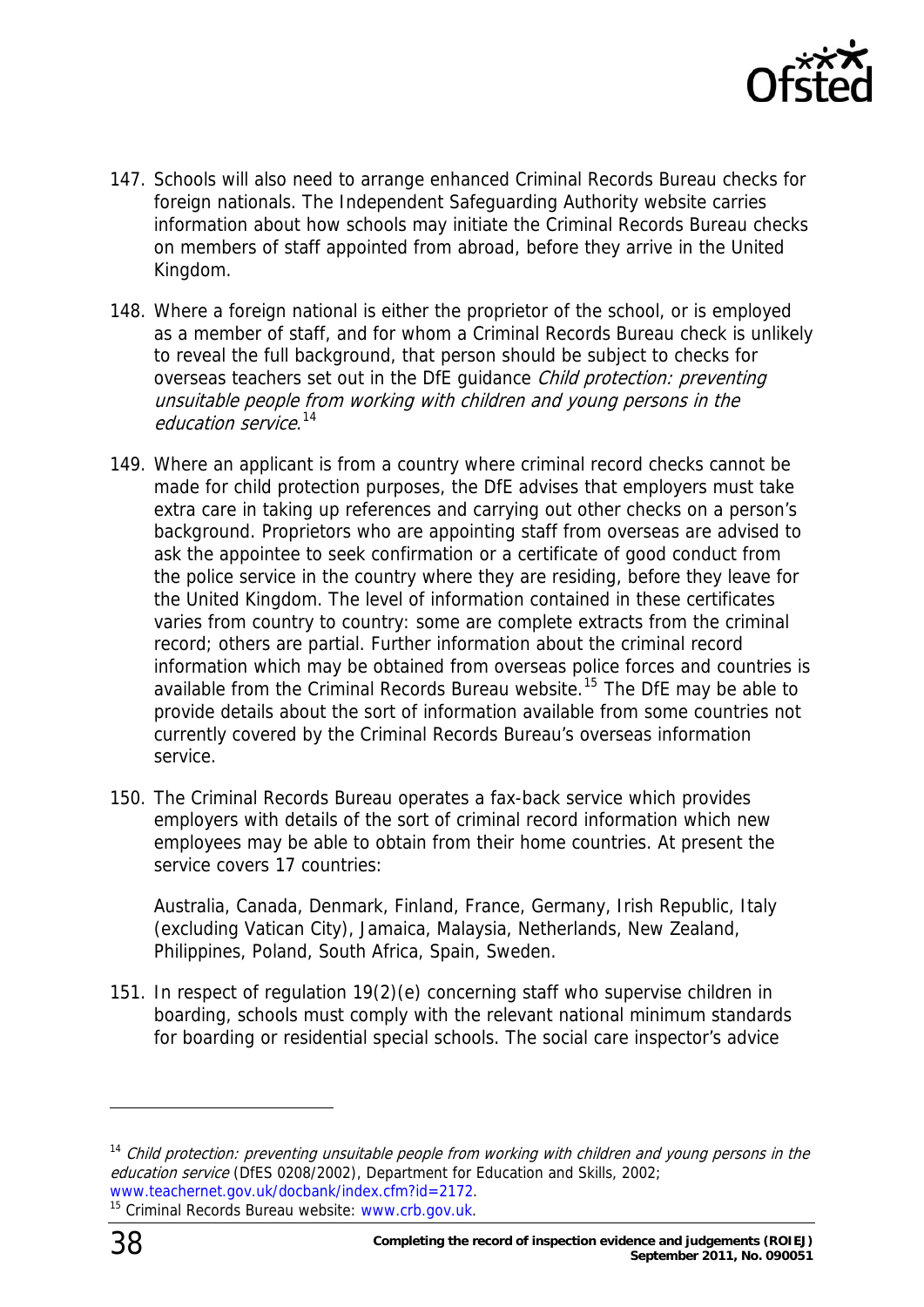

should be taken as to whether this regulation is met and any additional evidence recorded in part 4 of the ROIEJ.

#### **Checks, including Criminal Records Bureau checks, for supply and agency staff**

- 152. Use 'N/A' options where schools do not use supply or agency staff.
- 153. The proprietor should have received written notification of the checks listed **20(2)(a)** before allowing **supply or agency staff** to work in the school. Please note that the in regard to the Criminal Records Bureau check the regulation is met where the application has been made. The regulation does not require the certificate to have been obtained before the member of supply staff starts in post.
- 154. From 1 September 2010 for regulation **20(2)(b)** the proprietor is required to check that that before the person starts work at the school, the person being offered as supply staff is suitable for the work required.
- 155. Inspectors should note that, in addition to the above, schools are required to confirm the identity of any supply or agency staff before they allow them to start work; this is covered in regulation **20(2)(c)**.
- 156. Inspectors should check that the school's contractual arrangements with agencies meet the requirements set out in **20(2)(d)** to confirm that all the required checks have been carried out.
- 157. Inspectors should check that the school's contractual arrangements with the agency meet the requirements set out in regulation 20(2)(e) concerning any supply or agency staff who supervise children in the residential environment. Schools must comply with the relevant national minimum standards for boarding or residential special schools. The social care inspector's advice should be taken as to whether this regulation is met and any additional evidence recorded in part 4 of the ROIEJ.

#### **Checks, including Criminal Records Bureau checks for proprietors and governors**

- 158. The checks on **individual proprietors** are done by the DfE. These checks are not detailed in the template for the ROIEJ. If there has been a recent change in the proprietor and there is reason to believe that the DfE have not been notified then the inspector should alert the Managing Inspector, Independent Schools, where it is a day school or, the Managing Inspector, Integrated Boarding Inspections, where the school has boarding provision. They will notify the DfE.
- 159. Where there is a **proprietorial body**, the DfE will only have checked the chairperson, and it is for the chairperson to carry out checks on other members of that body. Therefore, inspectors should ensure that all checks in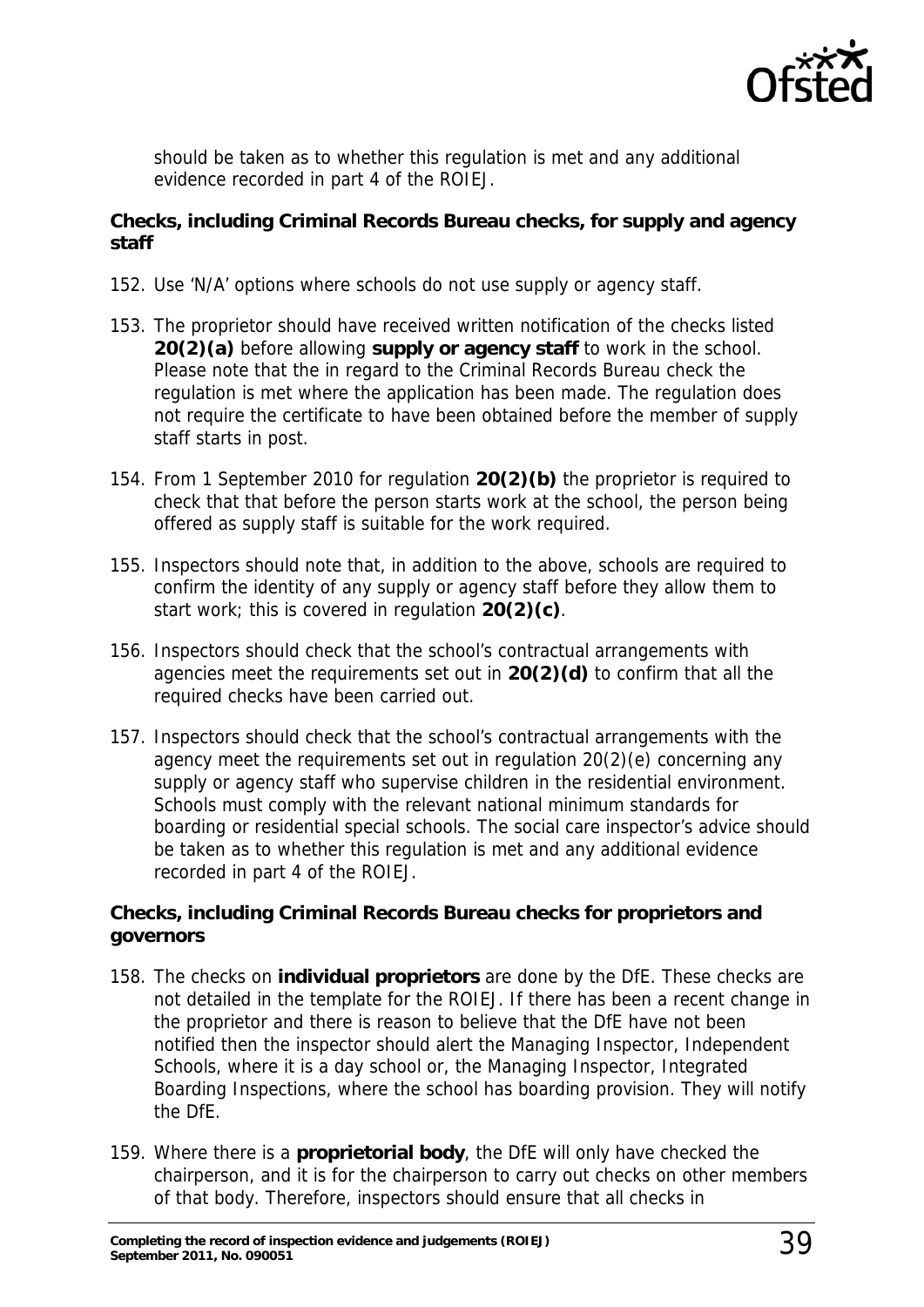

**21(6)(a),(b) and (c)** have been carried out for all members of the proprietorial body, with the exception of the chairperson. The check on the chairperson is not recorded in the template for the ROIEJ.

- 160. If the ownership of the school has changed hands since the last school census, inspectors should ask the new proprietor whether they had informed the DfE and should note this information in the ROIEJ. If it is clear that the DfE is unaware of a new proprietor, the lead inspector should send a minute to the Managing Inspector for Independent Schools, who will inform the DfE.
- 161. The 'N/A' option should be used in  $21(6)(a)$ , (b) and (c) of the *ROIEJ* where there is no proprietorial body. More detail on Criminal Records Bureau checks for proprietors is given in the DfE information pack (see 'Useful information' section of the inspection handbook). Note that proprietors in post before April 2002 may not have been subject to enhanced Criminal Records Bureau checks by the DfE as these were not required. However, List 99 checks were required and confirmation of these should be included in the single central register.
- 162. The January 2007 guidance Safeguarding children and safer recruitment in education refers to Criminal Records Bureau requirements for 'a position as a governor which involves regular work in the presence of, or care for, children, or training, supervising or being in sole charge of children'. Governors who are not members of the proprietorial body need not be checked unless they come into contact with children.

#### **Single central register**

- 163. Regulation **22(2)** requires inspectors to tick 'yes' or 'no' to whether the register is kept in legible form, whether electronic or hard copy. Also note that the register should show who has carried out the checks and the date on which this was done.
- 164. From 1 May 2007, this register must contain the details of all staff working at the school on or after that date. This means that schools should have gone back over their personnel files to obtain the required information and entered this onto the register. Where schools do not have complete information for each member of staff, for example if they were recruited some years before and didn't keep copies of references, then inspectors should make sure that recent recruitment procedures show evidence that proper records are currently kept as standard procedure. The school would not fail a regulation in these circumstances. If there is evidence that the school does not have robust procedures in place then the appropriate regulation should be failed. If the school is unable to provide evidence of Criminal Records Bureau or List 99/Independent Safeguarding Authority barred list checks for each member of staff in post, then this is a failure. However, inspectors should note that the actual disclosure form may not be available. A note of the check number and the date undertaken will suffice.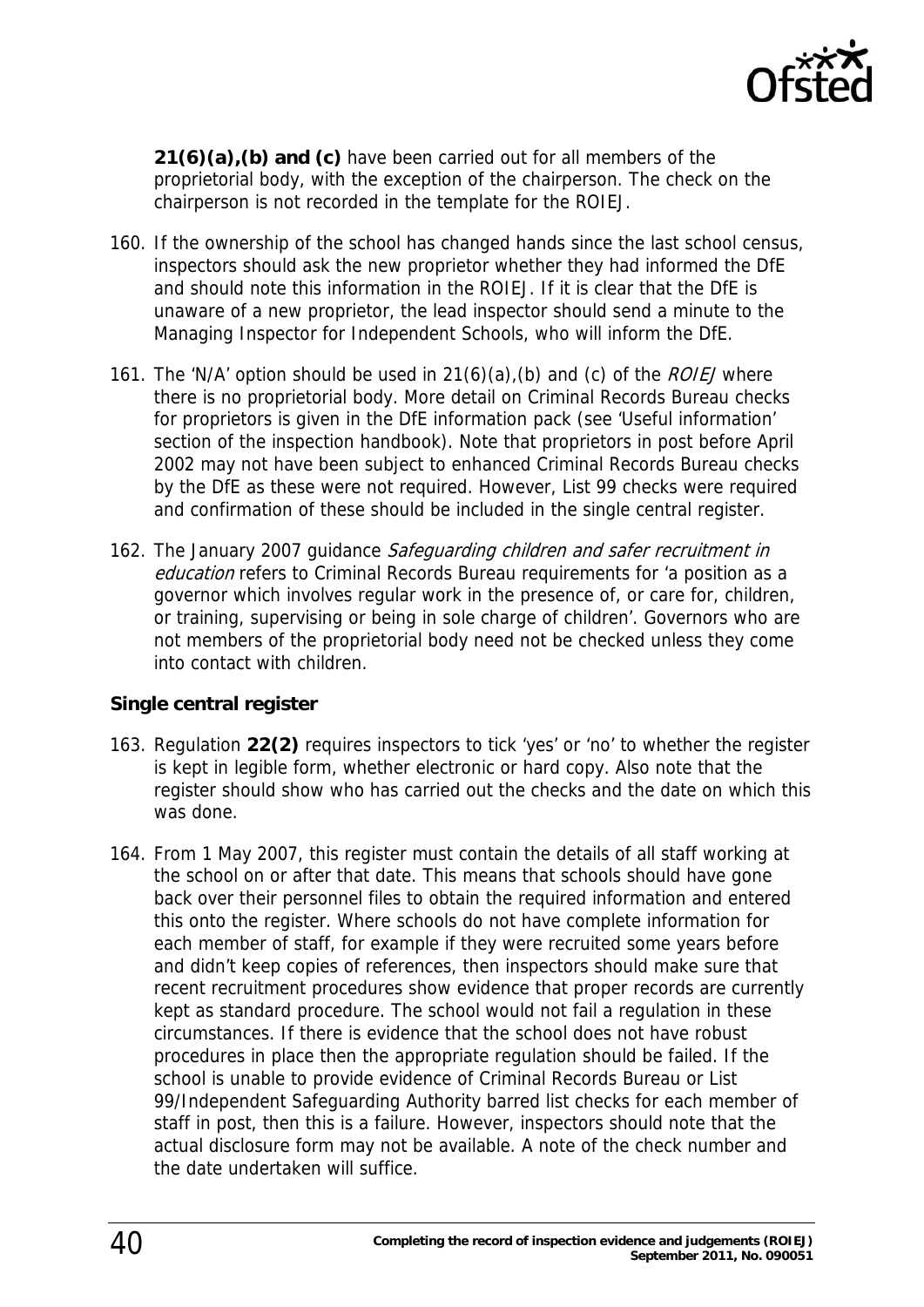

- 165. From 1 September 2010, the regulations on the single central register have been split into two sections; one covers checks required post 1 May 2007, and the second covers checks required pre 1 May 2007. **The law has not changed in this area**. In the section which covers post 1 May 2007, regulation **22(3),** the checks are applicable to all staff that started after that date. For regulation **22(4)** please note that the regulation is met if the register shows clearly which checks were carried out in accordance with the rules at the time of the appointment.
- 166. Since 1 May 2007 independent schools have been required to keep a central register (regulation 22(3)) which gives details of all the statutory checks which they have carried out in respect of staff, supply staff and foreign nationals. A model register table showing necessary headings is given on page 48 in the DfE guidance on safeguarding above, Safeguarding children and safer recruitment in education? The Single Central Register must be a single computer file or document which can be presented electronically, in hard copy, or handwritten, and it must include:
	- $\blacksquare$  identity: name, address, date of birth; evidenced and date checked
	- List 99: evidenced and date checked or from 1 September 2010 check against the Independent Safeguarding Authority barred list
	- qualifications: required Yes/No; evidenced and date checked
	- Criminal Records Bureau: date checked (it is also good practice to record the Criminal Records Bureau number)
	- overseas criminal records checks: required Yes/No
	- right to work in the United Kingdom: evidenced and date checked
	- checks to ensure compliance with standard 38 of the national minimum standards for boarding schools, or where applicable, standard 27 of the national minimum standards for residential special schools.
- 167. For regulation **22(4)** please note that the requirement to check a member of staff's right to work in the United Kingdom, came in for 1 May 2007. All other checks have been required from at least 2003.
- 168. Inspectors should note that for regulation **22(6) and 22(7)** the requirement to record staff checks on the single central register does not extend to recording the checks on the proprietor or chair of governors. These checks are done by the DfE. While the DfE encourages new proprietors to enter their Criminal Records Bureau check on the central register, it is not a statutory requirement to do so, and is therefore also not enforceable. Inspectors should therefore encourage proprietors and chairs of governing bodies to record this information on the school's single central register, but may not insist that they do so. Where the information is not recorded on the single central register, inspectors must not report it as a regulatory failure.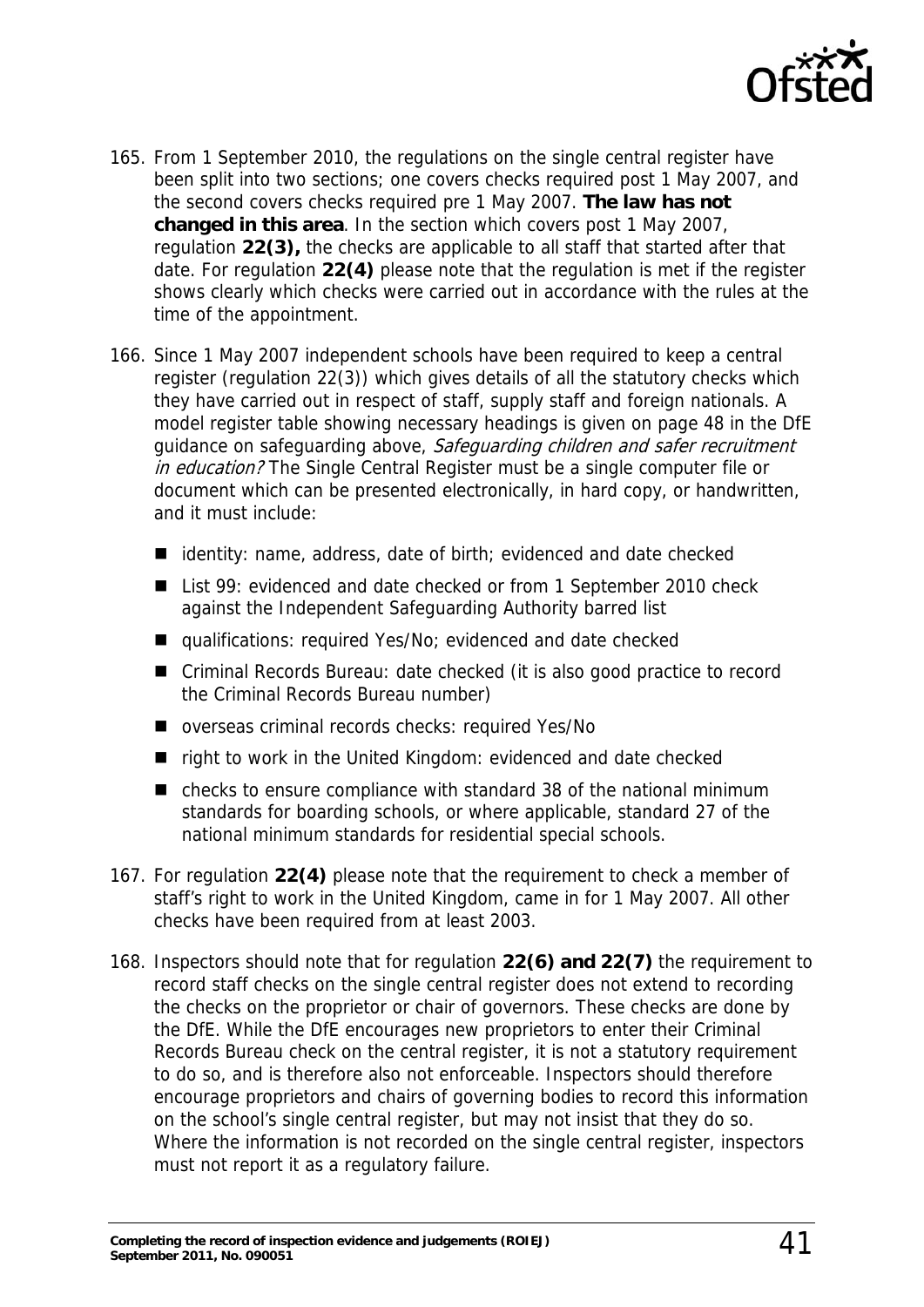

- 169. Inspectors should check that all the required details are recorded on the single central register. Inspectors are also asked to assure themselves that the register represents a faithful record of the necessary checks having been done. They are asked to look at a sample of staff files, and should use their professional judgement over the size and nature of the sample as befits the school they are inspecting. It is not necessary or practical to check all staff files, but it would be sensible, for example in a large school, to check a sample of files from members of staff with different recruitment dates and who perform different roles in the school. The quidance in Safeguarding children and safer recruitment in education offers an example of how a single central register may be maintained.
- 170. While the single central register should be fully completed if there is a **minor** administrative error such as the absence of a missing date on the register, and this can be easily rectified **before** the final team meeting, schools will be given the chance to resolve the issue. As a guiding principle, inspectors should ensure that schools have robust systems in place to ensure that staff are properly checked. The single central register is for the school to keep; it serves as an 'at a glance' guide to assist inspectors in assuring themselves that procedures are strong. But if there is a gap in the register, and yet the evidence is there in files that the check has been done, the inspector should allow the school to fill in the information and not fail the regulation. Ofsted has established a definition for 'administrative errors' in relation to the single central register. These do not relate to situations where the school has not instigated proper procedures for checking staff.
- 171. Administrative errors may be defined as follows:
	- failure to record one or two dates
	- $\blacksquare$  failure to record the name/s of the person/s that carried out the checks
	- individual entries that are illegible
	- one or two omissions where it is clear that the information is already held by the school but the school has failed to transfer over the information in full to the single central register.
- 172. Inspectors should note that volunteers now come under regulation 7. Schools should have regard to Safeguarding children and safer recruitment in education – volunteers are covered in this guidance.

#### **Barring and vetting of staff**

173. Inspectors should note changes which came into effect in January 2009, establishing the Independent Safeguarding Authority and giving it powers under the Safeguarding Vulnerable Groups Act 2006 to make decisions about barring people who are unsuitable to work with children. Proprietors are currently required to provide information to the DfE where they have ceased to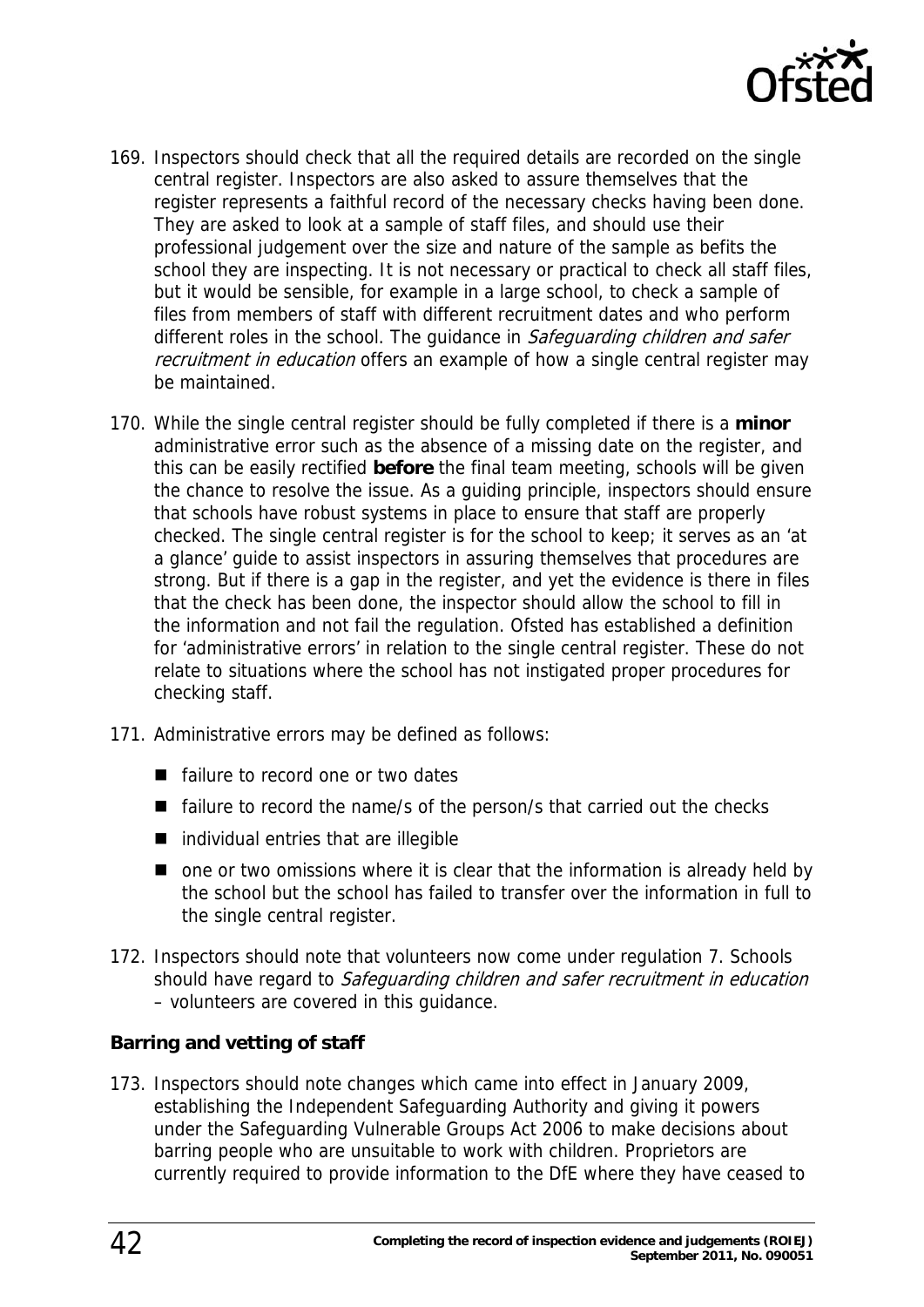

use a person's services, for example dismissed them from work in a role involving regular contact with children, because:

- $\blacksquare$  they are considered unsuitable to work with children, or
- as a result of misconduct, or
- $\blacksquare$  because of a medical condition that raises a possibility of risk to the safety or welfare of children.
- 174. They should also provide information where a person has resigned or retired during an investigation relating to safeguarding or children.
- 175. These referrals must now be made to the **Independent Safeguarding Authority** instead of the DfE. Information on the vetting and barring scheme and Independent Safeguarding Authority registration is available on the Ofsted website.<sup>[16](#page-42-0)</sup> Further information on Independent Safeguarding Authority referrals is available from the ISA website.<sup>[17](#page-42-1)</sup>
- 176. Inspectors must check, and confirm in the ROIEJ, whether the correct procedure has been followed where safeguarding concerns have been raised about a member of staff.
	- Since the last inspection, has there been any member of staff who has been disciplined, dismissed, currently under investigation or left prior to the end of an investigation for causing emotional, psychological, physical or sexual harm, neglect or risk of harm to children? If in doubt, inspectors should consult the Independent Safeguarding Authority referral guidance.<sup>[18](#page-42-2)</sup>
	- $\blacksquare$  If so, was a notification made by the school to the Independent Safeguarding Authority, if it occurred after 12 October 2009 (and to DfE if before)?
	- Is the school aware of the duty to refer a person who is deemed to be unsuitable for working with children, to the Independent Safeguarding Authority?

Note that these checks do **not** have independent school regulation numbers assigned to them.

177. Inspectors should check that the school's safeguarding policy is up to date and includes reference to the mandatory duty to notify the Independent Safeguarding Authority in these circumstances. Inspectors should also check that key staff in the school are aware of this duty in order to assure themselves

<span id="page-42-0"></span><sup>16</sup> [www.ofsted.gov.uk/Ofsted-home/About-us/FAQs/Safeguarding](http://www.ofsted.gov.uk/Ofsted-home/About-us/FAQs/Safeguarding)

<span id="page-42-1"></span><sup>&</sup>lt;sup>17</sup> See *Fact sheet on an employer's duty to refer information*, Independent Safeguarding Authority,<br>2007: www.isa-gov.org.uk/default.aspx?page=303.

<span id="page-42-2"></span><sup>2007;</sup> www.isa-gov.org.uk/default.aspx.page=333. 193. 18 Independent Safeguarding Authority referral guidance, ISA, V2010-01, 2010; [www.isa-gov.org.uk/PDF/Referral%20Guidance%20and%20Form%20FINAL%20v%2010-01.pdf.](http://www.isa-gov.org.uk/PDF/Referral%20Guidance%20and%20Form%20FINAL%20v%2010-01.pdf)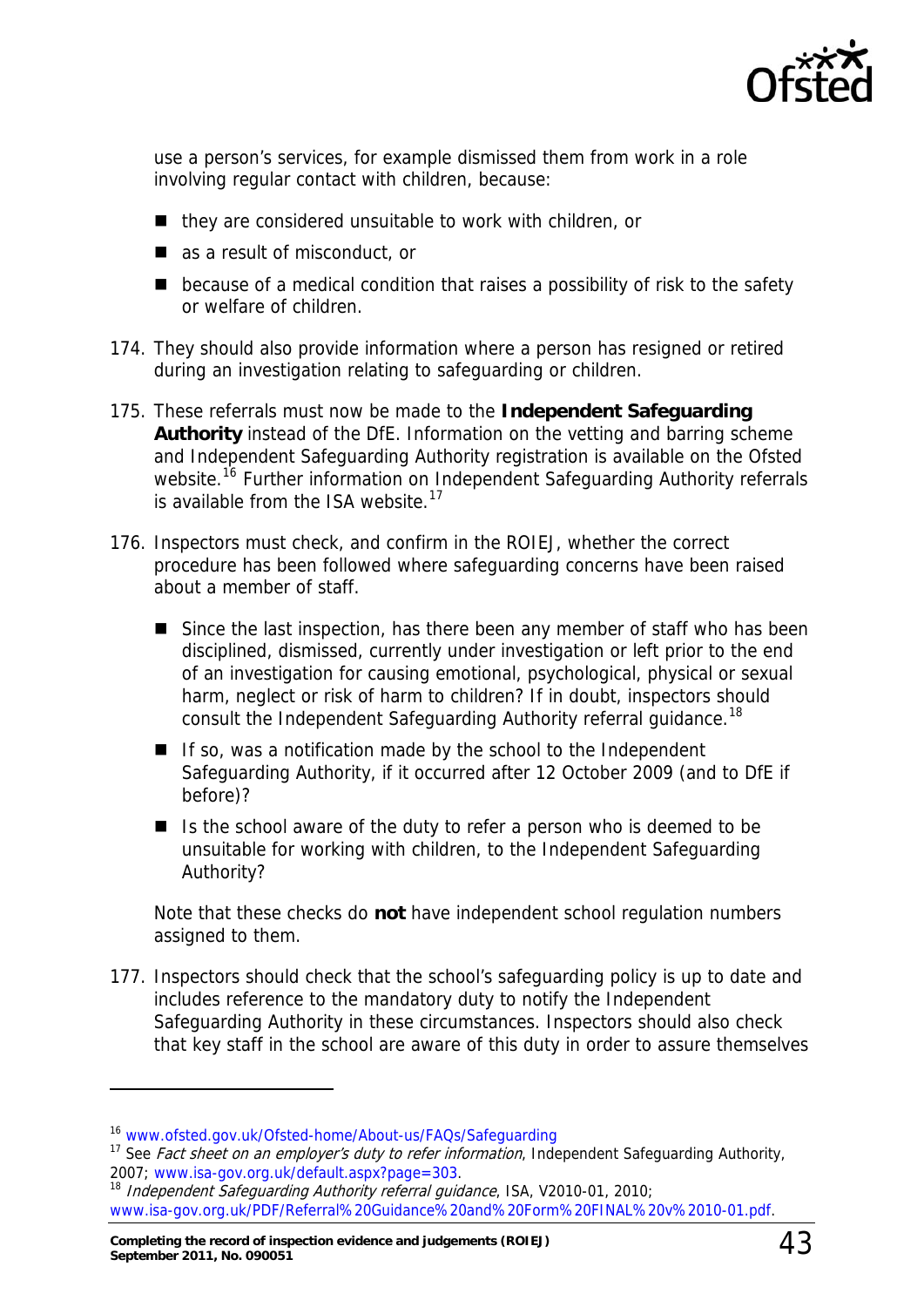

that the school would follow the correct procedure to safeguard children should such a case arise.

- 178. On occasions, the timing of an inspection may cause difficulty in answering the questions above. For example, a school may only just become aware of a case concerning a member of staff. Provided that the school has alerted the local authority designated officer about the case and the officer is investigating it with the intention of coming back to the school with advice, prior to the school informing the Independent Safeguarding Authority if necessary, this is acceptable. In such circumstances, inspectors should tick 'no' in answer to the question 'was a notification made by the school to the Independent Safeguarding Authority?' and make a note of the circumstances in the text of the ROIFJ.<sup>[19](#page-43-0)</sup>
- 179. The DfE operates a secure website which contains the annual census forms which schools are obliged to return to the DfE. The Inspection Service Providers have a password to access the site. In advance of the inspection, Inspection Service Providers must provide the lead inspector with the information about the census for the school they are inspecting. The important part for an independent school inspection is the front page, which details the members of staff who left or came new to the school during that year. Inspectors should ask the school what action it would take if it were to discover any misconduct by a member of staff. Inspectors may wish to use the information in the census form to 'spot check' either appointments of new staff or, particularly leavers, who will not be on the single central record. Inspectors should check that the school knows and is following the correct procedures should they need to make a referral to the Independent Safeguarding Authority.
- 180. In boarding schools, also note briefly any additional evidence as to whether the school meets the relevant national minimum standards.
- 181. The Independent Safeguarding Authority notifies Ofsted of schools which have made a referral concerning a member of staff. This information is stored and can be accessed via the Provider Information Portal. Therefore lead inspectors should review the portal and the information it contains about safeguarding issues since the last inspection and decide how this should be used to inform their inspection trails.
- 182. Inspectors should note that any failings in safeguarding, including recruitment and vetting checks, should be taken into account when making the inspection judgement about the quality of welfare, health and safety. Where schools are part of larger groups, it may be the case that recruitment and vetting checks

<span id="page-43-0"></span><sup>&</sup>lt;sup>19</sup> Inspectors should consult the following guidance regarding what to write in the report about referrals to the Independent Safeguarding Authority: *Writing inspection reports* (090052), Ofsted, 2011; [www.ofsted.gov.uk/publications/090052](http://www.ofsted.gov.uk/publications/090052). This document is also available in the 'Guidance for inspectors' section of the inspection handbook.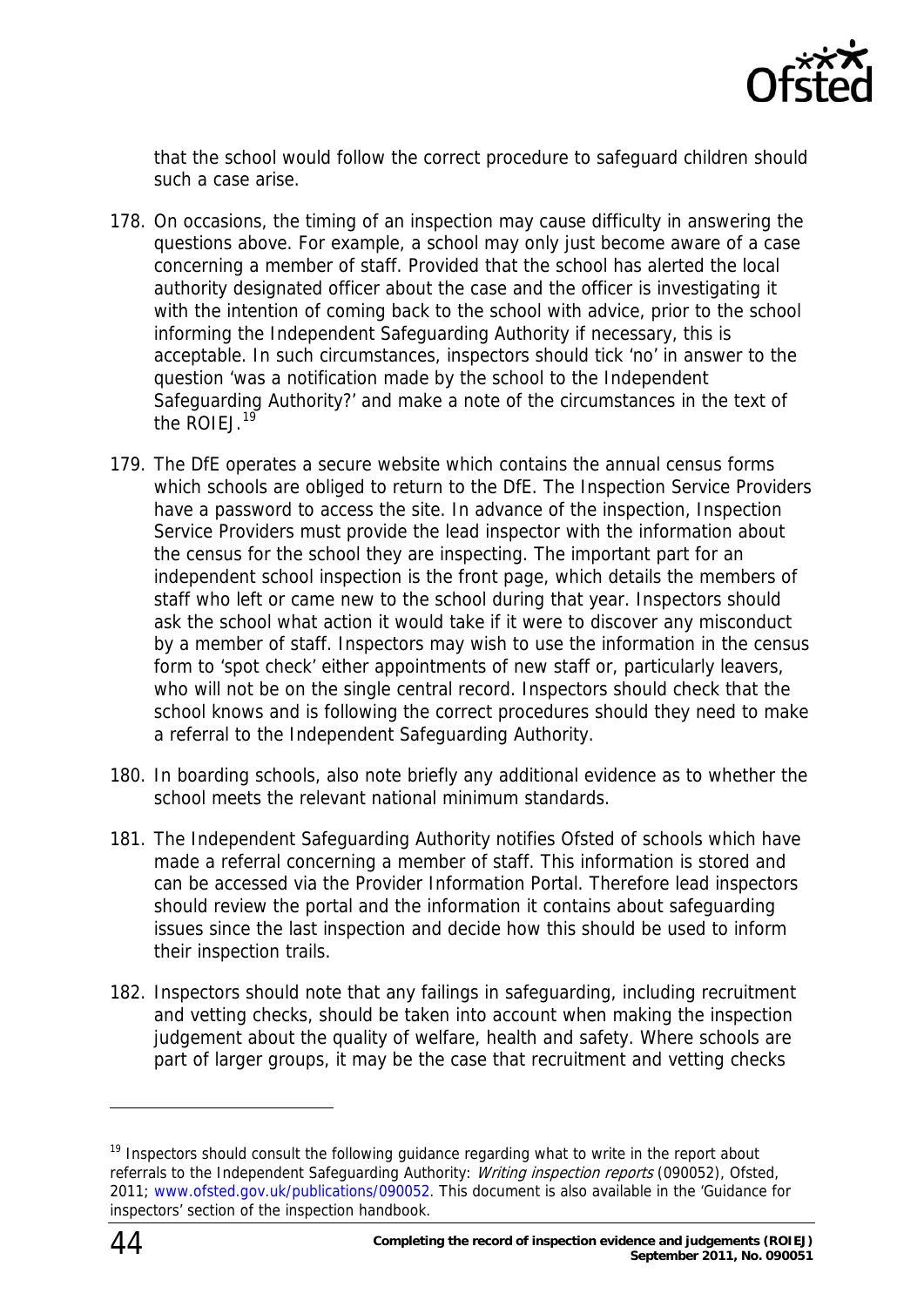

are undertaken by head office personnel. It is the responsibility of proprietors to ensure that such checks meet requirements; where they do not, the lack of rigour in safeguarding procedures at both school and a higher level will impact on the overall welfare, health and safety judgement.

183. Inspectors should note DfE guidance on safe recruitment training. This is made available to all headteachers and governors via online training delivered by the National College for School Leadership. The DfE recommends that each school should have two people trained; however this is guidance only and does not impose a statutory requirement on independent schools. The online materials are available from the Children's Workforce Development Council.

### <span id="page-44-0"></span>**Part 5. Premises and accommodation**

184. Note that in the school information and self-evaluation form, schools are asked to give a definite 'Yes/No' answer to questions concerning paragraphs 23(a), 23(b) and 23(c), so that inspectors can be sure that schools have considered whether or not they comply with these requirements. In the ROIEJ these boxes continue to be shaded and contain red text, and inspectors are asked to complete these in the usual way; therefore if a school does meet the regulation inspectors will continue to put a tick in the 'No' box.

#### **23(a). Has the proprietor ensured that the water supply meets the requirements of the Education (School Premises) Regulations 1999?**[20](#page-44-1)

- 185. The School Premises Regulations apply in full to maintained schools. The only parts of them which apply to independent schools are those which are explicitly mentioned in this section.
- 186. The School Premises Regulations require that:
	- schools have a wholesome supply of water for domestic purposes including a supply of drinking water
	- $\blacksquare$  toilets have an adequate supply of cold water
	- washbasins, sinks, baths and showers have an adequate supply of **hot and cold** water, and the temperature of the hot water should not exceed 43°C.

**23(c). Has the proprietor ensured that each load-bearing structure complies with regulation 15 of the Education (School Premises) Regulations 1999?** 

187. The School Premises Regulations require that 'any load-bearing structure in a school building shall be capable of safely sustaining and transmitting the dead load and imposed loads, and the horizontal and inclined forces, to which it is

<span id="page-44-1"></span><sup>20</sup> [www.opsi.gov.uk/si/si1999/19990002.htm](http://www.opsi.gov.uk/si/si1999/19990002.htm)

**Completing the record of inspection evidence and judgements (ROIEJ) September 2011, No. 090051** 45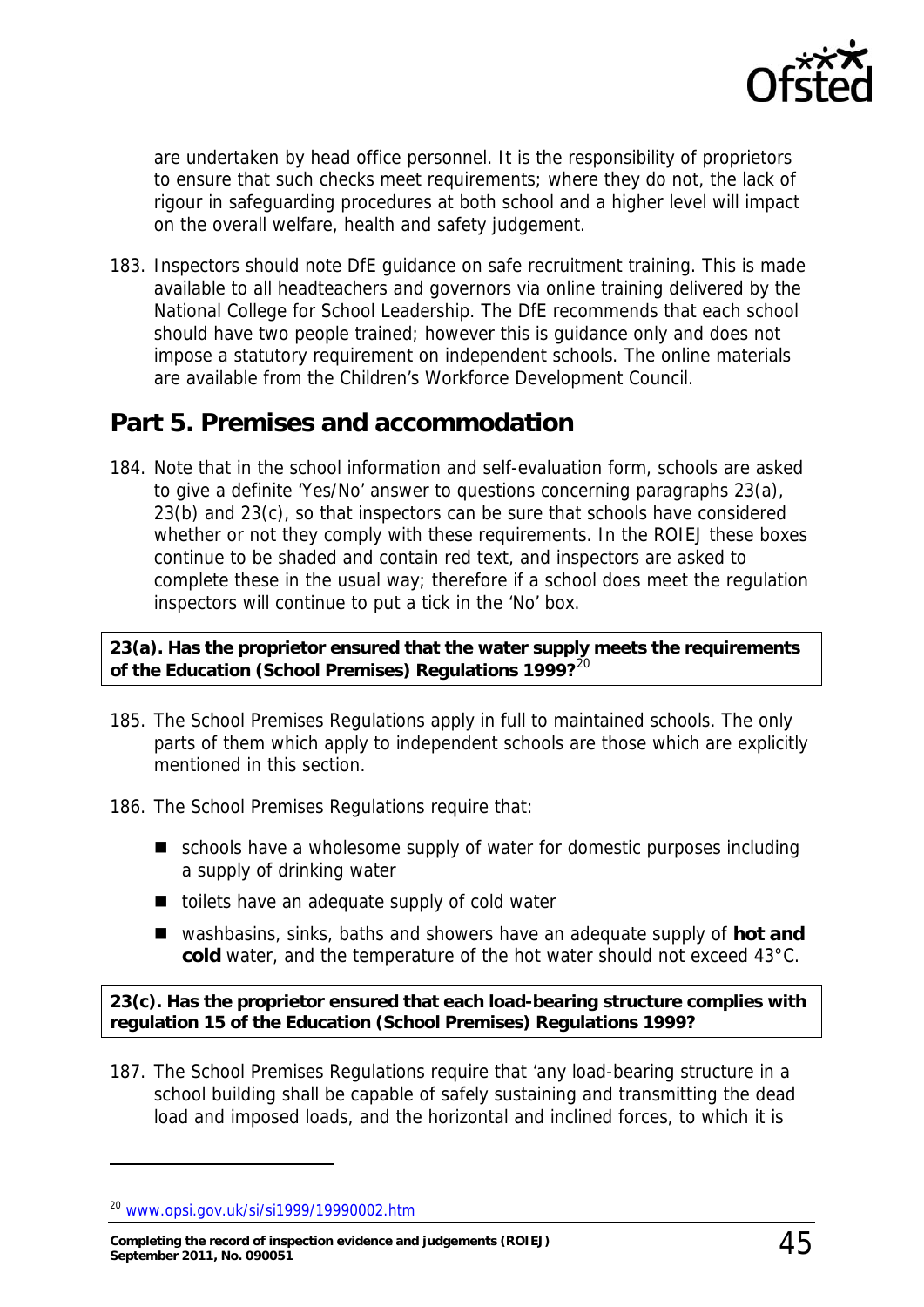

likely to be subjected'. Inspectors are not experts in such matters and should avoid saying or writing anything that implies that they are. They can accept that the building is likely to be structurally sound if there is no obvious evidence to the contrary. However, if there are cracks, bulges or other deformities in the fabric, or parts of the building move or vibrate when walked upon, or there are any other causes of concern, then inspectors have reason to believe that the school does not comply with this regulation. Unless inspectors are shown written reports from suitably qualified professionals that confirm that pupils are not at risk, they should tell the school to take professional advice as soon as possible and raise their concerns in the report. The onus is on the proprietor to ensure that the building is safe.

#### **23(d). Are adequate security arrangements in place for the grounds and buildings?**

- 188. Where inspection identifies inadequacies in the security arrangements of the site or buildings in an independent day, boarding or residential special school, inspectors must report these to the school's senior managers at the end of the inspection during the formal feedback session. The inadequate security arrangements should be fully recorded by the lead inspector in the ROIEJ, in s162a and integrated inspections, and also in the Regulatory Support Application database by the lead social care inspector in integrated or stand alone inspections of boarding and residential special schools.
- 189. Inspectors should refer in the published report to 'some inadequate security arrangements' at the school, but not give any further details about where they occur. Inspectors should inform the school about this form of words in the report. While Ofsted is mindful that publishing the details of inadequate security in our reports of independent and boarding schools may attract unwelcome attention from potential criminals, we wish to be open and transparent about the school's provision and come into line with the practice in maintained schools. We have agreed with the registering authority, DfE, that this course of action will alert parents and other readers to security issues but will not put children at risk. There is therefore no need for inspectors to produce a separate minute about breaches in site security for the DfE, as was our previous practice.
- 190. Post-inspection, the DfE will seek action from the school to rectify the situation in the normal way. They will be able to access the details of the problem from the ROIEJ.

**23(g). Is there sufficient access so that emergency evacuations can be accomplished safely for all pupils, including those with special needs and disability?** 

**23(h). Is access to the school such that it allows all pupils, including those with special needs and disability, to enter and leave the school in safety and comfort?**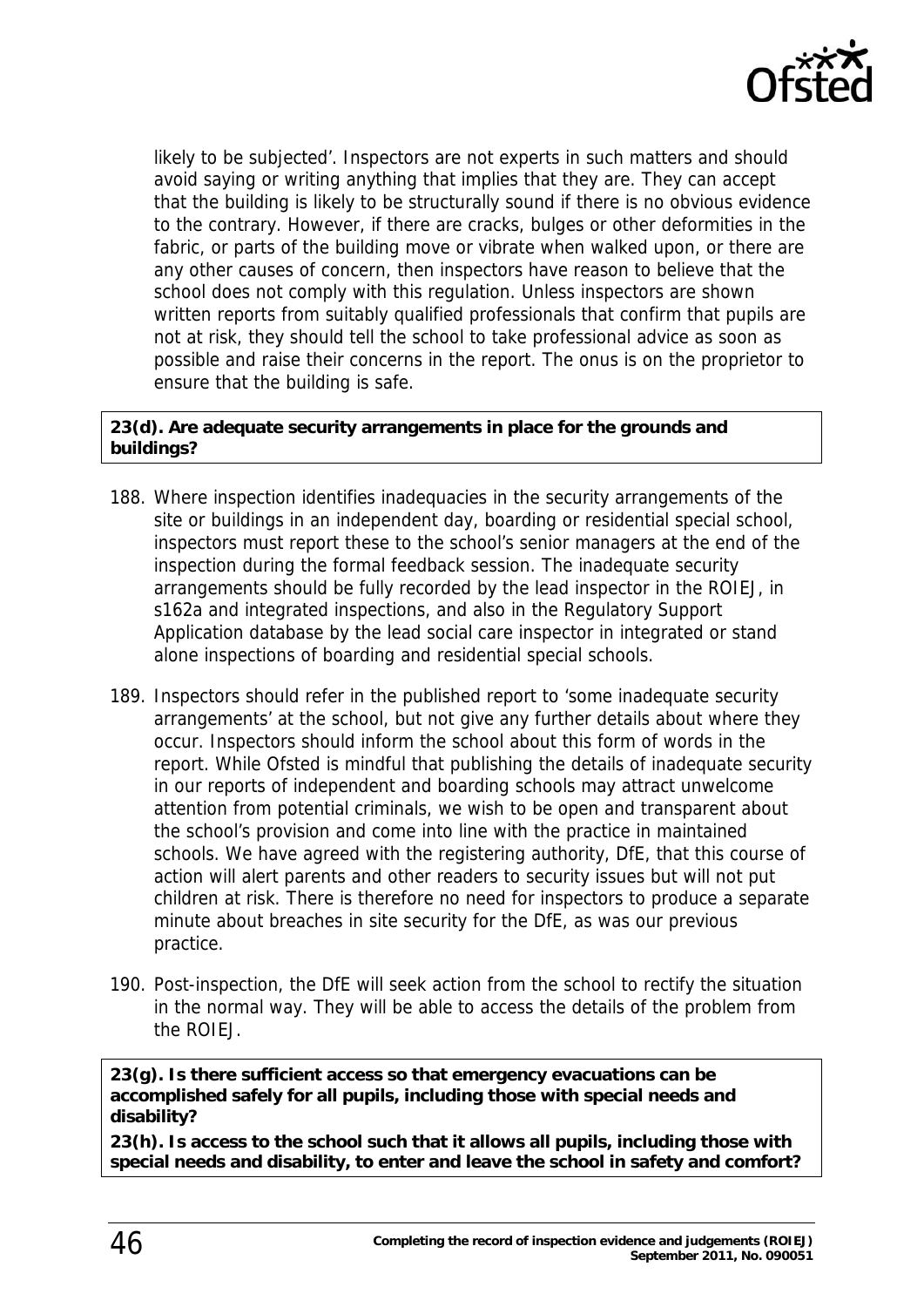

191. These regulations **apply only to the current school population**. If there are no pupils on roll who have mobility problems or disabilities, then the school meets these regulations even if the access is currently restricted for such pupils. If there were a problem with access for disabled pupils (but there were none on roll) then the school might fail to meet the Disability Discrimination Act, but not this regulation.

**23(i). Having regard to the number, age and needs (including any special needs and disability) of pupils, are classrooms appropriate in size to allow effective teaching and do all areas of the school not compromise health or safety?** 

- 192. The judgement that needs to be made is whether there is adequate space for safe and effective teaching and learning, having regard to the subject being taught and the activities being undertaken, as well as to the number, age and needs of pupils. A classroom that is so crowded that the teacher cannot move around it easily is not going to be adequate even for the most sedentary activities. A science classroom that does not have enough space for experiments to be undertaken safely is inadequate in size. Where pupils do not have access to specialist accommodation their classroom must be large enough to allow practical work to take place. As pupils grow older, the need for specialist accommodation increases if their curriculum is not to be restricted. However, there is no regulation that requires a school to have any specialist subject accommodation. Further guidance is given in the supplementary guidance for inspectors Inspecting independent special schools.<sup>[21](#page-46-0)</sup>
- 193. There are no set space allocations for pupils of statutory school age and beyond but, as a minimum, each classroom will normally require around 2 square metres per pupil, and for some subjects more space will be needed. For under fives, the National Care Standards for Day Care give figures that indicate the minimum space that can be expected in independent schools: 3.5 square metres per child for under-twos; 2.5 square metres for two- to three-year-olds; and 2.3 square metres for three- to five-year-olds. Pupils with special educational needs and/or disabilities will often require additional space. For further details see the additional guidance for independent special schools and DfE quidance Building Bulletin 102 (2008) designing for disabled children and children with special educational needs.
- 194. A judgement will have to be made as to whether to feature particular health and safety issues here or in section 3 of the report (paragraph 11). Any health and safety issues concerned solely with the building should be covered here.

**23(j). Are there sufficient washrooms for staff and pupils, including facilities for pupils with special needs and disability, which take account of the Education** 

<span id="page-46-0"></span><sup>&</sup>lt;sup>21</sup> Inspecting independent special schools (110097), Ofsted, 2011; [www.ofsted.gov.uk/publications/110097.](http://www.ofsted.gov.uk/publications/110097)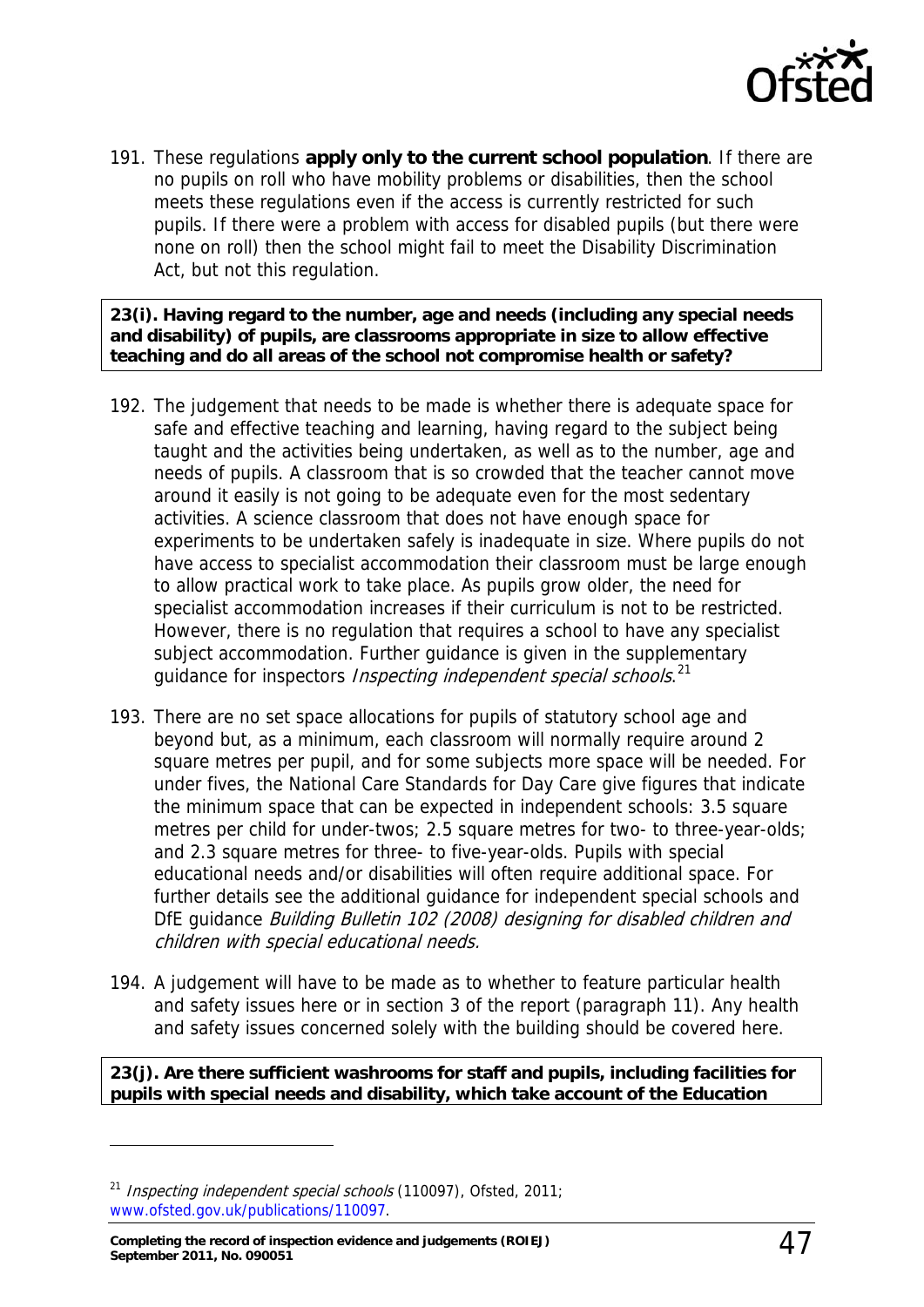

#### **(School Premises) Regulations 1999?**

- 195. The School Premises Regulations stipulate that there should be at least one sanitary fitting (water closet or urinal) for every 10 pupils under five, and for every 20 pupils over five. In a special school there should be one sanitary fitting for every 10 pupils. The number of washbasins should be at least two thirds of the number of sanitary fittings. For pupils over the age of eight, toilets for males and females should be separate. There should also be separate facilities for staff, which may also be used by visitors. DfE informal guidance says that where there are less than five pupils in a day school, it is permissible for staff, visitors and pupils to use the same toilet, provided that it is self-contained with a hand basin and lockable for privacy. In effect this means that the toilet must be directly accessible from a general corridor or hall area. It would not be appropriate for there to be an outer door through which a pupil or member of staff could go, which led into a room with a hand basin and then a further door into a toilet cubicle. In these circumstances a pupil could be using the toilet at the same time as an adult was washing his/her hands – this would not provide adequate child protection. It is permissible for toilets specially adapted for the disabled to be used by staff, visitors and pupils, provided that privacy is guaranteed. Refer to tutorial college guidance for older students.
- 196. Please refer to Annex A: the provision of toilets and washing/showering facilities in independent schools for information on the requirements of the Education (School Premises) Regulations 1999. The national minimum standards for boarding and residential special schools have been revised and are no longer so specific, now stating that showers and WC provision must be adequate and suitable for the needs of the residential pupils at the school. Inspectors should consider whether there is sufficient provision at peak times, such as early morning and bedtimes, but should also take account of routines which the school may have organised to eliminate queuing. Inspectors will wish to consider the privacy and dignity of pupils, alongside accommodation issues such as cleanliness and hygiene, sufficiency of hot (and cold) water, lighting, ventilation and general maintenance, including working hand-driers, lockable doors, availability of soap, lavatory paper, paper hand towels and sanitary towels.
- 197. In a very small residential school, providing education for its residents in a schoolroom on the premises, such as a large semi-detached house, it is acceptable for the pupils to go back into the residential provision to use the toilets, although not the best practice. The pupils should not, however, be reliant on en suite toilets in their bedrooms if at all possible. It is good practice to provide separate school-time toilets, and to minimise the occasions on which pupils have to return to the residential provision.
- 198. If pupils other than residents on those premises attend the school, they should **not** use residential toilets.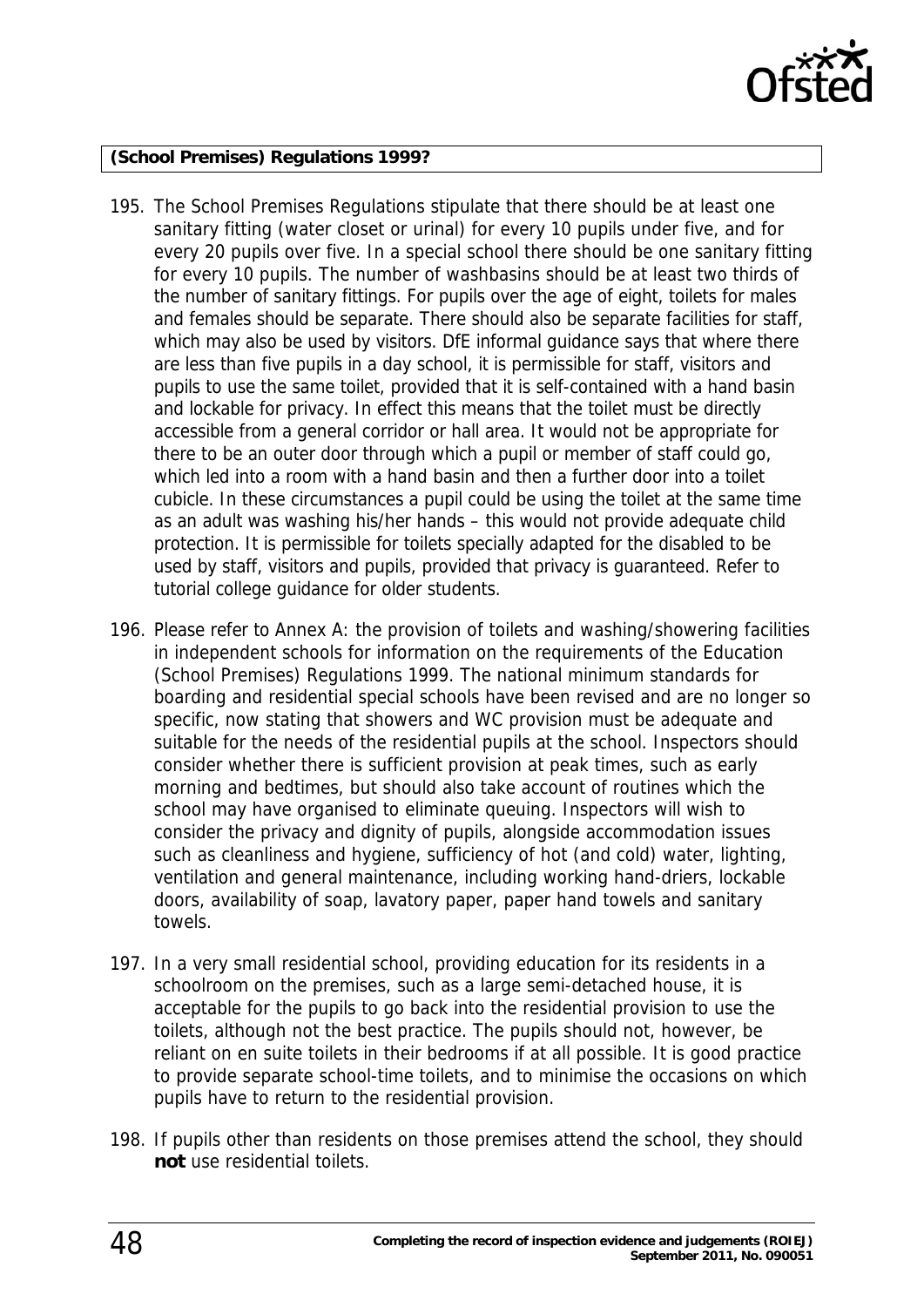

199. Note that under section 7 of the School Premises Regulations, schools must provide showers for pupils aged 11 or over where PE takes place. Additional guidance is given in the table in about the requirements for toilet and shower facilities in all types of schools, at Annex A.

**23(k). Are there appropriate facilities for pupils who are ill, in accordance with regulation 5 of the Education (School Premises) Regulations 1999?** 

- 200. The School Premises Regulations specify that there should be appropriate facilities for the care of sick or injured pupils that include a place where a pupil can lie down quietly and privately, with a washbasin and WC located reasonably nearby. This need not be a separate room, particularly in a very small school. It may be combined, for instance, with an interview or tutorial room which is not in essential regular use. However, a couch in the corner of the staffroom or the headteacher's office is not suitable. Inspectors should use their professional judgement with regard to the individual circumstances of the school and consider first and foremost the needs of the pupils. They should also ensure that a sick child may be checked on regularly in case of emergency.
- 201. If there is residential provision attached and the medical room is provided there rather than in the school itself, this would meet the regulations only if there were staff around in the residential provision to check on the young person at regular intervals. Facilities for day pupils should be provided on the school site rather than in the residential provision, but inspectors should use their professional judgement with regard to the individual circumstances of the school.

**23(l). Where food is prepared, are there adequate facilities for its hygienic preparation, serving and consumption?** 

- 202. Any school in which food is prepared is open to inspection by the local environmental health officer. Inspectors should find out when the environmental health officer last visited, whether any recommendations were made and, if so, whether they have been implemented. Any food preparation area should have a hand basin separate from the sink, with hand-drying facilities and soap.
- 203. Children in a boarding school must have access to drinking water. The Education (School Premises) Regulations 1999 require a school to have a wholesome supply of water for domestic purposes, including a supply of drinking water. The *Standards for school premises* circular states that the health and safety guidance advises that drinking water taps should not be installed in sanitary accommodation.<sup>[22](#page-48-0)</sup> There are no standards for the

<span id="page-48-0"></span> $22$  Standards for school premises (DCSF 0029/2000); [www.teachernet.gov.uk/docbank/index.cfm?id=3928.](http://www.teachernet.gov.uk/docbank/index.cfm?id=3928)

**Completing the record of inspection evidence and judgements (ROIEJ) September 2011, No. 090051** 49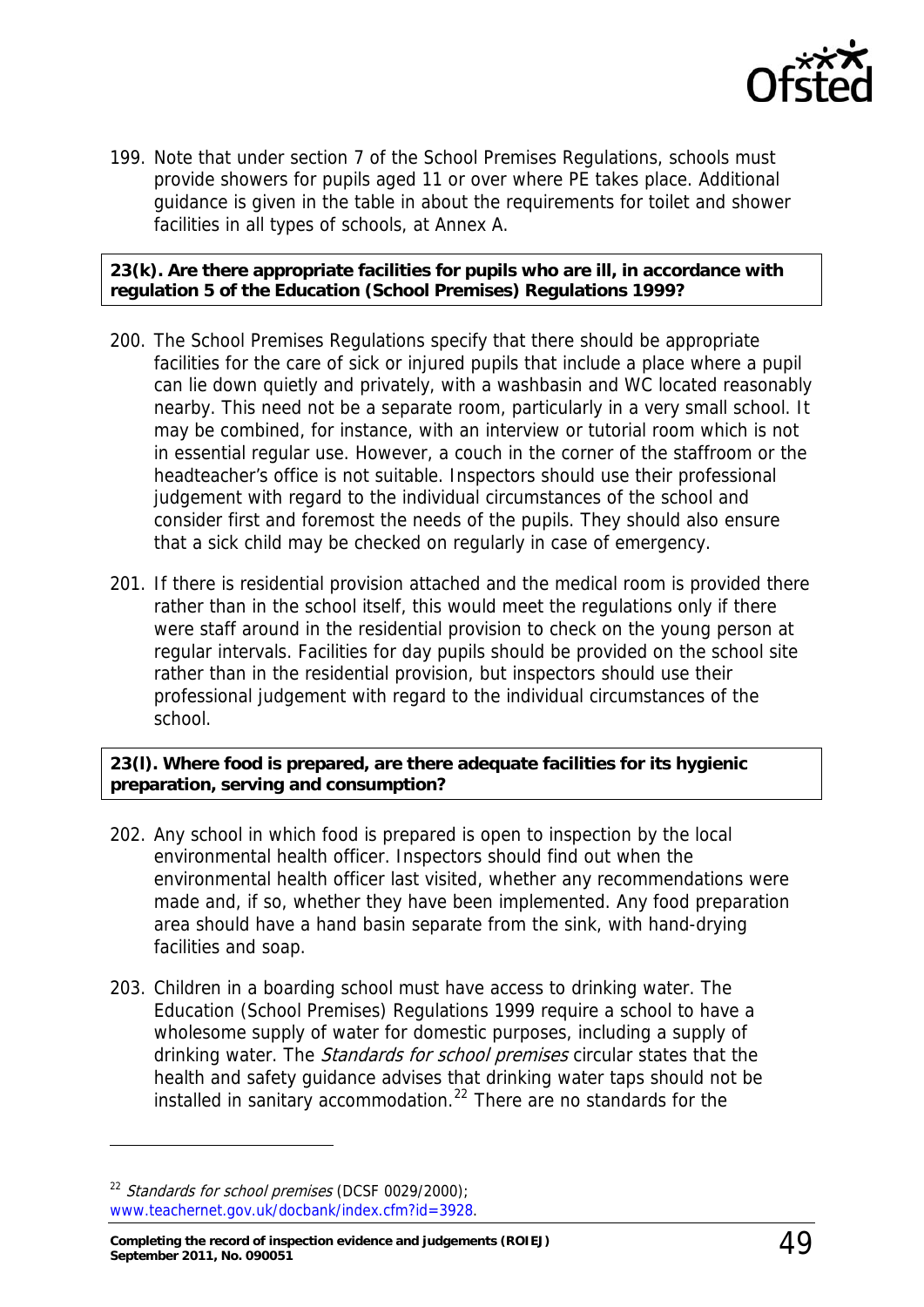

distribution of drinking water outlets throughout the school premises, but bodies responsible should consider the pattern of demand within schools, which can be concentrated within quite short breaks. There is no statutory requirement for drinking water to be available in playgrounds.

#### **23(o). Are the lighting, heating and ventilation in the classrooms and other parts of the school satisfactory and have regard to the Education (School Premises) Regulations 1999?**

- 204. The School Premises Regulations give precise requirements for these three aspects, but inspectors will not normally need to use specialist measuring equipment. They should first make a common-sense judgement as to whether the lighting is adequate, the heating is sufficient and not excessive and there is enough ventilation. If there are concerns, inspectors may need to make some measurements, for example of temperature, especially if it seems likely that the school may dispute their findings.
- 205. The requirements in the School Premises Regulations are as follows.
	- 'Lighting: the maintained illuminance of teaching accommodation shall be not less than 300 lux on the working plane and where visually demanding tasks are carried out, it should be not less than 500 lux; and the glare index shall be no more than 19.' Clearly, inspectors are not experts; they should use their common sense in making a judgement: is it too dim or gloomy and therefore likely to cause risk to pupils' health or safety, or prevent effective teaching and learning from taking place?
	- $\blacksquare$  Heating: sick rooms should be 21°C; accommodation for teaching, private study and exams should be 18°C; spaces used for PE, washrooms, circulation spaces and sleeping accommodation should be 15°C.
	- Ventilation: all areas should have controllable ventilation at a minimum rate of three litres of fresh air per second per person; in teaching accommodation, sick rooms, sleeping and living accommodation the minimum rate should be eight litres per second per person; washrooms should be capable of being ventilated at a rate of at least six air changes an hour; there should be adequate measures to prevent condensation and to remove noxious fumes. As above, inspectors should use common sense in the first instance to judge whether ventilation is adequate to enable effective teaching and learning to take place, and whether ventilation in toilet and shower areas is adequate.
- 206. Inspectors are not building surveyors. They should use common sense in assessing the lighting and ventilation environment of school accommodation. If they suspect that the school does not meet the regulations, they should say so, and the onus would be on the school to supply evidence that it does.

**23(s). Are there appropriate arrangements for providing outside space for pupils to play safely?**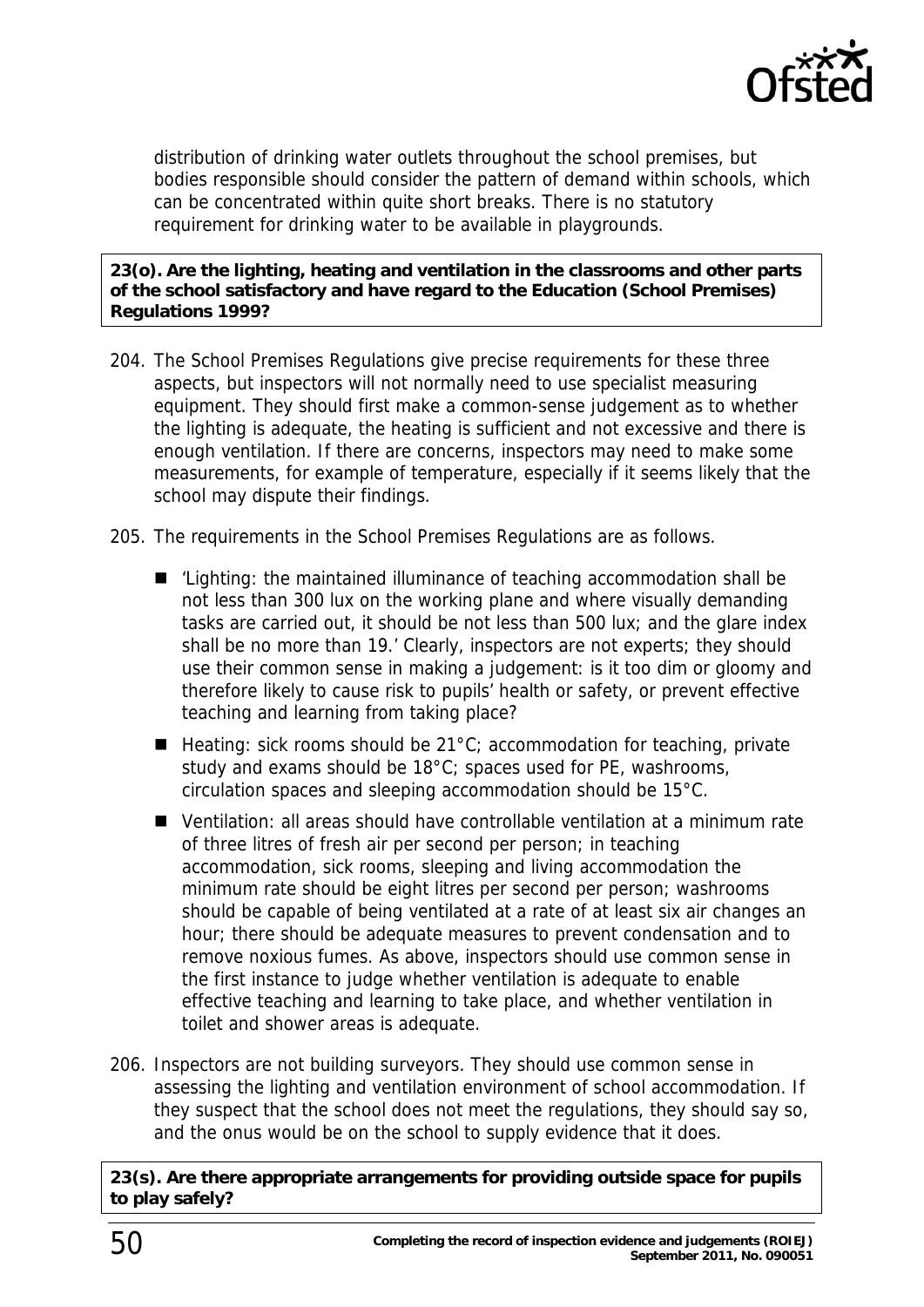

- 207. There should be enough space outside for play and recreation but it is reasonable to take account of the way in which this space is used in judging its adequacy. For example, if playtimes are so arranged that there are never more than 30 pupils outside at any one time, then a playground of around 300 square metres may be adequate even if the total number of pupils in the school is 90. Usually, there should be at least 9 square metres of play space per pupil using it at any one time. For some schools in the middle of cities, it is also reasonable to take account of regular use of nearby parks, provided the journey to the park takes only a few minutes and pupils are properly supervised and safe at all times. Ideally, there should be both hard-surfaced and grassed areas, but if there is only a grassed area that drains well and can be used all year round, this may be adequate. Similarly, if there is only a hard play area, but use is made of nearby sports fields, this could also be sufficient. Do not refer in the report to any security issues arising from inspection of play space (for example, lack of fencing), but alert the school to your concerns and send a minute to the DfE via the inspection service provider.
- 208. If a right of way passes through a school's playground, the school must have suitable safeguards in place, for example proper supervision, in order for 5(t) to be met. The presence of the right of way itself does not constitute failure of  $5(t)$ .

**23(t). Where boarding accommodation is provided, does the school have regard to standards 40–52 of the national minimum standards for boarding schools, or where applicable standards 23–26 of the national minimum standards for residential special schools?** 

209. The numbering of these standards has not been updated in the Statutory Instrument by the DfE to match the new national minimum standards in force from September 2011. However, the meaning is well understood: the boarding/residential accommodation must comply with the relevant national minimum standards for residential special schools or boarding schools. The social care inspector will be inspecting the boarding provision at the same time as the section 162A inspection is taking place and will advise on whether these regulations are met. If they do not meet the standards, the details will be recorded in the regulatory support application toolkit, and this information should be passed to the lead inspector for inclusion in the 'Evidence from boarding or residential provision' section of the ROIEJ. Failures against national minimum standards will have an equivalent failure in the regulations. This should be reported under the compliance section of the report. Inspectors should note, however, that the regulation refers only to provision in boarding and residential special schools, and **not to children's homes**. Therefore, on an integrated inspection, this regulation should only be failed if the provision in a boarding or residential special school does not meet requirements. Where the provision in a children's home does not meet requirements, it will be recorded by the social care inspector in the Regulatory Support Application toolkit and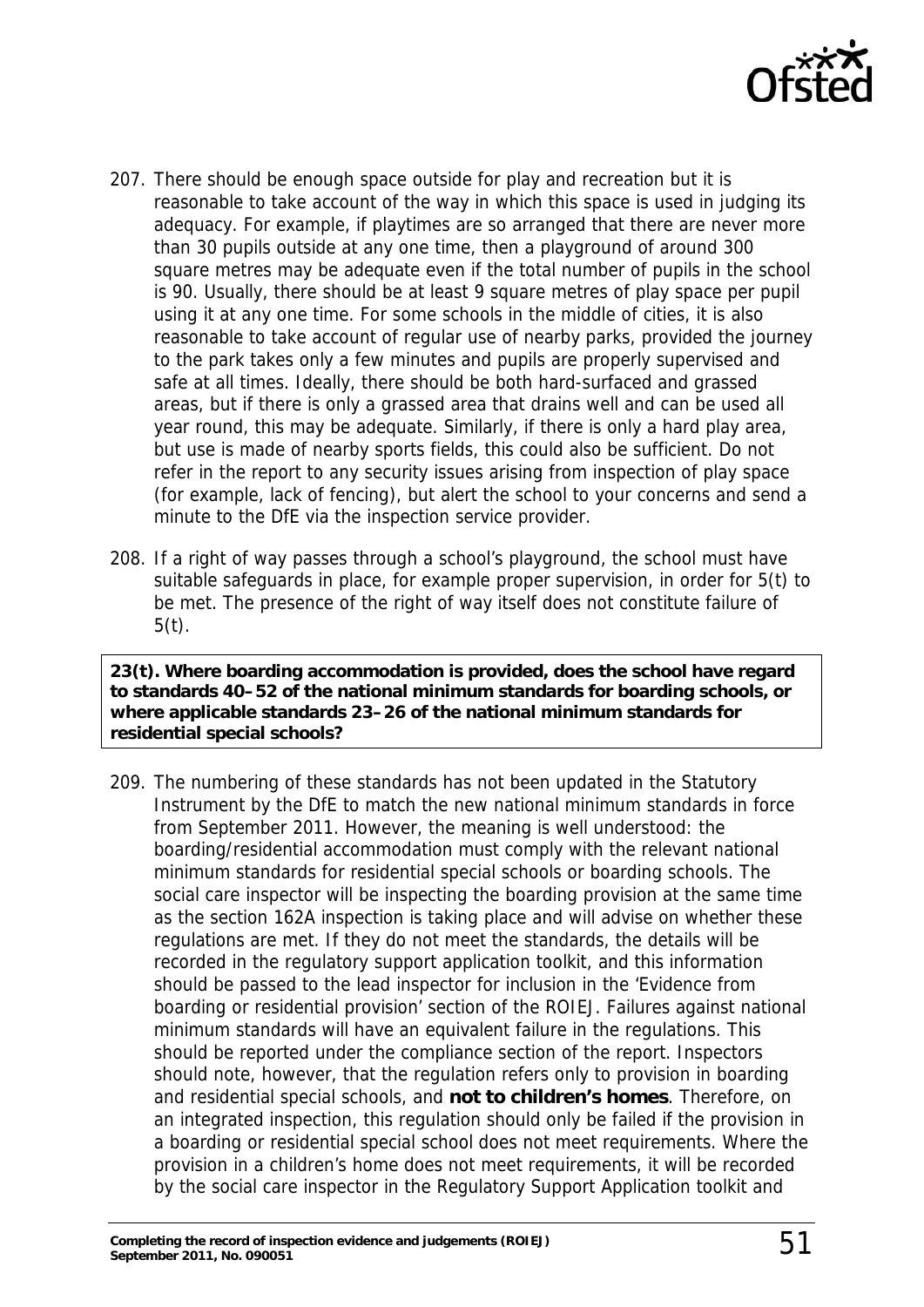

# <span id="page-51-0"></span>**Part 6. Provision of information**

- 210. All the information in 24(1)(a) must be given to parents and parents of prospective pupils and would normally be included in the prospectus and, on request, for inspectors.
- 211. The information in 24(1)(b) must be made available to parents of pupils, prospective parents, and on request to the Chief Inspector, the Secretary of State and others. The DfE has confirmed that these regulations are met if a school has placed the information on the school's website (where one exists) and they have told the parents that is where it can be found. If a school does not have a website or has decided not to place a copy on its website, then it must make a copy available in the school, inform parents of its availability and provide the required information on request. Schools with boarding pupils frequently have additional information, such as a booklet for boarders, aimed specifically at boarders or their parents/carers.

**24(1)(a). Has the proprietor ensured that the following information has been provided to all persons listed above?** 

- The school's address and telephone number and the name of the **headteacher.**
- **Where the proprietor is an individual, their full name, address for correspondence during both term time and holidays and a telephone number or numbers on which they may be contacted at all times, or, where the proprietor is a corporation or a body of persons, the address and telephone number of its registered or principal office.**
- **Where there is a board of governors, the name and address for correspondence of its chairperson.**
- **A statement of the school's ethos (including any religious ethos) and aims.**
- 212. Prior to 1 September 2010, each bullet point in the question above was presented separately. The law has not changed in this area. Inspectors should ensure that all parts have been met where applicable.
- 213. Proprietors do not now need to reveal their 'usual residential address and telephone number'.
- 214. This regulation does not specify that the 'usual residential address' of the chair of governors should be given to parents. It is sufficient to give the school as a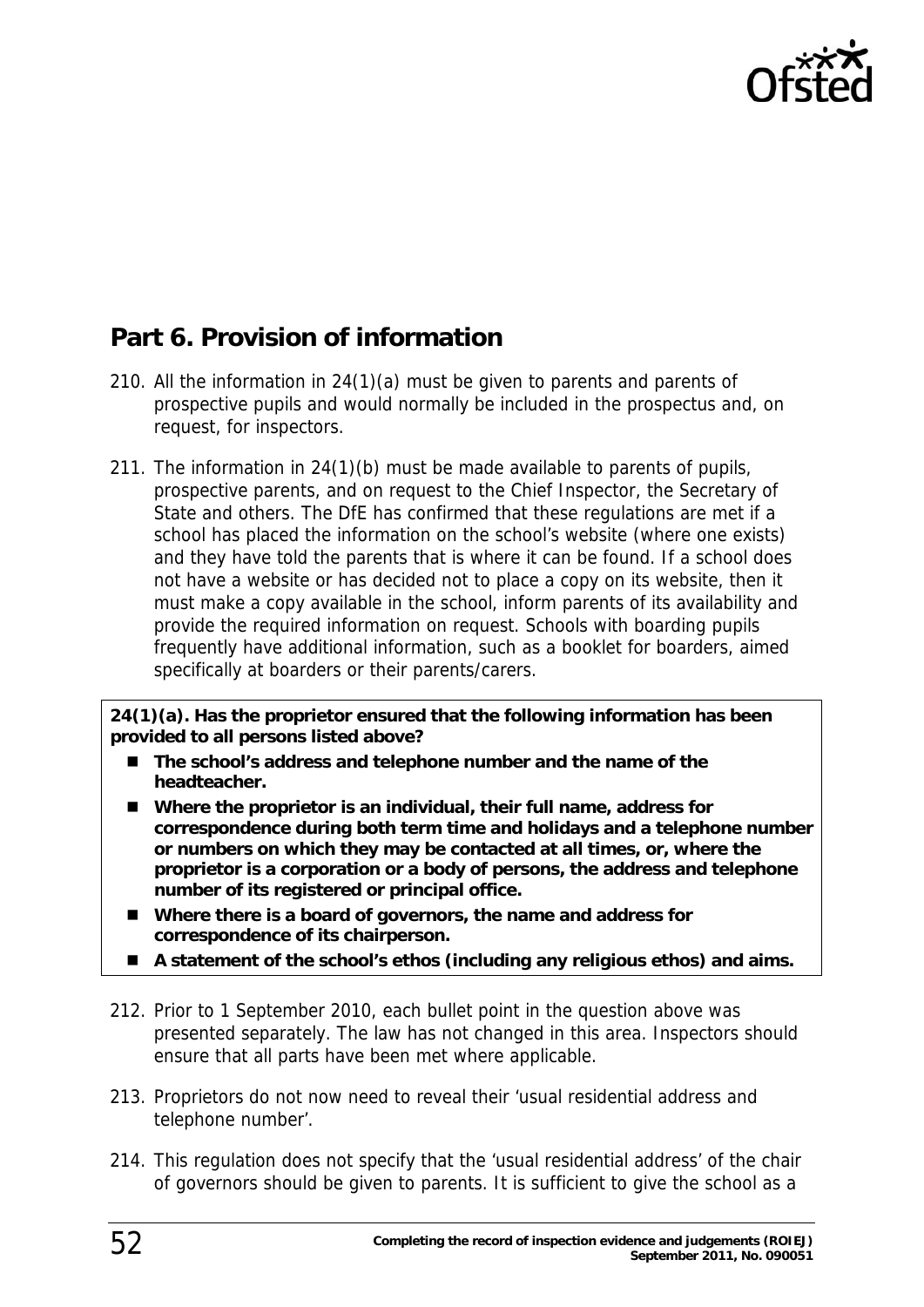

forwarding address. Where there is no board of governors, inspectors should tick N/A box.

**Has the following information been made available to the persons listed above?** 

- Particulars of the school's policy on and arrangements for admissions, **discipline and exclusions.**
- **Particulars of educational and welfare provision for pupils with statements of special educational needs and for pupils for whom English is an additional language.**
- Particulars of the curriculum policy of the school as required under part 1, **paragraph 2.**
- Particulars of policies relating to bullying, health and safety, the promotion **of good behaviour, and sanctions adopted in the event of pupils misbehaving as required under part 3, paragraph 9.**
- **Particulars of the arrangements for tackling bullying, and for promoting pupils' health and safety on the school premises and on educational visits as required under part 3 paragraphs 10, 11 and 12.**
- Particulars of academic performance during the preceding school year, **including the results of any public examinations.**
- Details of the complaints procedure adopted by the school, together with **details of the number of complaints registered under the formal procedure during the preceding school year.**
- The number of staff employed at the school, including temporary staff, and a **summary of their qualifications.**
- 215. Prior to 1 September 2010, each bullet point in the question above was presented separately. The law has not changed in this area. Inspectors should ensure that all parts have been met where applicable.
- 216. If there are no pupils on roll for whom English is an additional language or likely to be admitted imminently, the school may not be failed on this regulation.
- 217. Schools are required to provide, as a minimum, information showing a summary of the staff employed and their qualifications. This can take the form of a list showing each of the types of jobs, for example: one headteacher, one deputy headteacher, three teachers, two teaching assistants, plus a summary of their qualifications. The summary may say, for example, that all teachers have degrees or qualified teacher status, or all support staff hold NVQ qualifications, indicating their levels.

**24(1)(f). Does the school provide an annual written report of the progress and attainment of each registered child in the main subject areas taught to parents (except where a parent has agreed otherwise)?** 

218. Parents should be provided with a clear written report on their child's progress in each main subject on an annual basis. If a new school has convincing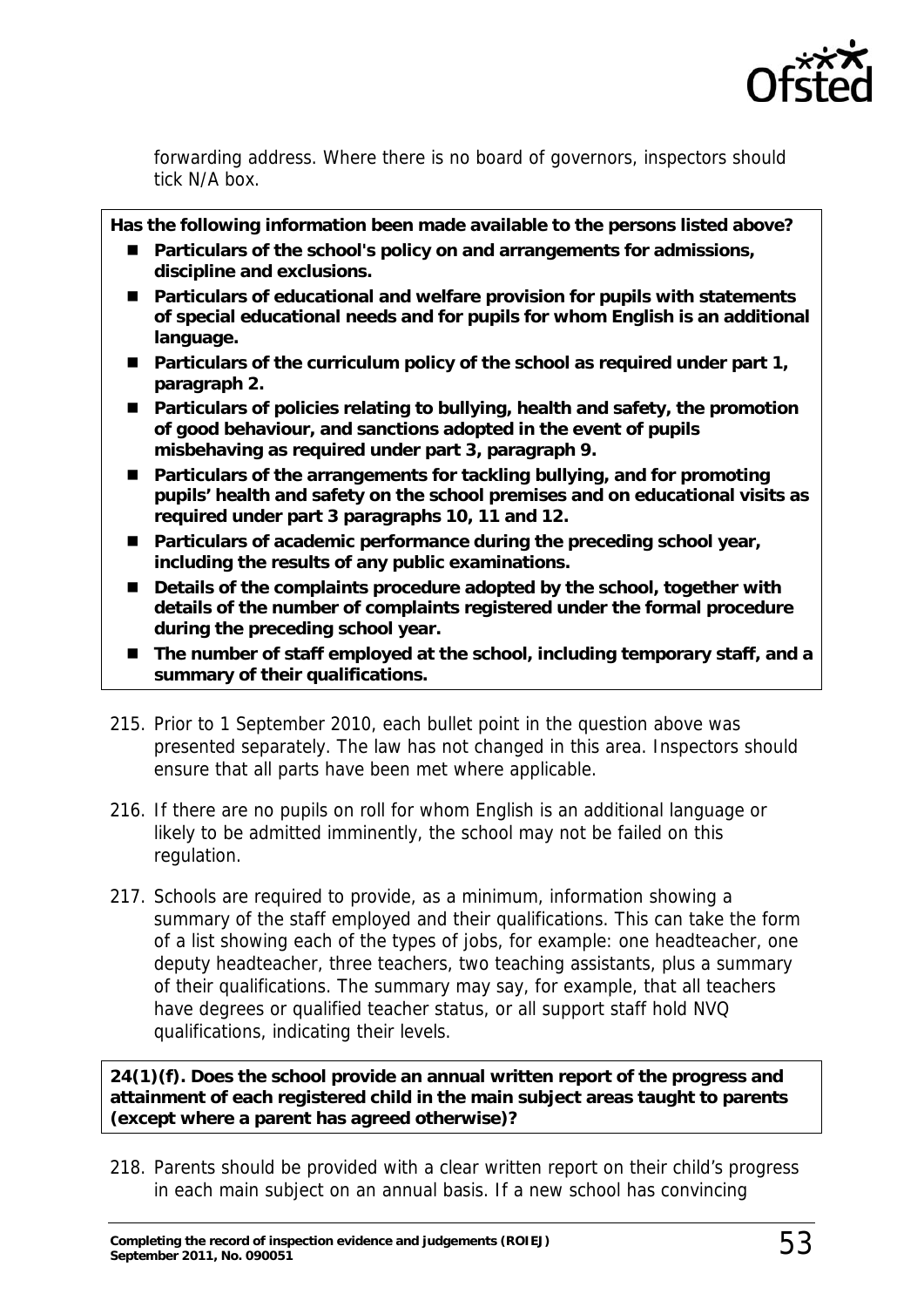

evidence that it plans to do so at the end of the first year, it may not be failed on this regulation.

**24(1)(g). Did the school comply with reasonable requests for information in connection with this inspection including access to the school's admission and attendance registers?** 

219. If one or other register is missing, then tick 'No'.

**24(1)(h). Where a pupil who is registered at the school is wholly or partly funded by the local authority, is an annual account of income received and expenditure incurred by the school in respect of that pupil submitted to the local authority and, on request, to the Secretary of State?** 

220. It is the responsibility of the school to provide this information. Its format is not prescribed and only basic financial information is sent to the local authority in respect of each pupil wholly or partly funded by the local authority.

### <span id="page-53-0"></span>**Part 7. Procedures for handling complaints**

- 221. Proprietors must ensure that the school must meet paragraphs 25(a–k). If a regulation **25(a)** is met; a written complaints procedure is in place, it is an easy matter to see from it whether the other regulations are met. If it does not have a written complaints procedure it is unlikely that it can be established that any of the other regulations are met.
- 222. Regulation **25(b)** is met if the complaints procedure is made available to parents, and not just available on request.
- 223. Regulation **25(h)** is met if the complaints procedure allows for the complainant to be accompanied to the panel hearing. It is also met even if the school has a complaints policy which specifies who the accompanying person may not be, for example a legal representative.
- 224. Regulation **25(i)** has been revised by the DfE to clarify what is expected in relation to the distribution of panel findings and recommendations.
- 225. Paragraph **25(l**) applies only to boarding schools and residential special schools. Again, the reference to the new national minimum standards has not been updated. However, the new national minimum standards for boarding schools and residential special schools (standard 18) simply states that the school should have, and follow, an appropriate policy on responding to complaints that is compliant with the relevant regulatory standards. This brings the national minimum standards into line with the independent schools standards. Thus, if the schools regulations are all met, so will the national minimum standards be also. Inspectors should not waste time duplicating work by both checking the school's compliance. On an integrated inspection it is the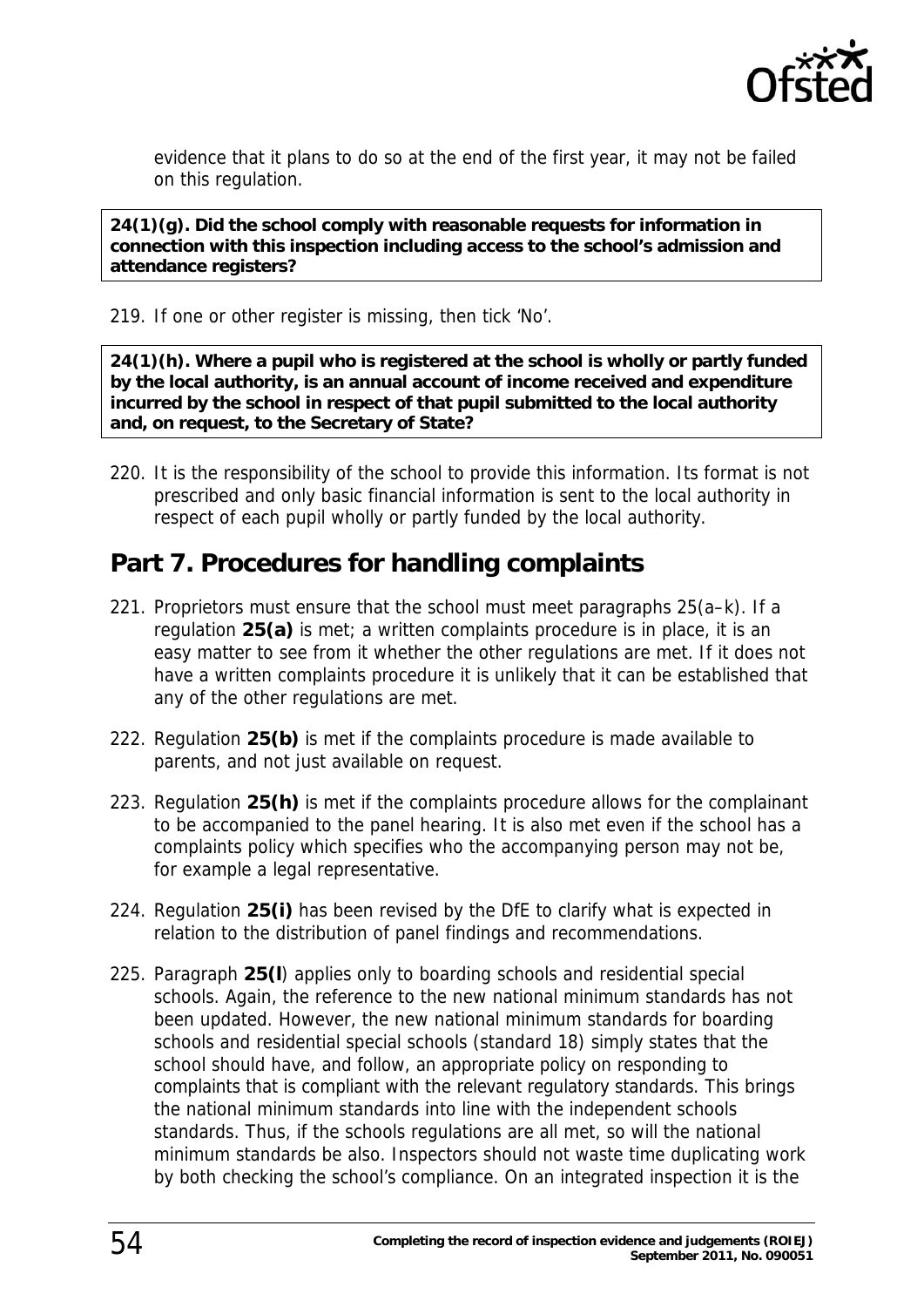

lead inspector's responsibility to deploy one inspector to check the complaints procedure.

- 226. Inspectors should note that this regulation **does not refer to children's homes**. Where the provision in a children's home does not meet requirements, this must be recorded by the social care inspector in the regulatory support application toolkit and explained in the social care report. The lead inspector should tick the 'N/A' box only. This is because the DfE, who follow up all regulatory failures, have no powers of enforcement in children's homes, other than for the educational provision in those that are dually registered.
- 227. Where an individual wishes to inform the inspection team of a concern about the school, inspectors should enquire whether they have exhausted the school's complaints procedure. If the individual has done so, inspectors should advise them that the inspection team does not investigate individual complaints, but will investigate the school's process for handling complaints to ensure that there is a record of their complaint being dealt with. Inspectors should, of course, investigate any complaint from a pupil or parent/carer which indicates a wider concern about the school and relates directly to the school's ability to meet regulations. The source of the information should remain confidential, but the inspection team may use it to generate hypotheses to be followed up in the course of the inspection.

### <span id="page-54-0"></span>**Inspecting the Early Years Foundation Stage**

- 228. More comprehensive guidance on inspecting the Early Years Foundation Stage in independent schools is given in a separate document entitled Guidance on inspecting the Early Years Foundation Stage in independent schools.<sup>[23](#page-54-1)</sup> It can be found in the inspection handbook. Inspectors should ensure they are familiar with its contents.
- 229. Inspectors should check that the school has properly registered any provision for under-fives in accordance with the statutory Early Years Foundation Stage Framework. Provision for pupils aged from 'rising three' (the term in which their third birthday falls) is covered under the registration of the school. Provision made for children younger than this must be registered separately with Ofsted. Further details of registration requirements and inspection arrangements for the Early Years Foundation Stage are given in the document *Inspecting the Early* Years Foundation Stage in independent schools. Inspectors should check that the school's provision is correctly registered.
- 230. Regardless of whether schools receive local authority grant funding for their three- and four-year-olds, they must now fulfil the welfare and learning and development requirements of the Early Years Foundation Stage. It will now be

<span id="page-54-1"></span><sup>&</sup>lt;sup>23</sup> Inspecting the Early Years Foundation Stage (090056), Ofsted, 2011; [www.ofsted.gov.uk/publications/090056.](http://www.ofsted.gov.uk/publications/090056)

**Completing the record of inspection evidence and judgements (ROIEJ) September 2011, No. 090051** 55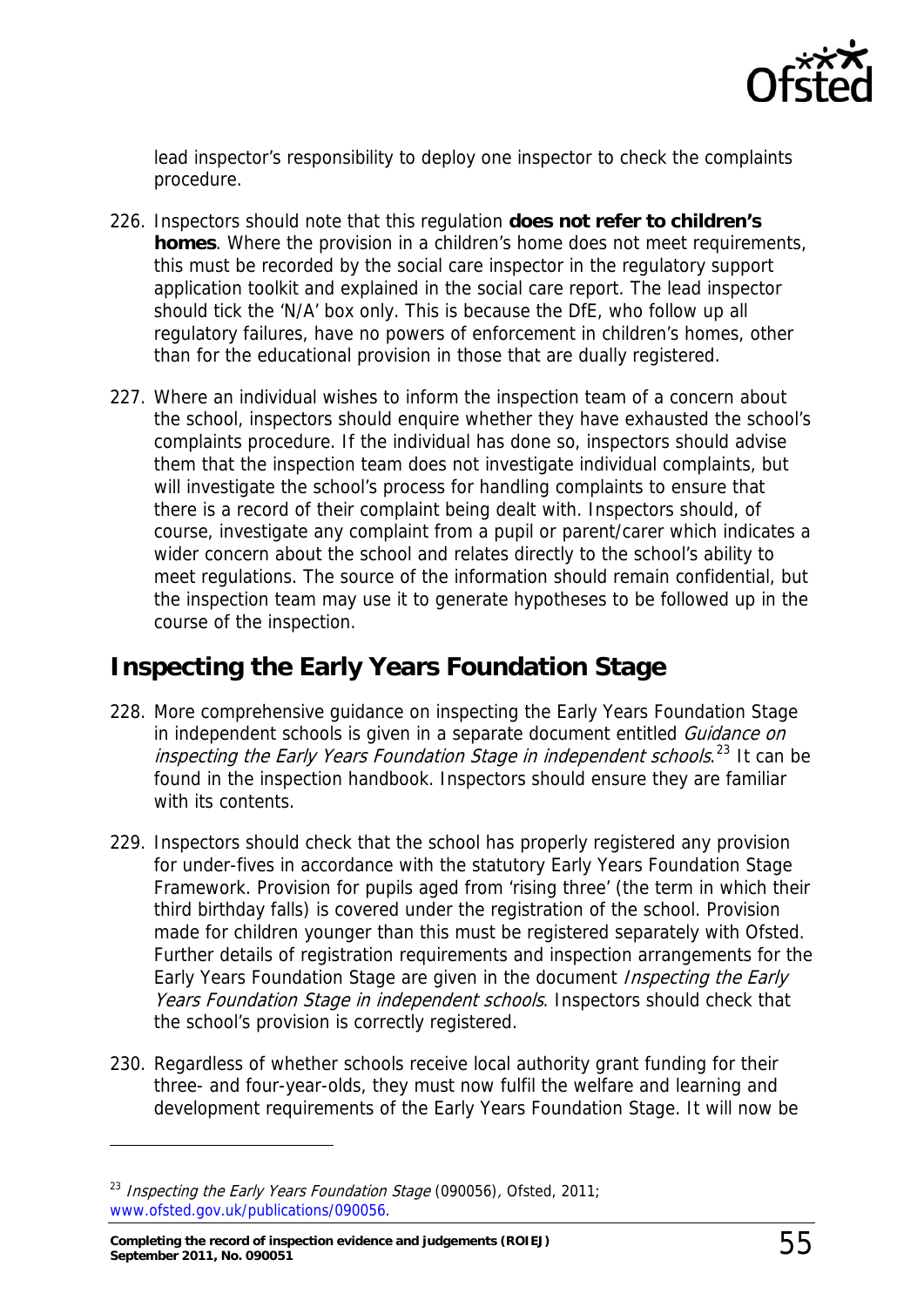

inspected by the same inspection team and at the same time as the section 162A independent school inspection, as a fully integrated inspection and with one report. The team will use the same pre-inspection information (the school's evaluation of its own performance, if the school chooses to provide this in advance of the inspection, and any previous childcare and education reports or section 162A reports) and the same ROIEJ template. An inspection of an independent school which makes Early Years Foundation Stage provision will always include an additional inspector trained on the Early Years Foundation Stage. The lead inspector is responsible for the deployment of the Early Years Foundation Stage inspector. This will include allocating responsibilities and checking that evidence is gathered efficiently to avoid duplication; quality assuring their work, including the quality of their evidence base, and checking that they are using the ROIEJ correctly; and negotiating times for team discussion and to jointly feed back findings to the school.

- 231. As provision for pupils under the age of three is now part of a section 162A inspection, inspectors will cover both the care and education elements under the requirements of the Early Years Foundation Stage. However, inspectors must gather a range of evidence for all age groups within the provision and must report on any variance in the quality of the provision for different ages.
- 232. Inspectors should refer to the Statutory Framework for the Early Years Foundation Stage Statutory Framework and Guidance (May 2008) (available from DfE Publications on 0845 60 222 60 quoting ref: 00267-2008BKT-EN).<sup>[24](#page-55-0)</sup> A copy of the Framework is also located within the 'Useful information' section of the inspection handbook. The areas of learning are: personal, social and emotional development; communication, language and literacy; problem-solving, reasoning and numeracy; knowledge and understanding of the world; physical development; and creative development. More emphasis has been given to children using phonic knowledge within communication, language and literacy.
- 233. The Early Years Foundation Stage endorses learning through play. There should be investigational and practical activities and opportunities for pupils to use their own initiative, make informed choices, and apply the skills that they are acquiring. The curriculum should stimulate the child's curiosity, encourage experimentation, imagination and creativity and develop early knowledge, understanding and skills in ways which provide a sound basis for later education. There is a greater emphasis on the use of the outdoors to support indoor learning and inspectors must evaluate both aspects. The formal teaching of literacy (other than phonic awareness for older children in the Early Years Foundation Stage) is not a requirement; it may not be found in some foreign national schools or in many Steiner schools. Inspectors may be handed evidence of exemption (requested individually by parents to the DfE and certified if approved) from some parts of the curriculum or assessment, usually

<span id="page-55-0"></span> $24$  Statutory Framework for the Early Years Foundation Stage (00267-2008BKT-EN), DCSF, 2008; [www.teachernet.gov.uk/docbank/index.cfm?id=12628](http://www.teachernet.gov.uk/docbank/index.cfm?id=12628).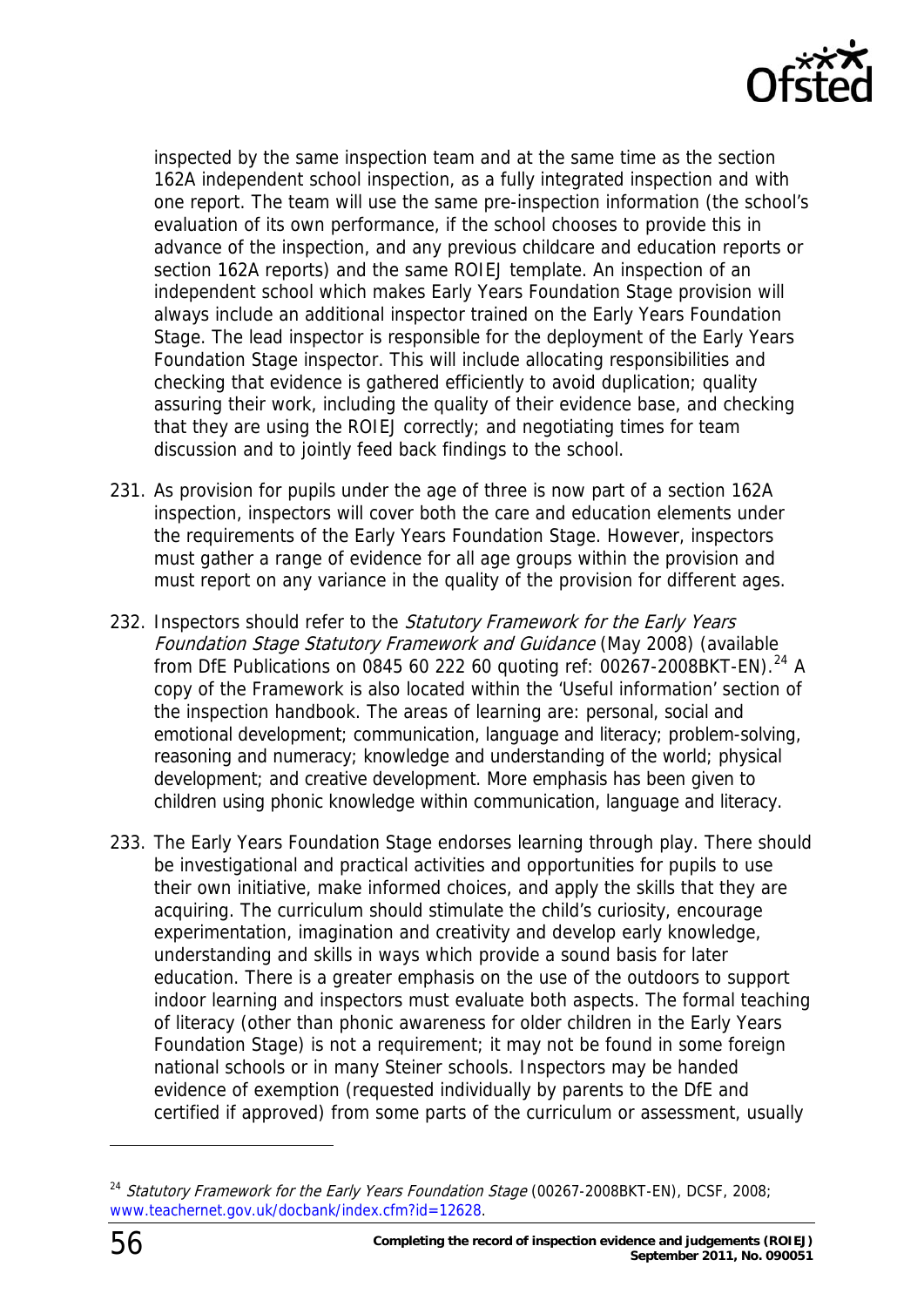

in schools with a particular educational ethos or on religious grounds or for some children who have a learning difficulty or disability.

- 234. Inspectors are required to note whether any children, or groups of children, are exempt from the learning and development requirements of the Early Years Foundation Stage. If so, inspectors must make sure they see the exemption certificate from the Secretary of State or a copy of the school's or parents' application to the Qualifications and Curriculum Authority for this.
- 235. Inspectors should take care to ensure that the ratio and qualifications requirements (as set out in Appendix 2 of the Statutory Framework) for children in the Early Years Foundation Stage are maintained at all times. These requirements relate to staff time available to work directly with children, including additional staff to cover staff breaks and preparation, planning and assessment time. It is not practicable to apply ratios to every room or outdoor space, but settings (and inspectors) should look to apply ratio and qualification requirements to the whole of the Early Years Foundation Stage provision and take account of how staff are deployed within that overall ratio to meet children's needs and ensure their safety. The qualified teacher would not therefore necessarily have to be with the children during non-teaching times, but the children would need to be placed with other suitably qualified staff over lunch and break times in accordance with the set ratios and qualifications arrangements.
- 236. The ROIEJ has a number of references to the Early Years Foundation Stage and all are marked in red text. Inspectors are required to make four judgements relating to the quality of Early Years Foundation Stage: these are noted in the appropriate sections and also on the inspection judgements form at the back of the ROIEJ. In a straightforward section 162A inspection, inspectors do not make a judgement about leadership and management of the school. However, where there is Early Years Foundation Stage provision inspectors are required to judge leadership and management specifically of the Early Years Foundation Stage and provide evidence for this judgement.
- 237. Sometimes, the judgements for the Early Years Foundation Stage may be different from the judgements for the whole school. In these cases, this must be clearly explained in the ROIEJ. Inspectors should always consider the impact of the Early Years Foundation Stage judgements on the whole school judgements, particularly where most children are located in this phase. It is highly unlikely that the judgements for the whole school could be better than satisfactory if the childcare is inadequate. This would, however, be dependent on the nature and scale of the inadequacies.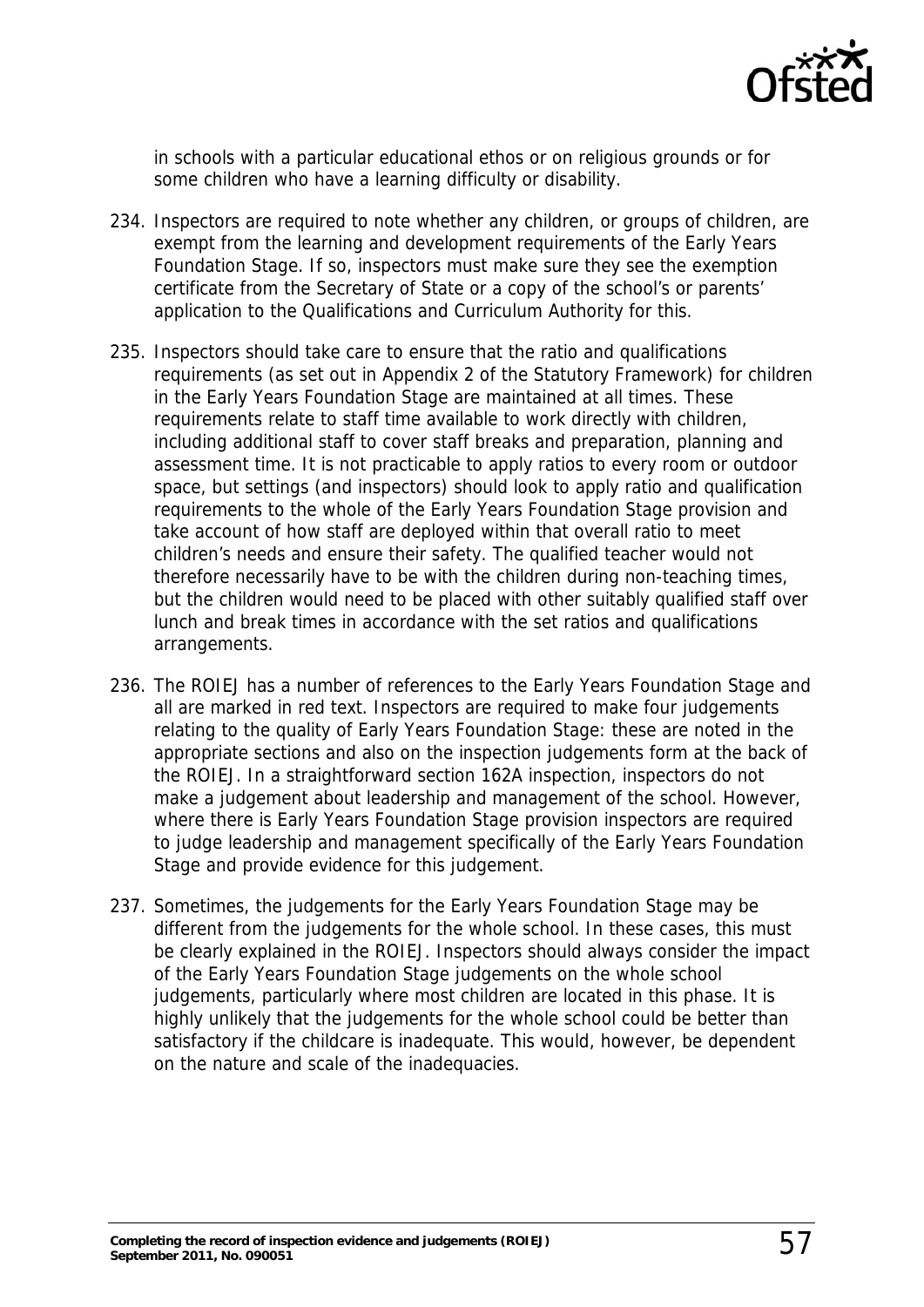

# <span id="page-57-0"></span>**Inspecting boarding and residential provision**

- 238. Inspectors are referred to the document Conducting inspections of residential provision in boarding and residential special schools.<sup>[25](#page-57-2)</sup> This document provides guidance for inspectors on conducting the inspection, recording the evidence and writing the report on an integrated inspection of a boarding or residential special school. The Ofsted inspector who is taking the lead on boarding in the integrated inspection team will provide in hard copy, if required, or more usually, in electronic form via a 'safestick', some bullet points covering the key evidence and judgements from the inspection of the residential provision. The lead inspector should paste this into the appropriate section of the ROIEJ.
- 239. The five key boarding judgements will be made and recorded on the inspection judgements form. However, information and judgements about boarding/residential provision will be threaded throughout the integrated report which is written in the s162A template with a short additional section about the leadership and management of boarding/residential provision. Further information about this is found in *Writing inspection reports.*<sup>[26](#page-57-3)</sup>

## <span id="page-57-1"></span>**Completing the inspection judgements form**

- 240. The inspection judgements form should be completed towards the end of the inspection and ideally in consultation with education, early years and social care inspectors on the team. Please check the grades with the text of the report. Note that all seven education judgements from the section 162A inspection are made and recorded on the inspection judgement form.
- 241. Where there is Early Years Foundation Stage provision, the four judgements should be made and recorded in the appropriate boxes on the inspection judgements form. If this does not apply, these boxes should be deleted.
- 242. Where there is boarding provision, the five boarding judgements should be made and recorded in the appropriate boxes on the inspection judgements form. If this does not apply, these boxes should be deleted.
- 243. Judgements on the overall quality of education and behaviour represent an overview, best made towards the end of the inspection and checked against the main findings and the effectiveness of the Early Years Foundation Stage section of the report and the key findings of the boarding inspection (if relevant).

<span id="page-57-2"></span> $25$  Conducting inspections of residential provision in boarding and residential special schools (100180), Ofsted, 2011; [www.ofsted.gov.uk/resources/conducting-inspections-of-boarding-and-residential](http://www.ofsted.gov.uk/resources/conducting-inspections-of-boarding-and-residential-provision-schools)[provision-schools](http://www.ofsted.gov.uk/resources/conducting-inspections-of-boarding-and-residential-provision-schools).<br><sup>26</sup> Writing inspection reports (090052), Ofsted, 2011; [www.ofsted.gov.uk/publications/090052.](http://www.ofsted.gov.uk/publications/090052)

<span id="page-57-3"></span>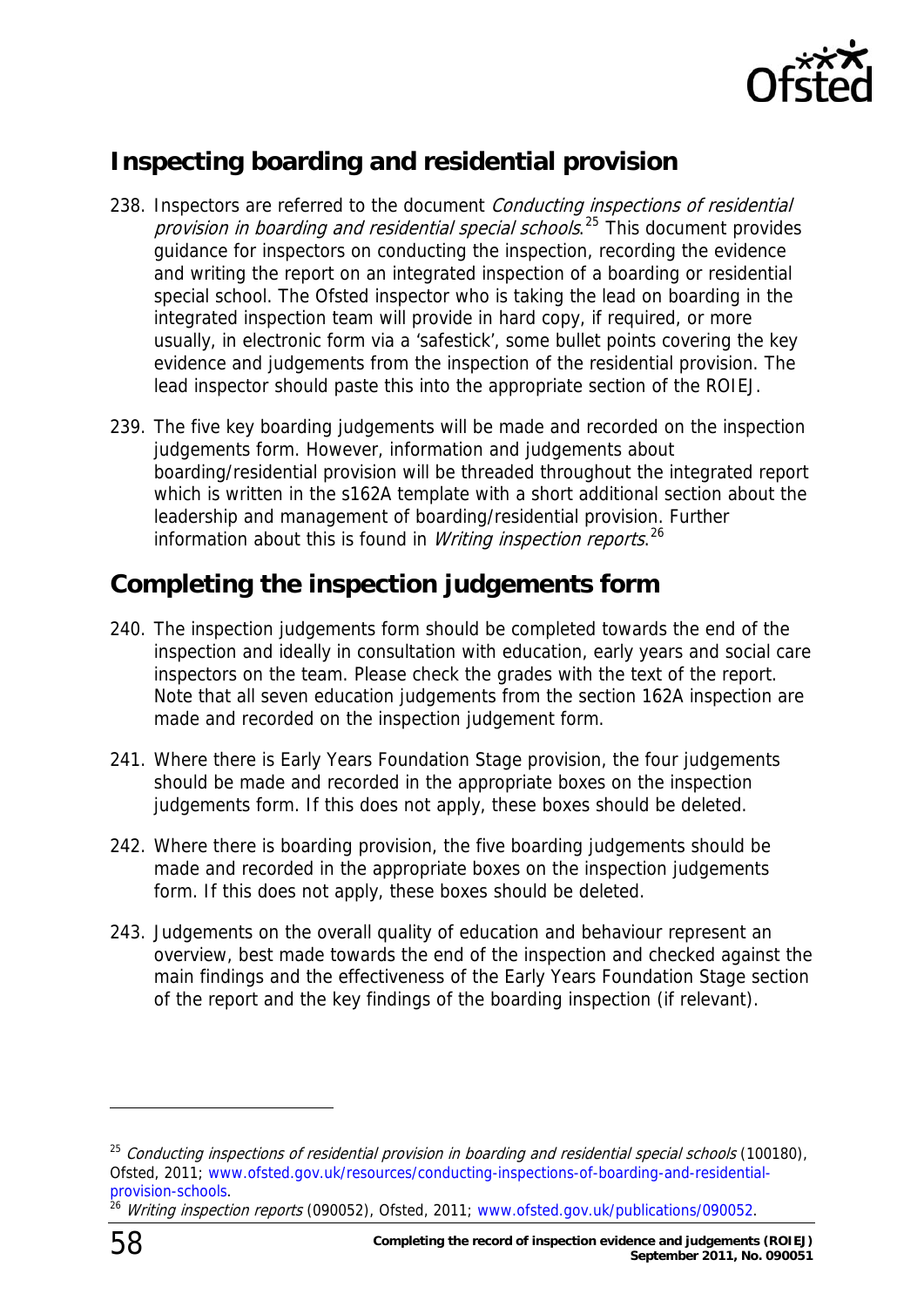

# <span id="page-58-0"></span>**Annex A: the provision of toilets and washing/showering facilities in independent schools**

The requirements of the national minimum standards for residential special schools, boarding schools and the Education (School Premises) Regulations 1999.

The national minimum standards for boarding and residential special schools have been simplified, and must now meet the requirements of the Education (School Premises) Regulations 1999. The standards are met if there are appropriate and suitable arrangements for the pupils/boarders in the school. Schools should be able to explain why their arrangements are suitable. Inspectors should consider the safety, privacy, dignity and comfort of young people in assessing the arrangements for lavatories, showers and bathing facilities. The facilities should be accessible to children with special needs or disabilities.

|                | <b>National minimum</b><br>standards for<br>residential special<br>schools                                                                                                                                                     | <b>National minimum</b><br>standards for<br>boarding schools                                                                                                 | <b>Education (school</b><br>premises)<br>regulations 1999                                                                                                                                                                                     |
|----------------|--------------------------------------------------------------------------------------------------------------------------------------------------------------------------------------------------------------------------------|--------------------------------------------------------------------------------------------------------------------------------------------------------------|-----------------------------------------------------------------------------------------------------------------------------------------------------------------------------------------------------------------------------------------------|
|                | Standard 5 - Toilet and<br>washing facilities<br>provide appropriate<br>privacy for children. The<br>accommodation<br>contains suitable<br>specialist facilities to<br>support children whose<br>disabilities require<br>them. | Standard 5 - Toilet and<br>washing facilities<br>provide appropriate<br>privacy for boarders.                                                                |                                                                                                                                                                                                                                               |
| <b>Toilets</b> | No ratios are now<br>specified: schools must<br>be able to demonstrate<br>to inspectors that their<br>arrangements are<br>appropriate for their<br>residential pupils.                                                         | No ratios are now<br>specified: schools must<br>be able to demonstrate<br>to inspectors that their<br>arrangements are<br>appropriate for their<br>boarders. | One toilet (that is,<br>water closet or urinal)<br>for every 10 pupils<br>under the age of five.<br>One toilet for every 20<br>pupils over the age of<br>five.<br>In a day special school<br>there should be 1 toilet<br>for every 10 pupils. |
|                |                                                                                                                                                                                                                                |                                                                                                                                                              | For pupils over the age<br>of eight, toilets for males<br>and females should be<br>separate.                                                                                                                                                  |
|                |                                                                                                                                                                                                                                |                                                                                                                                                              | The number of                                                                                                                                                                                                                                 |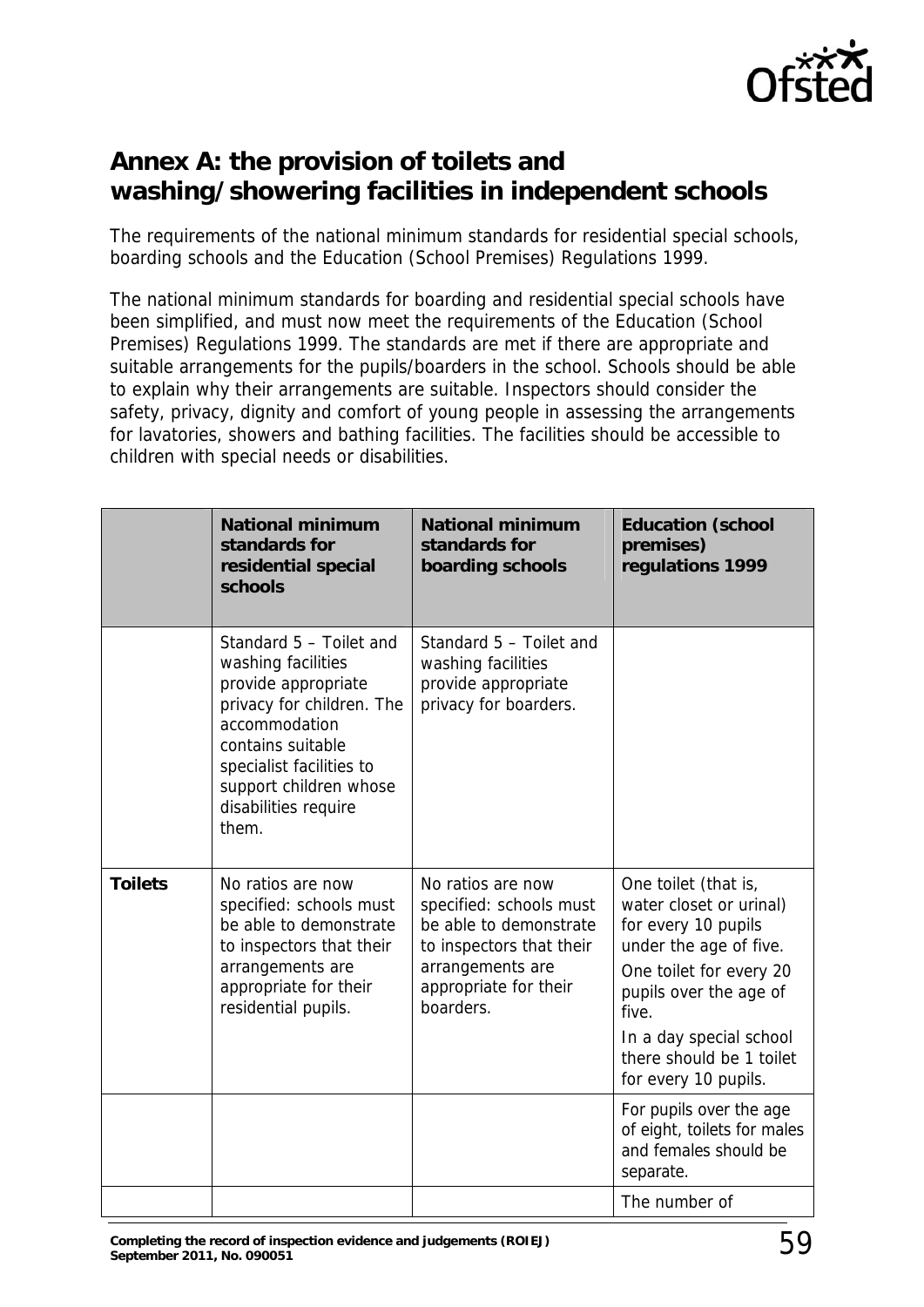

|                                            | <b>National minimum</b><br>standards for<br>residential special<br>schools                                                                                                                                                                                                                                                                                                                                                                                                                         | <b>National minimum</b><br>standards for<br>boarding schools                                                                                                                                                                                                                                                                                                                                                                                                                             | <b>Education (school</b><br>premises)<br>regulations 1999                                                                                                                      |
|--------------------------------------------|----------------------------------------------------------------------------------------------------------------------------------------------------------------------------------------------------------------------------------------------------------------------------------------------------------------------------------------------------------------------------------------------------------------------------------------------------------------------------------------------------|------------------------------------------------------------------------------------------------------------------------------------------------------------------------------------------------------------------------------------------------------------------------------------------------------------------------------------------------------------------------------------------------------------------------------------------------------------------------------------------|--------------------------------------------------------------------------------------------------------------------------------------------------------------------------------|
|                                            |                                                                                                                                                                                                                                                                                                                                                                                                                                                                                                    |                                                                                                                                                                                                                                                                                                                                                                                                                                                                                          | washbasins should be<br>at least two-thirds of the<br>number of sanitary<br>fittings.                                                                                          |
| <b>Bathrooms</b><br>- baths and<br>showers | No ratios are now<br>specified: schools must<br>be able to demonstrate<br>to inspectors that their<br>arrangements are<br>appropriate for their<br>residential pupils.                                                                                                                                                                                                                                                                                                                             | No ratios are now<br>specified: schools must<br>be able to demonstrate<br>to inspectors that their<br>arrangements are<br>appropriate for their<br>boarders.                                                                                                                                                                                                                                                                                                                             | Changing<br>accommodation<br>including showers shall<br>be provided for pupils<br>who have attained the<br>age of 11 years and<br>who are in receipt of<br>physical education. |
|                                            | Inspectors should check<br>that showers are<br>accessible, that there is<br>sufficient hot water<br>available, and that<br>residential pupils can<br>use them in privacy.                                                                                                                                                                                                                                                                                                                          | Inspectors should check<br>that showers are<br>accessible, that there is<br>sufficient hot water<br>available, and that<br>boarders can use them<br>in privacy.                                                                                                                                                                                                                                                                                                                          | Showers should be<br>readily accessible from<br>the school grounds and<br>from any<br>accommodation<br>provided for physical<br>education within the<br>school buildings.      |
| Disability<br>access                       | <b>Bathrooms and toilets</b><br>should be accessible to<br>disabled children.<br>Inspectors will wish to<br>check that toilet and<br>individual bathroom<br>doors where there are<br>disabled residential<br>pupils should open<br>outwards, and have<br>locks which can open<br>from the outside in case<br>of emergency; and that<br>any child who needs<br>assistance or<br>supervision with<br>bathing, showering or<br>toileting should have an<br>area that provides<br>privacy and dignity. | <b>Bathrooms and toilets</b><br>should be accessible to<br>disabled children.<br>Inspectors will wish to<br>check that toilet and<br>individual bathroom<br>doors where there are<br>disabled boarders<br>should open outwards,<br>and have locks which<br>can open from the<br>outside in case of<br>emergency; and that<br>any child who needs<br>assistance or<br>supervision with<br>bathing, showering or<br>toileting should have an<br>area that provides<br>privacy and dignity. | It is permissible for<br>toilets specially adapted<br>for disabled people to be<br>used by staff, visitors<br>and pupils, provided that<br>privacy is guaranteed.              |
| Child<br>protection                        | Staff and adult visitors<br>must use separate toilet<br>and bathroom or                                                                                                                                                                                                                                                                                                                                                                                                                            | Staff and other adults<br>(including visitors) have<br>separate toilet and                                                                                                                                                                                                                                                                                                                                                                                                               | There should be<br>separate facilities for<br>staff, which may also be                                                                                                         |